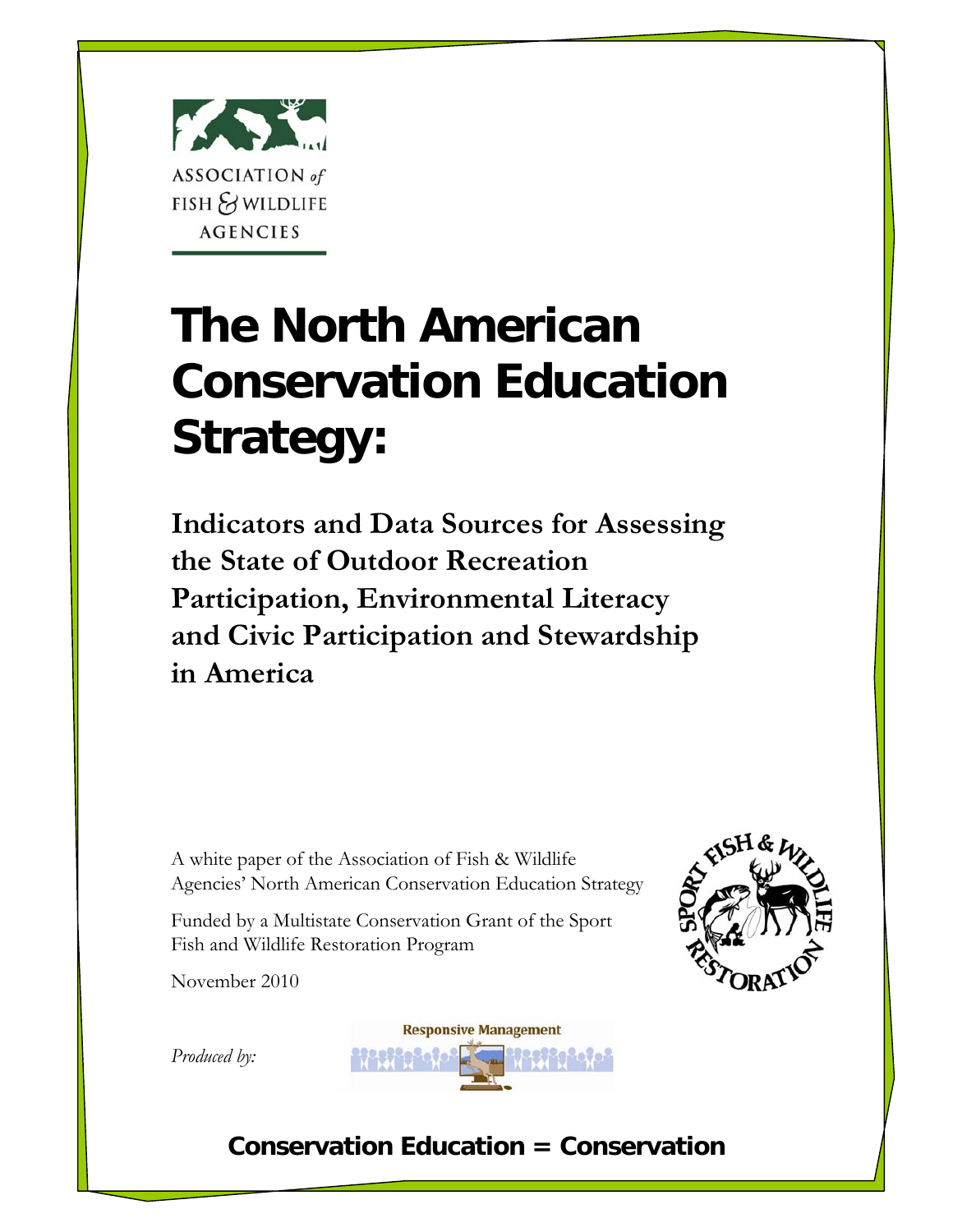#### **INTRODUCTION**

With the nation's wild lands and ecosystems continually being threatened by urbanization, deforestation, and habitat fragmentation, the need for an assessment of conservation and environmental education standards has never been greater. The obligation for Americans to regard the natural world with an urgency to conserve its resources is as pressing as ever, and the value of comprehension and retention in America's science classrooms remains utterly essential, especially given a string of recent events with national implications (the oil spill in the Gulf; deadly floods in Tennessee and Arkansas; record winter blizzards in the northeast; and the continuing threat of climate change). These occurrences and others like them demonstrate that our knowledge and awareness of the earth's systems and natural processes amount to a certain moral and educational imperative, and that the time to act is now. Standards in conservation and environmental education, particularly those that facilitate comprehension on a national level, will help to foster both a responsible, informed citizenry and an active, engaged youth population.

Further, there exists a clear and growing need for a nationwide emphasis on and encouragement of participation in nature-based outdoor activities. The multitude of sedentary and indoor leisure activities that compete today for people's time and interest—video games, computers, home theaters, and the array of electronic and digital hobbies that figure so prominently into the cultural and economic portrait of  $21<sup>st</sup>$  Century America—help to explain why national grant funding opportunities and state allocations for anti-obesity programs have recently outmatched funding for anti-smoking initiatives (consider that although one in five Americans smokes, one in three is obese).<sup>1</sup> It is clear that Americans of all ages, but particularly the generation now in its early years of formal education, stand to benefit considerably from a greater willingness to engage in outdoor activities and a more sophisticated appreciation of the natural world.

To this end, and in support of its longtime goals of promoting participation in outdoor activities, highlighting the value of conservation and environmental literacy, and encouraging stewardship and active civic involvement, the Association of Fish and Wildlife Agencies (AFWA) in 2005 convened to develop the North American Conservation Education Strategy. The Conservation Education Strategy proceeds from a set of objectives designed to advance AFWA's Strategic Plan and communicate the importance of the North American Model of Fish and Wildlife Conservation (which especially emphasizes recognition that funding for fish and wildlife management largely depends on hunting and fishing license sales). In a broader sense, the Conservation Education Strategy is intended to increase knowledge and awareness of wildlife and the environment and reinforce the connection between Americans and the outdoors, in part by promoting involvement in outdoor activities and imparting on the public the value of the nation's fish and wildlife resources.

Following the inception of the North American Conservation Education Strategy, AFWA developed, in part through a survey of state fish and wildlife agencies, a list of Core Concepts to give direction to the overall effort and to reflect essential areas of conservation and environmental education to communicate to the public. From the overall list of Core Concepts, AFWA identified eleven "Top Core Concepts" that represent an abbreviated but essential

 1 Wilson, Duff. "Tobacco Funds Shrink as Obesity Fight Intensifies," *The New York Times* 27 July 2010, http://www.nytimes.com/2010/07/28/health/policy/28obesity.html? r=1.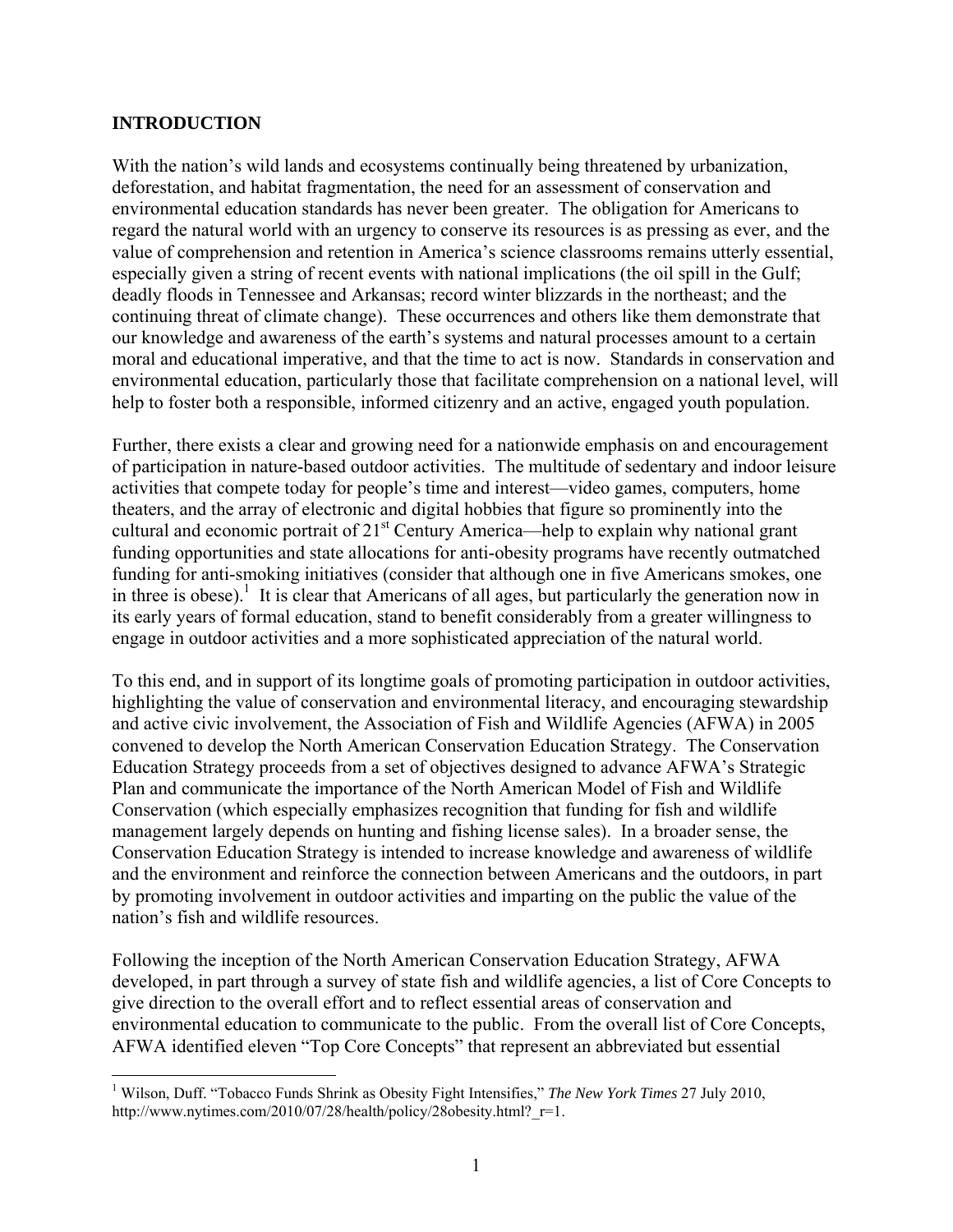selection of the Education Strategy's most critical principles and messages. AFWA's Top Core Concepts include the following:

- 1. In North America fish and wildlife are public trust resources managed by governmental agencies.
- 2. Since most wildlife live on private lands, private landowners play an important role in sustaining and improving habitat.
- 3. Sustainable natural resources depend on the support of an informed and responsible citizenry.
- 4. The health and well-being of fish, wildlife, and humans depend on the quality of their environment.
- 5. Loss and degradation of habitat are the greatest problems facing fish and wildlife; therefore, enhancing and protecting habitat is critical to managing and conserving them.
- 6. Conserving biodiversity is important.
- 7. Fish and wildlife can be conserved and restored through science-based management which considers the needs of humans as well as those of fish and wildlife.
- 8. Everyone impacts fish and wildlife and their habitats, and, as human populations grow, impacts on natural resources increase.
- 9. Regulated hunting, fishing, and trapping are important tools for managing some wildlife populations and habitats.
- 10. Within the U.S., state fish and wildlife management is funded primarily through hunting, fishing and trapping licenses and through federal excise taxes collected from the sale of hunting, target shooting, and fishing equipment and motor boat fuels.
- 11. Wildlife-based activities, such as hunting, fishing, viewing, and photography, provide people with millions of days of outdoor recreation each year and generate billions of dollars for the economy.

AFWA's next task was to establish a series of benchmarks to assess the relationship between concepts of learning in public education and three primary components of the Conservation Education Strategy (outdoor participation, conservation literacy, and civic participation and stewardship). The benchmarks address expectations related to the Core Concepts for  $4<sup>th</sup>$ ,  $8<sup>th</sup>$ , and  $12<sup>th</sup>$  grade lesson plans and general curricula. Benchmark content is specific to each grade level and identifies concepts including the various benefits and impacts of outdoor recreational pursuits (outdoor participation), the identification of ecological systems and the ways in which living and nonliving things interact (conservation literacy), and understanding of fish and wildlife laws and engagement in natural resource-related issues (civic participation and stewardship).

AFWA believes that an immersion in outdoor natural resource-based activities and an educational structure fostering environmental literacy are both important means of more fully communicating the Top Core Concepts to adults and youth. Accordingly, this paper outlines and briefly explains the available resources for baseline data pertaining to the aforementioned components of AFWA's North American Conservation Education Strategy. The review here is intended to provide proven methods of tracking Americans' participation in outdoor wildlife and natural resource-based recreational activities, and to inventory some of the resources that help to indicate levels of environmental and conservation literacy and stewardship and civic participation among Americans.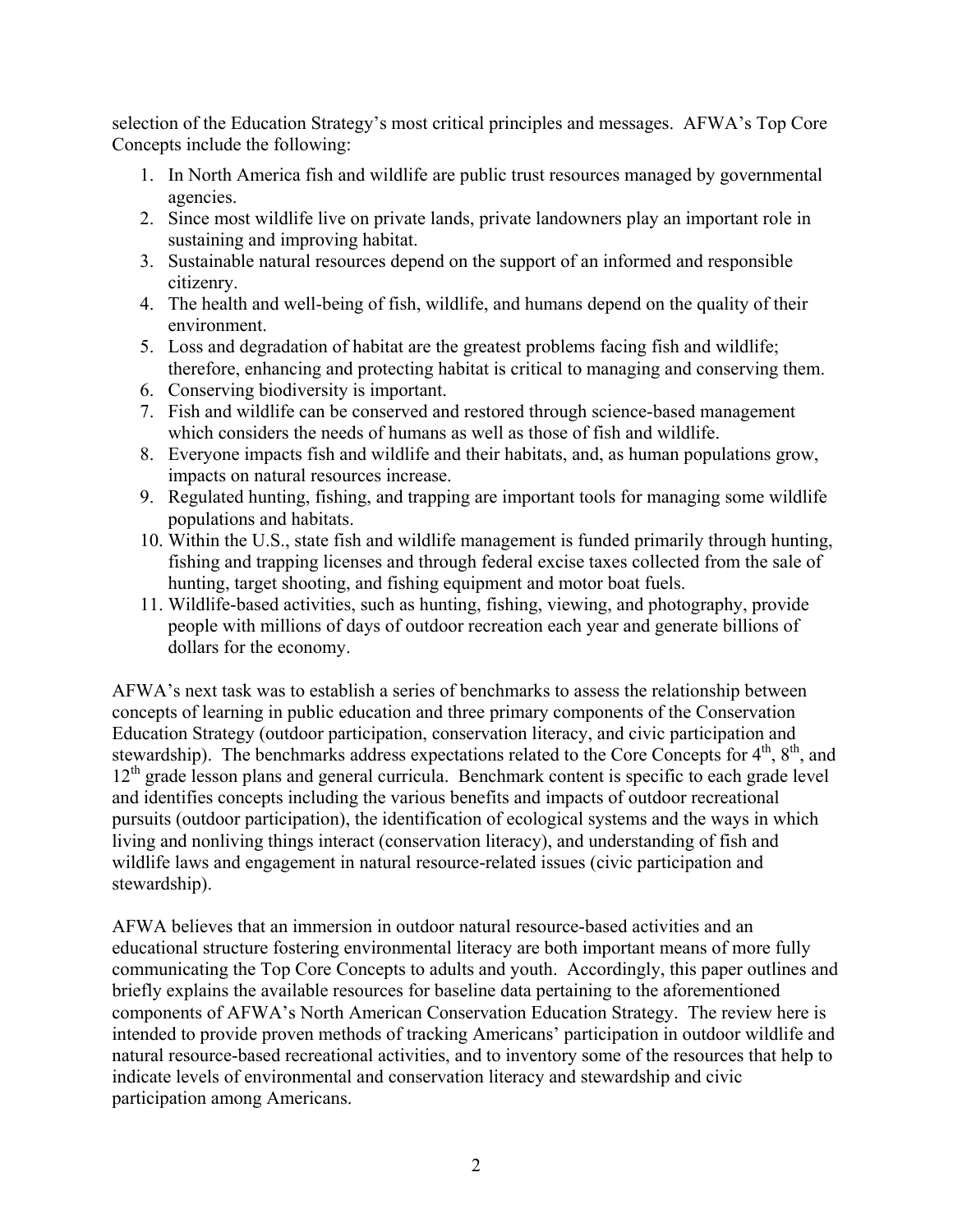#### **OUTDOOR RECREATION PARTICIPATION**

Although the majority of recent survey data suggests that hunting and fishing license sales and participation rates are generally declining, overall participation in nature-based recreation, particularly wildlife viewing, may not reflect as dire a situation. The U.S. Fish and Wildlife Service's trend data for the period from 1996 to 2006 suggests that the number of Americans who viewed or photographed wildlife during this period increased to the extent that the new wildlife viewers more than made up for the loss in hunters and anglers during the same time, creating an overall gain of about 1.5 million people to wildlife-associated recreation.<sup>2</sup> Participation in many other types of outdoor and nature-based activities, such as bow hunting, appears to be increasing as well, as indicated by some of the major data sources outlined in this section. In fact, between 2000 and 2007, the total number of Americans participating in one or more outdoor recreational activities rose by 4.4 percent.<sup>3</sup> It is also possible that, given the economic climate in recent years, participation in outdoor recreation and nature-based activities (e.g., trips to state and national parks, hiking and camping trips) serves as an affordable substitute for more elaborate or expensive vacations.

This apparent growth in general outdoor recreational participation is tempered by the fact that, as mentioned, increasingly fewer Americans appear to be purchasing hunting and fishing licenses, despite the funds and efforts spent each year by educators and fish and wildlife professionals attempting to reverse the trend. Nevertheless, federal assistance data reported by individual states and compiled by the U.S. Fish and Wildlife Service reflects relatively steady declines in license sales for the two activities (although both the National Shooting Sports Foundation's Hunting License Sales Index and the Recreational Boating and Fishing Foundation and American Sportfishing Association's Fishing License Sales Index showed increases for 2009 hunting and fishing license sales in several states).<sup>4</sup> Hunting and fishing license sales trend data has been interpreted by some as more evidence of an overall downward trend in nature-based recreation; a 2008 paper by Oliver R.W. Pergams and Patricia A. Zaradic argues that electronic entertainment ("videophilia") may be to blame for widespread declining interest in outdoor recreation, including hunting and fishing.<sup>5</sup> Others, however, point out that license sales do not reflect the entire picture of Americans' participation in outdoor activities. H. Ken Cordell, a project leader and scientist for the U.S. Forest Service, notes that findings from the *National Survey on Recreation and the Environment* suggest that many nature-based recreational activities were in fact still growing during the first part of the decade, and that the number of wildlife viewers and photographers in particular continues to increase rather substantially.<sup>6</sup> Cordell further points out that license sales miss the large numbers of hunters and anglers who participate in these activities on their own properties or other private lands, thus bypassing the need to

1

<sup>2</sup> U.S. Fish and Wildlife Service/U.S. Census Bureau. 2006. *National Survey of Fishing, Hunting, and Wildlife-Associated Recreation*. 3

<sup>&</sup>lt;sup>3</sup> U.S. Forest Service. 2008. *National Survey on Recreation and the Environment.* 

Ratcliff, Bob. "Hunting, Fishing License Sales Rise in 12-State Index," *Harker Heights Evening Star*, 8 May 2010, http://hheveningstar.com/index.php?option=com\_content&view=article&id=336:hunting-fishing-license-sales-risein-12-state-index&catid=36:sports&Itemid=54.

 $<sup>5</sup>$  Pergams, Oliver R.W. and Zaradic, Patricia A., "Evidence for a fundamental and pervasive shift away from nature-</sup> based recreation," *Proceedings of the National Academy of Sciences* 105 (2008): 2295-2300.

Cordell, H. Ken, Bentz, Carter J., and Green, Gary T. "Nature-Based Outdoor Recreation Trends and Wilderness," *International Journal of Wilderness* 14 (2008): 7-13.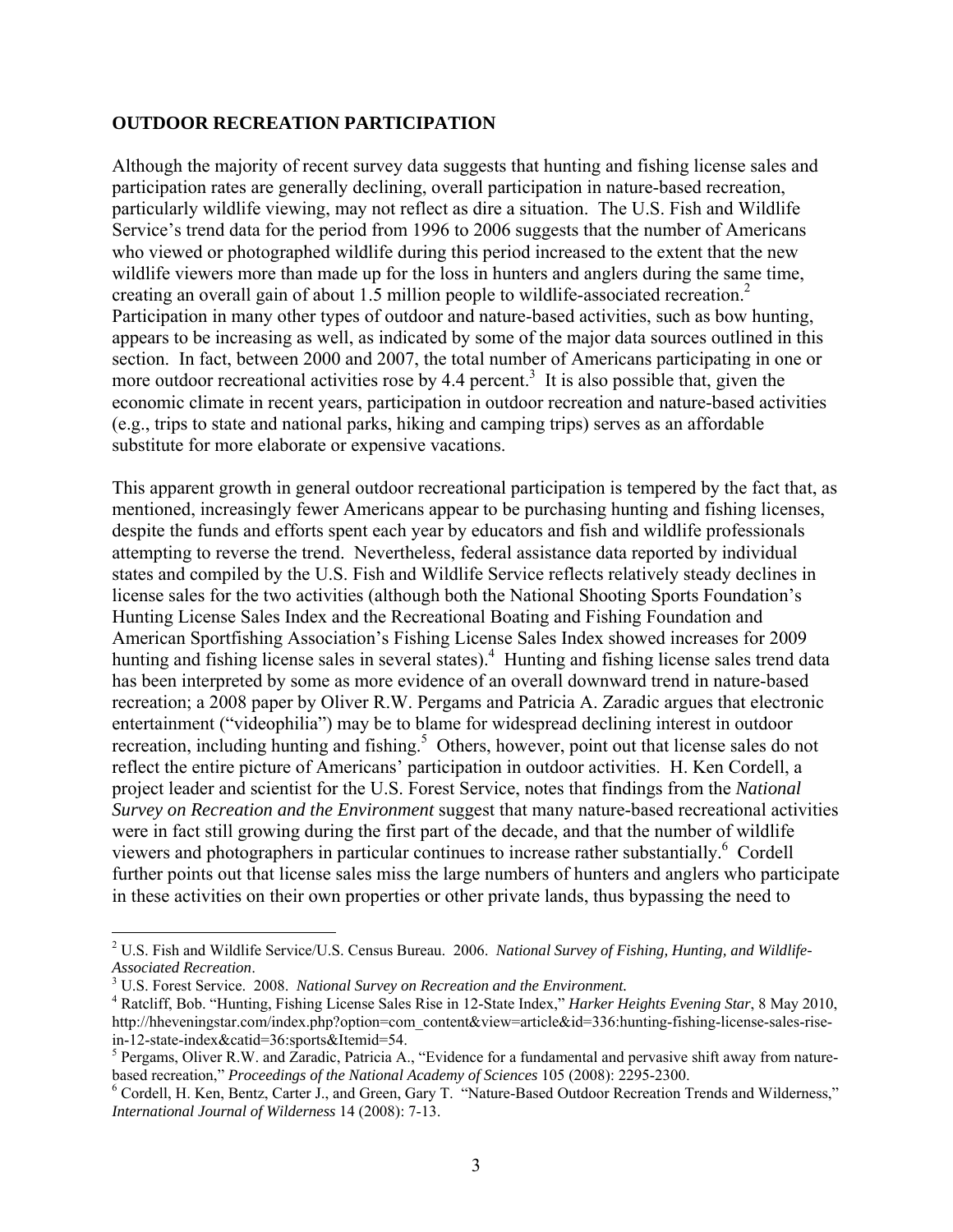purchase a license (this tendency was especially prominent in a 2009 study conducted by Responsive Management regarding lapsed hunters' license purchasing behaviors, in which nearly half the sample of "lapsed" hunters had hunted on private land in the year prior to the survey).<sup>7</sup> In any case, there is debate over the exact extent of the decline in hunting and fishing, the extent to which this decline may apply to other wildlife-associated recreation, and whether these trends will continue, even out, or reverse in the future.

This section presents some of the most authoritative sources for measuring and tracking historical trends on Americans' participation in nature-related recreational activities. Two of these sources include long-established studies that have been managed for decades by the U.S. Fish and Wildlife Service and the U.S. Forest Service. In addition, a considerable amount of data is available from surveys commissioned or conducted by commercial and nonprofit organizations, including educational, sportsmen, conservation, and outdoor recreation groups. In examining a group of participation surveys from various sources, there are some expected methodological differences worth taking into consideration. For example, hunting participation data is alternately reported by species and weapon type, and the criteria for "participation" itself is defined differently among some of the surveys (i.e., a requirement of one day of participation versus multiple days). It bears mention that, as a result of these differences in methodology and sampling, the sources described here often provide conflicting data regarding the exact participation rates of hunters, anglers, and other wildlife-associated recreationists in a given year. However, in its totality, the selection of data sources amounts to a fairly comprehensive view of overall outdoor recreation participation in America (that is, the high and low ends of participation rates described in the various surveys amount to an estimation close to the reality of actual participation among Americans).

The two surveys managed by federal agencies offer consistent methodologies and the benefit of several decades of trend data. For this reason, they are the top recommendations for indicators of nature-based recreation participation rates. The *National Survey of Fishing, Hunting, and Wildlife-Associated Recreation* (commonly referred to as the *National Survey*) has been conducted every 5 years since 1955 by the U.S. Fish and Wildlife Service and the U.S. Census Bureau. Both state and national *National Survey* data dating back to 1991 can be accessed at the U.S. Census Bureau website.

The *National Survey* determines numbers of participants based on participation rates in a random sample of likely anglers, hunters, and wildlife viewers. This sample is developed from an initial phase of data collection conducted the prior year, during which U.S. households are screened to determine who had fished, hunted, and viewed wildlife. The *National Survey* asks about participation in fishing, hunting, and wildlife viewing in the year prior to the survey (note that the respondent may or may not have purchased a fishing or hunting license). Because it looks only at a single year, participation rates reported by the *National Survey* do not include those who may consider themselves to be anglers, hunters, or wildlife viewers but who did not fish, hunt, or view wildlife in the year before the survey. Therefore, the methodology employed by the U.S. Fish and Wildlife Service has two caveats: the survey may miss those recreationists who periodically do not participate in fishing, hunting, or wildlife viewing during certain years,

 $\overline{a}$ 

<sup>7</sup> Responsive Management/Virginia Department of Game and Inland Fisheries. 2009. *Lapsed Hunters' License Purchasing Behaviors and Their Opinions on Messages Encouraging Them to Purchase Hunting Licenses.*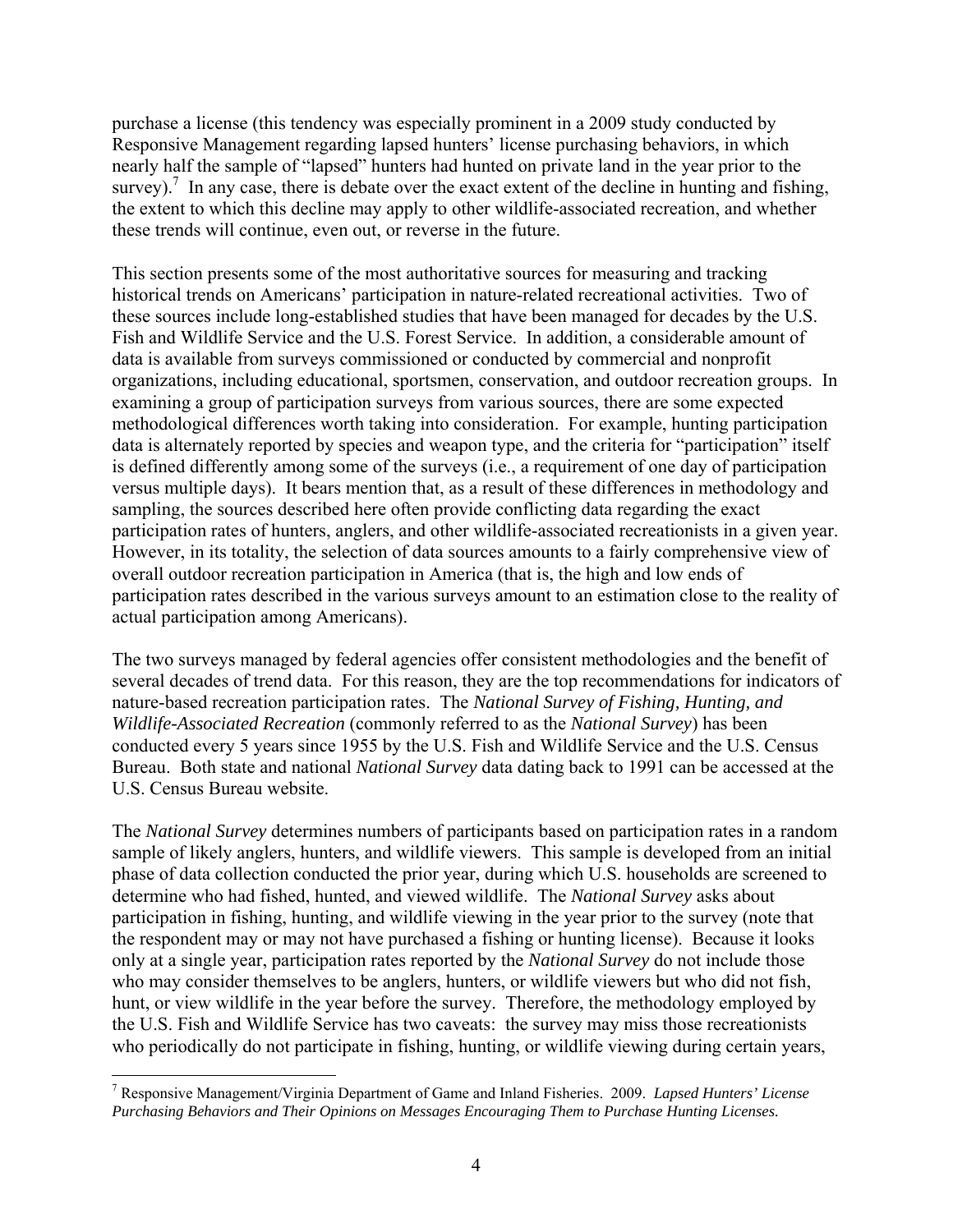and the survey may include those who may have participated only once but who otherwise do not consider themselves to be anglers, hunters, or wildlife viewers.<sup>8</sup>

The three tables that follow show fishing, hunting, and wildlife viewing participation rates from the most recent *National Survey* conducted in 2006 (the next survey will be conducted in 2011). Columns on the right-hand side of each table display the change in participation for the period from 2001 to 2006.

|                                          | 1996<br><b>Total</b><br>participants age<br>16 and older<br>(thousands) | 2001<br><b>Total</b><br>participants age<br>16 and older<br>(thousands) | 2006<br><b>Total</b><br>participants age<br>16 and older<br>(thousands) | Percent change<br>from 2001-2006 |
|------------------------------------------|-------------------------------------------------------------------------|-------------------------------------------------------------------------|-------------------------------------------------------------------------|----------------------------------|
| Anglers, total                           | 35,246                                                                  | 34,071                                                                  | 29,952                                                                  | $-12$                            |
| All freshwater                           | 29,734                                                                  | 28,439                                                                  | 25,431                                                                  | $-11$                            |
| Freshwater, except<br><b>Great Lakes</b> | 28,921                                                                  | 27,913                                                                  | 25,035                                                                  | $-10$                            |
| <b>Great Lakes</b>                       | 2,039                                                                   | 1,847                                                                   | 1,420                                                                   | $-23$                            |
| Saltwater                                | 9,438                                                                   | 9,051                                                                   | 7,717                                                                   | $-15$                            |
|                                          | <b>Total days</b><br>(thousands)                                        | <b>Total days</b><br>(thousands)                                        | <b>Total days</b><br>(thousands)                                        |                                  |
| Days, total                              | 625,893                                                                 | 557,394                                                                 | 516,781                                                                 | $-7$                             |
| All freshwater                           | 515,115                                                                 | 466,984                                                                 | 433,337                                                                 | $-7$                             |
| Freshwater, except<br><b>Great Lakes</b> | 485,474                                                                 | 443,247                                                                 | 419,942                                                                 | $-5*$                            |
| <b>Great Lakes</b>                       | 20,095                                                                  | 23,138                                                                  | 18,016                                                                  | $-22*$                           |
| Saltwater                                | 103,034                                                                 | 90,838                                                                  | 85,663                                                                  | $-6*$                            |

**Table 1—***National Survey* **trend data for participation in fishing, 1996-2006** 

Source: U.S. Fish and Wildlife Service/U.S. Census Bureau, 2006

\* Not statistically significant at the 95% confidence interval.

 $\overline{a}$ 

<sup>8</sup> Duda, M.D., Jones, M.F., Criscione, A. *The Sportsman's Voice*. State College, PA: Venture. (in press)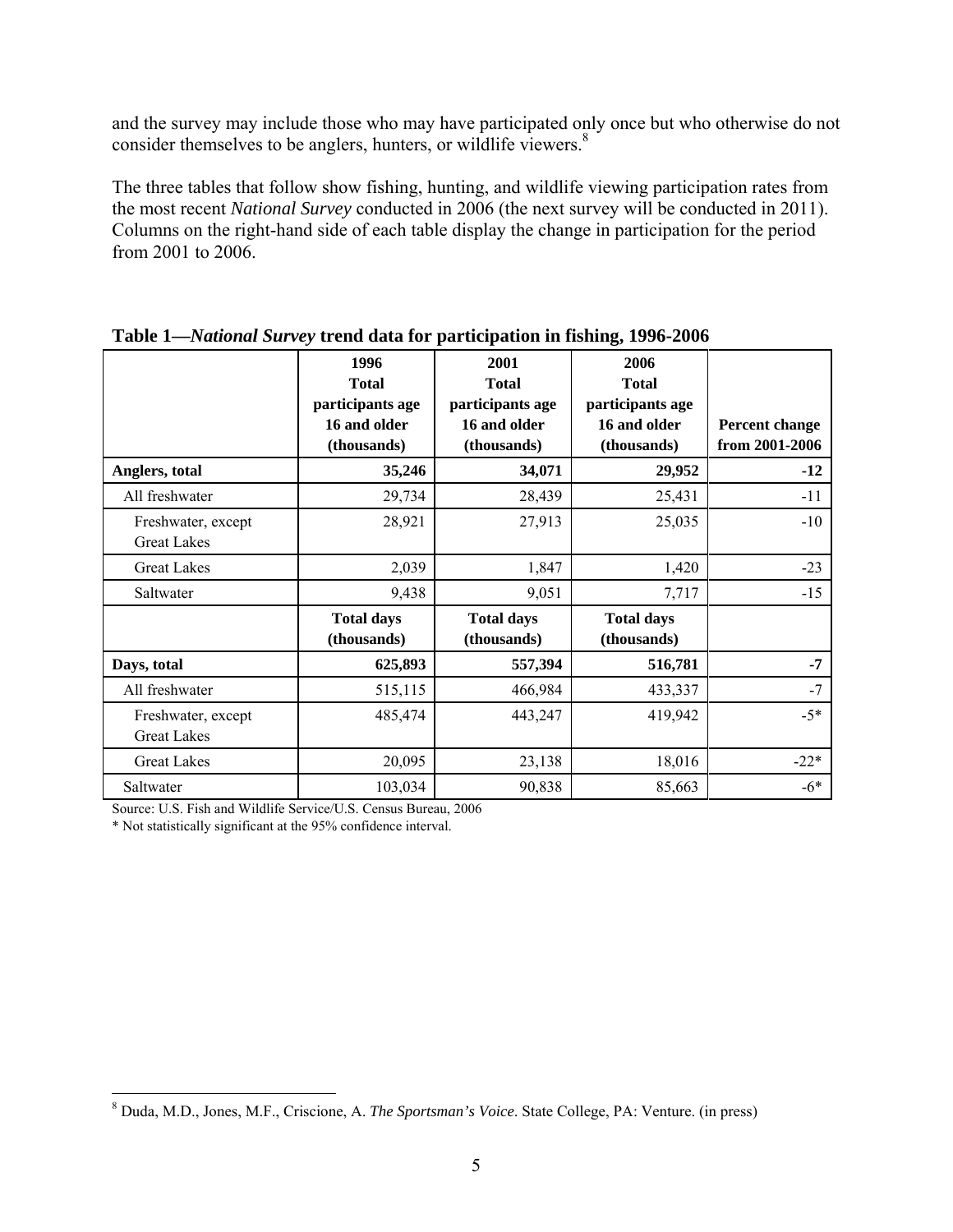|                | 1996<br><b>Total</b><br>participants age<br>16 and older<br>(thousands) | 2001<br><b>Total</b><br>participants age<br>16 and older<br>(thousands) | 2006<br><b>Total</b><br>participants age<br>16 and older<br>(thousands) | <b>Percent change</b><br>from 2001-2006 |
|----------------|-------------------------------------------------------------------------|-------------------------------------------------------------------------|-------------------------------------------------------------------------|-----------------------------------------|
| Hunters, total | 13,975                                                                  | 13,034                                                                  | 12,510                                                                  | $-4*$                                   |
| Big game       | 11,288                                                                  | 10,911                                                                  | 10,682                                                                  | $-2*$                                   |
| Small game     | 6,945                                                                   | 5,434                                                                   | 4,797                                                                   | $-12$                                   |
| Migratory bird | 3,073                                                                   | 2,956                                                                   | 2,293                                                                   | $-22$                                   |
| Other animal   | 1,521                                                                   | 1,047                                                                   | 1,128                                                                   | 8*                                      |
|                | <b>Total days</b><br>(thousands)                                        | <b>Total days</b><br>(thousands)                                        | <b>Total days</b><br>(thousands)                                        |                                         |
| Days, total    | 256,676                                                                 | 228,368                                                                 | 219,925                                                                 | $-4*$                                   |
| Big game       | 153,784                                                                 | 153,191                                                                 | 164,061                                                                 | $7*$                                    |
| Small game     | 75,117                                                                  | 60,142                                                                  | 52,395                                                                  | $-13*$                                  |
| Migratory bird | 26,501                                                                  | 29,310                                                                  | 19,770                                                                  | $-33$                                   |
| Other animal   | 24,522                                                                  | 19,207                                                                  | 15,205                                                                  | $-21*$                                  |

**Table 2—***National Survey* **trend data for participation in hunting, 1996-2006** 

Source: U.S. Fish and Wildlife Service/U.S. Census Bureau, 2006

\* Not statistically significant at the 95% confidence interval.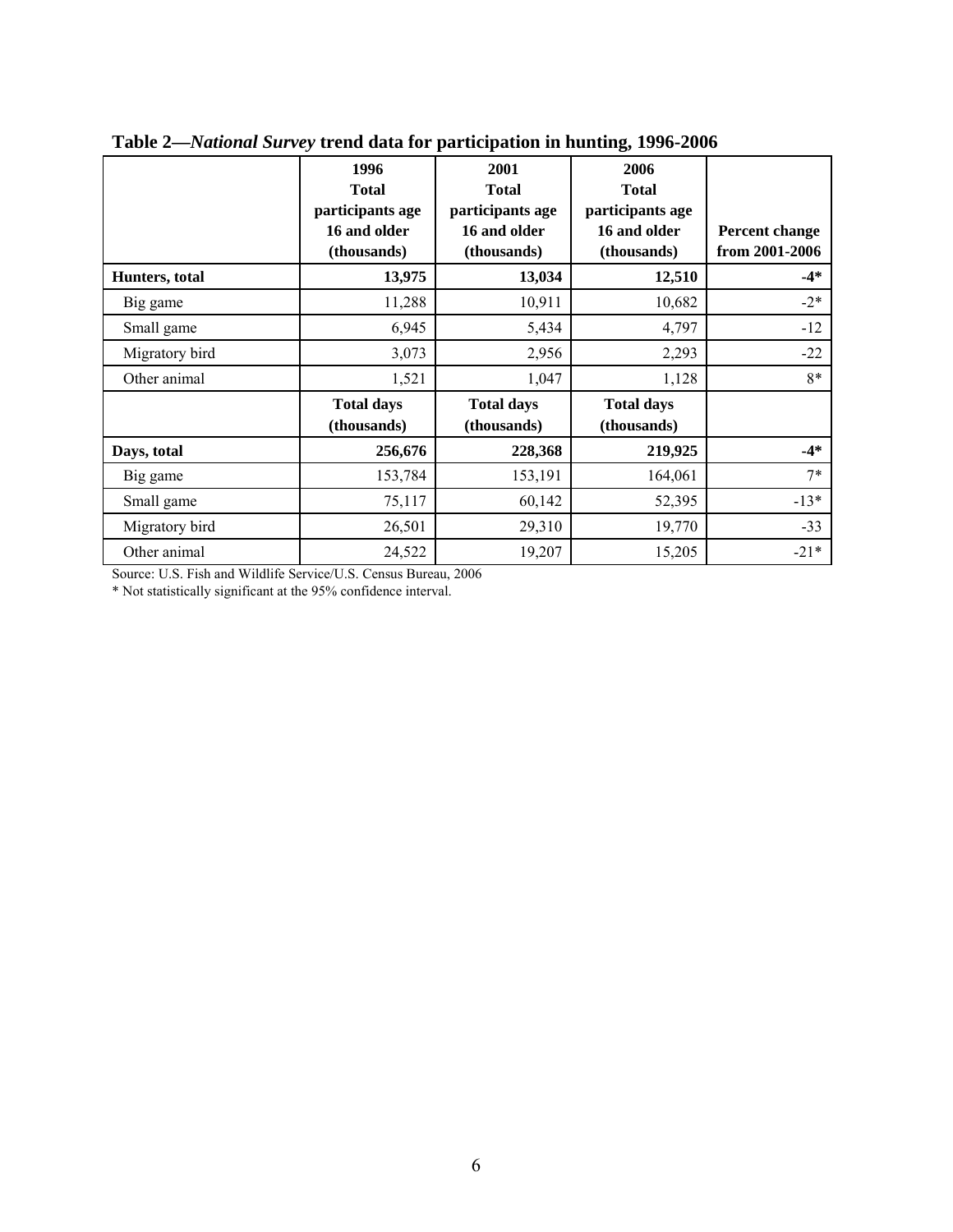|                                              | 1996<br><b>Total</b><br>participants age<br>16 and older | 2001<br><b>Total</b><br>participants age<br>16 and older | 2006<br><b>Total</b><br>participants age<br>16 and older | Percent change |
|----------------------------------------------|----------------------------------------------------------|----------------------------------------------------------|----------------------------------------------------------|----------------|
|                                              | (thousands)                                              | (thousands)                                              | (thousands)                                              | from 2001-2006 |
| Wildlife viewers, total                      | 62,868                                                   | 66,105                                                   | 71,132                                                   | 8              |
| Around the home                              | 60,751                                                   | 62,928                                                   | 67,756                                                   | 8              |
| Observers                                    | 44,063                                                   | 42,111                                                   | 44,467                                                   | 6              |
| Photographers                                | 16,021                                                   | 13,937                                                   | 18,763                                                   | 35             |
| Feeders                                      | 54,122                                                   | 53,988                                                   | 55,512                                                   | $3*$           |
| Visitors of public parks<br>or areas         | 11,011                                                   | 10,981                                                   | 13,271                                                   | 21             |
| Maintainers of plantings<br>or natural areas | 13,401                                                   | 13,072                                                   | 14,508                                                   | 11             |
| Away from home                               | 23,652                                                   | 21,823                                                   | 22,977                                                   | $5*$           |
| Observers                                    | 22,878                                                   | 20,080                                                   | 21,546                                                   | $7*$           |
| Photographers                                | 12,038                                                   | 9,427                                                    | 11,708                                                   | 24             |
| Feeders                                      | 9,976                                                    | 7,077                                                    | 7,084                                                    | $(Z)^*$        |
|                                              | <b>Total days</b><br>(thousands)                         | <b>Total days</b><br>(thousands)                         | <b>Total days</b><br>(thousands)                         |                |
| Days, away from home                         | 313,790                                                  | 372,006                                                  | 352,070                                                  | $-5*$          |
| Observing                                    | 278,683                                                  | 295,345                                                  | 291,027                                                  | $-1*$          |
| Photographing                                | 79,342                                                   | 76,324                                                   | 103,872                                                  | $36*$          |
| Feeding                                      | 89,606                                                   | 103,307                                                  | 77,329                                                   | $-25*$         |

**Table 3—***National Survey* **trend data for participation in wildlife viewing, 1996-2006** 

Source: U.S. Fish and Wildlife Service/U.S. Census Bureau, 2006

\* Not statistically significant at the 95% confidence interval.

(Z) Less than 0.5 percent.

The second major data source on participation in outdoor recreational activities is the *National Survey on Recreation and the Environment* (NSRE), managed by the U.S. Forest Service with assistance from the University of Georgia and the University of Tennessee. This survey provides participation data for a number of activities not covered in the *National Survey*, although it also measures participation in fishing, hunting, and wildlife viewing as well.

The NSRE determines participation rates through a national telephone survey of U.S. residents age 16 and older that asks about participation in the year prior to the survey (the respondent need only have participated in an activity once to be counted as a participant). As such, the same considerations that apply to the *National Survey* should be kept in mind here: the data will miss recreationists who did not participate in an activity/sport in the year before the survey but who otherwise consider themselves to be participants, and it will include respondents who do not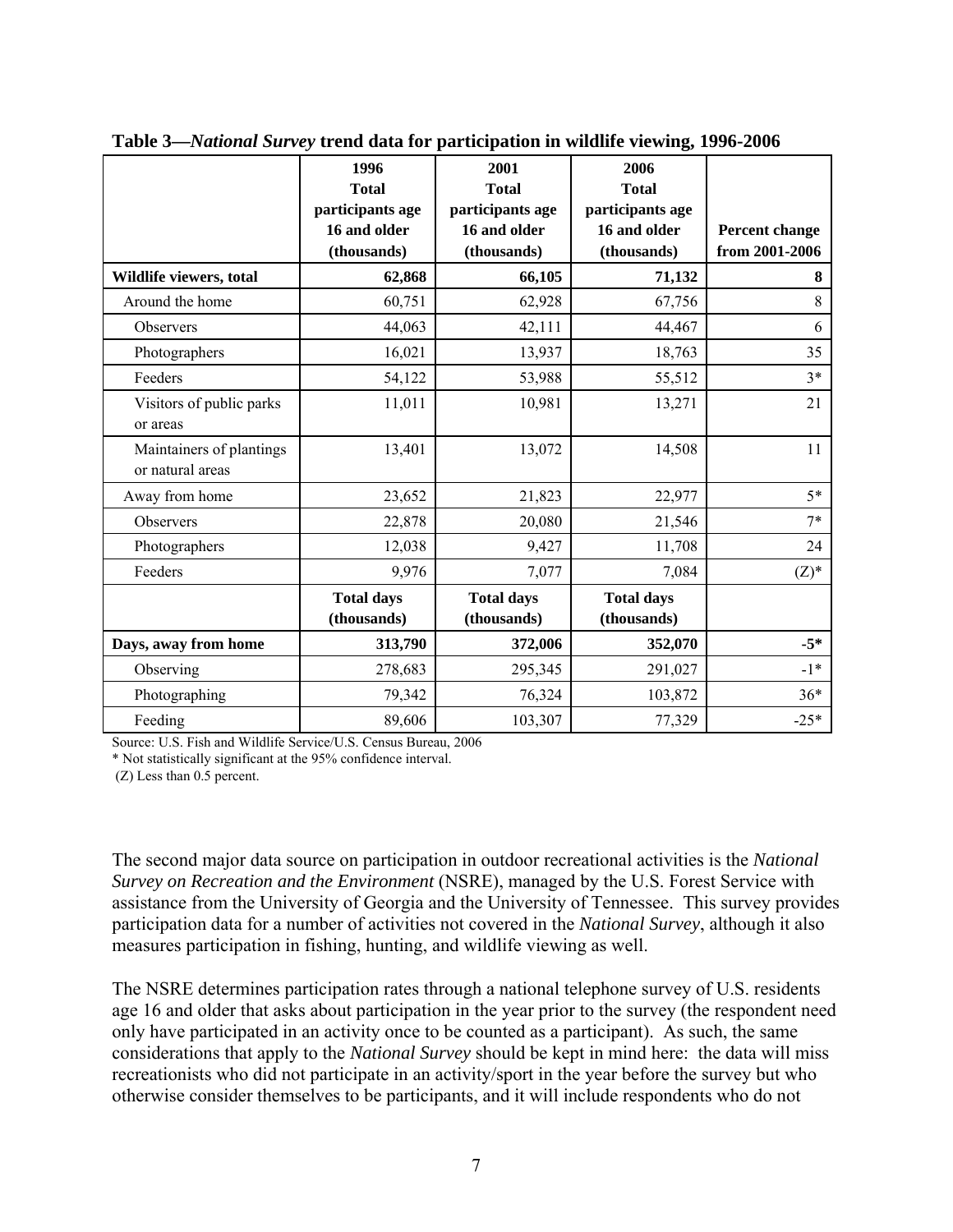consider themselves to be participants but who, nonetheless, took part in the given activity once in the previous year. $9$ 

The tables that follow reflect trend data from the NSRE, some of it produced from the most recent round of data collection in 2008.<sup>10</sup> Additional percentages from previous rounds of data collection have been added to the tables to show historical trends in participation from people 16 and older; the percent change for the time period from 1999-2001 to 2005-2009 is shown in the right-hand column.

# **Table 4—NSRE trends in participation in natural resource-based outdoor activities in 1994-95, 1999-2001, and 2005-2009 (for activities with greater than 50 million participants in 2005-2009)**

| <b>Activity</b>                            | 1994-1995<br><b>Total</b><br>participants<br>age 16 and<br>older<br>(millions) | 1999-2001<br><b>Total</b><br>participants<br>age 16 and<br>older<br>(millions) | 2005-2009<br><b>Total</b><br>participants<br>age 16 and<br>older<br>(millions) | 2005-2009<br>Percent of<br>population<br>age 16 and<br>older | <b>Percent</b><br>change<br>1999-2001<br>to<br>2005-2009 |
|--------------------------------------------|--------------------------------------------------------------------------------|--------------------------------------------------------------------------------|--------------------------------------------------------------------------------|--------------------------------------------------------------|----------------------------------------------------------|
| Viewing natural scenery                    |                                                                                | 127.1                                                                          | 147.5                                                                          | 62.7                                                         | 16.1                                                     |
| Visiting outdoor nature<br>center/zoo      | 110.9                                                                          | 121.0                                                                          | 130.8                                                                          | 55.6                                                         | 8.2                                                      |
| Viewing<br>wildflowers/trees               |                                                                                | 93.8                                                                           | 119.3                                                                          | 50.7                                                         | 27.3                                                     |
| Viewing wildlife besides<br>birds and fish | 62.8                                                                           | 94.2                                                                           | 116.6                                                                          | 49.5                                                         | 23.8                                                     |
| Visiting historic<br>sites/monuments       | 91.6                                                                           | 96.1                                                                           | 99.5                                                                           | 42.3                                                         | 3.5                                                      |
| Visiting a beach                           | 128.8                                                                          | 84.4                                                                           | 99.1                                                                           | 42.1                                                         | 17.4                                                     |
| Swimming in lakes,<br>ponds, etc.          | 87.4                                                                           | 85.5                                                                           | 95.1                                                                           | 40.4                                                         | 11.1                                                     |
| Viewing or<br>photographing birds          | 54.3                                                                           | 68.5                                                                           | 82.0                                                                           | 34.9                                                         | 19.8                                                     |
| Day hiking                                 | 53.5                                                                           | 69.1                                                                           | 77.8                                                                           | 33.1                                                         | 12.6                                                     |
| Visiting a wilderness area                 |                                                                                | 67.2                                                                           | 75.5                                                                           | 32.1                                                         | 12.3                                                     |
| Visiting a farm or<br>agricultural setting |                                                                                | 58.6                                                                           | 73.8                                                                           | 31.4                                                         | 26.1                                                     |
| Viewing salt/freshwater<br>fish            | 27.6                                                                           | 52.3                                                                           | 62.9                                                                           | 26.7                                                         | 20.3                                                     |

*[Note that the table below has been edited to show only those activities relevant to AFWA.]* 

 $\overline{a}$ 

 $<sup>9</sup>$  Duda, M.D., et al.</sup>

<sup>&</sup>lt;sup>10</sup> Cordell, Ken H. Forthcoming. "Outdoor Recreation Trends and Futures." U.S. Forest Service General Technical Report--Draft, Southern Forest Experiment Station, Asheville, NC.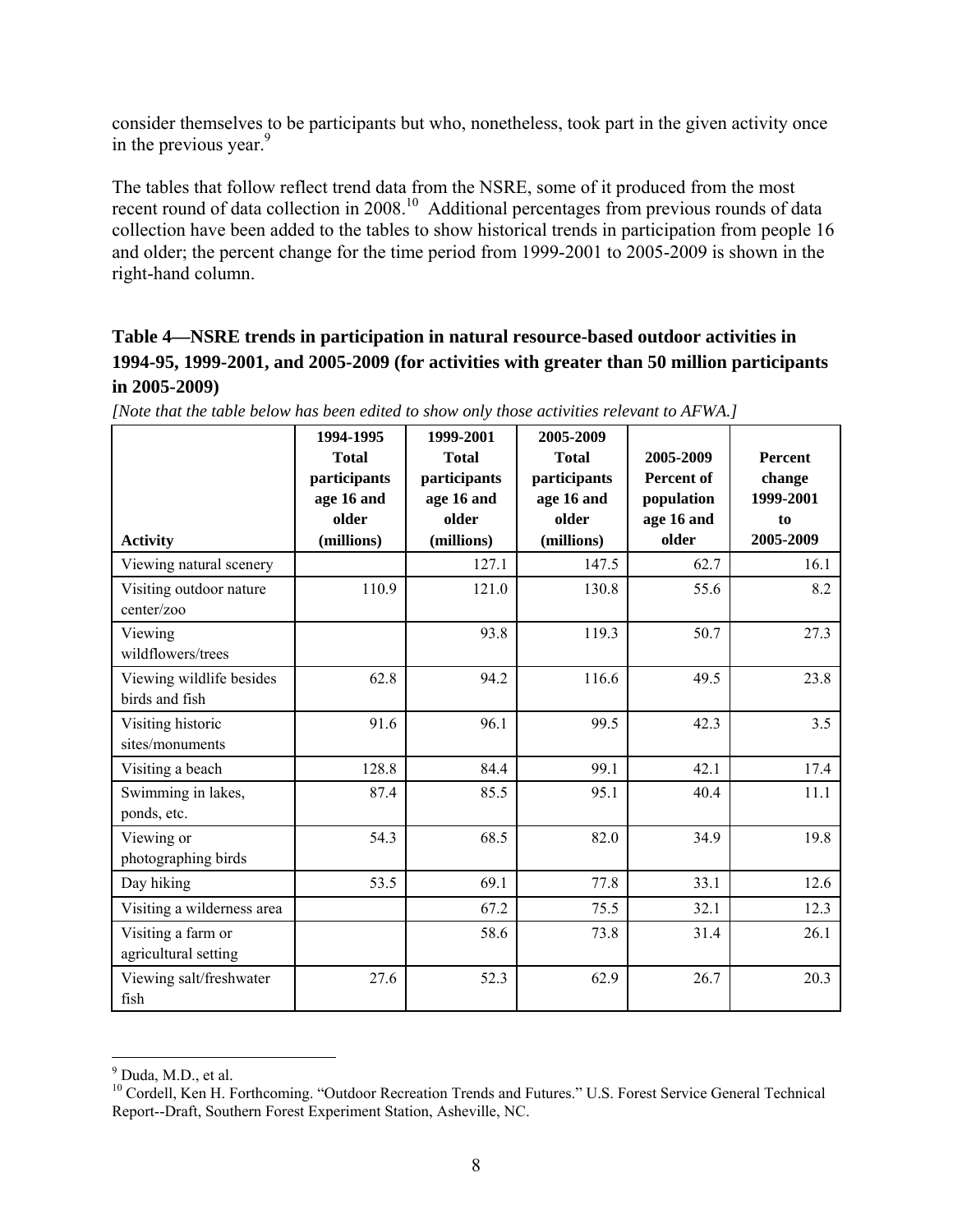# **Table 4 (continued)—NSRE trends in participation in natural resource-based outdoor activities in 1994-95, 1999-2001, and 2005-2009 (for activities with greater than 50 million participants in 2005-2009)**

| <b>Activity</b>                     | 1994-1995<br><b>Total</b><br>participants<br>age 16 and<br>older<br>(millions) | 1999-2001<br><b>Total</b><br>participants<br>age 16 and<br>older<br>(millions) | 2005-2009<br><b>Total</b><br>participants<br>age 16 and<br>older<br>(millions) | 2005-2009<br>Percent of<br>population<br>age 16 and<br>older | <b>Percent</b><br>change<br>1999-2001<br>to<br>2005-2009 |
|-------------------------------------|--------------------------------------------------------------------------------|--------------------------------------------------------------------------------|--------------------------------------------------------------------------------|--------------------------------------------------------------|----------------------------------------------------------|
| Camping (developed)                 | 46.5                                                                           | 55.3                                                                           | 55.9                                                                           | 23.8                                                         | 1.0                                                      |
| Warmwater fishing                   | 49.3                                                                           | 47.6                                                                           | 54.4                                                                           | 23.1                                                         | 14.3                                                     |
| Motorboating                        | 59.5                                                                           | 50.7                                                                           | 54.4                                                                           | 23.1                                                         | 7.3                                                      |
| Visiting waterside besides<br>beach |                                                                                | 53.2                                                                           | 53.4                                                                           | 22.7                                                         | 0.5                                                      |

*[Note that the table below has been edited to show only those activities relevant to AFWA.]* 

Source: NSRE 1994-1995 (n=17,217), NSRE 1999-2001 (n=52,607), and NSRE 2005-2009 (n=24,073). Notes: 1994-1995 participants based on 201.26 million people age 16+ (Woods & Poole Economics). 1999-2001 participants based on 214.02 million people age  $16+$  (2000 Census). 2005-2009 participants based on 235.30 million people age  $16+$  (2008 Census estimate). Missing data indicates that participation was not collected for the activity during that time period.

# **Table 5—NSRE trends in participation in natural resource-based outdoor activities in 1994-95, 1999-2001, and 2005-2009 (for activities with between 25 and 49 million participants in 2005-2009)**

*[Note that the table below has been edited to show only those activities relevant to AFWA.]* 

| <b>Activity</b>                  | 1994-1995<br><b>Total</b><br>participants<br>age 16 and<br>older<br>(millions) | 1999-2001<br><b>Total</b><br>participants<br>age 16 and<br>older<br>(millions) | 2005-2009<br><b>Total</b><br>participants<br>age 16 and<br>older<br>(millions) | 2005-2009<br><b>Percent of</b><br>population<br>age 16 and<br>older | <b>Percent</b><br>change<br>1999-2001<br>to<br>2005-2009 |
|----------------------------------|--------------------------------------------------------------------------------|--------------------------------------------------------------------------------|--------------------------------------------------------------------------------|---------------------------------------------------------------------|----------------------------------------------------------|
| Visiting archaeological<br>sites | 36.1                                                                           | 44.0                                                                           | 48.2                                                                           | 20.5                                                                | 9.7                                                      |
| Boat tours or excursions         |                                                                                | 40.8                                                                           | 45.7                                                                           | 19.4                                                                | 12.1                                                     |
| Camping (primitive)              | 31.4                                                                           | 33.1                                                                           | 33.3                                                                           | 14.2                                                                | 0.6                                                      |
| Coldwater fishing                | 25.1                                                                           | 28.4                                                                           | 30.0                                                                           | 12.8                                                                | 5.7                                                      |

Source: NSRE 1994-1995 (n=17,217), NSRE 1999-2001 (n=52,607), and NSRE 2005-2009 (n=24,073). Notes: 1994-1995 participants based on 201.26 million people age 16+ (Woods & Poole Economics). 1999-2001 participants based on 214.02 million people age 16+ (2000 Census). 2005-2009 participants based on 235.30 million people age 16+ (2008 Census estimate). Missing data indicates that participation was not collected for the activity during that time period.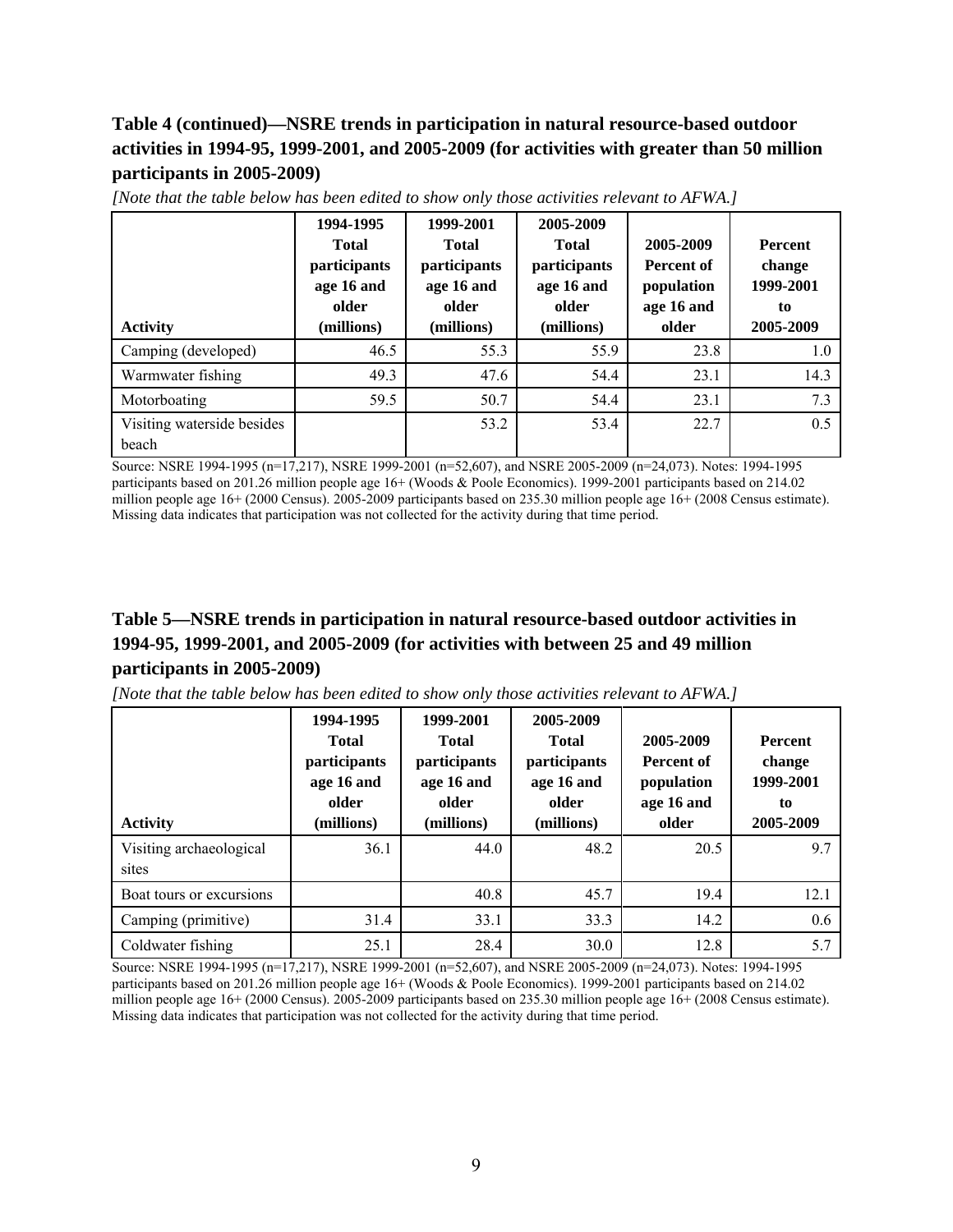# **Table 6—NSRE trends in participation in natural-resource based outdoor activities in 1994-95, 1999-2001, and 2005-2009 (for activities with between 15 and 25 million participants in 2005-2009)**

| <b>Activity</b>           | 1994-1995<br><b>Total</b><br>participants<br>age 16 and<br>older<br>(millions) | 1999-2001<br><b>Total</b><br>participants<br>age 16 and<br>older<br>(millions) | 2005-2009<br><b>Total</b><br>participants<br>age 16 and<br>older<br>(millions) | 2005-2009<br>Percent of<br>population<br>age 16 and<br>older | Percent<br>change<br>1999-2001<br>to<br>2005-2009 |
|---------------------------|--------------------------------------------------------------------------------|--------------------------------------------------------------------------------|--------------------------------------------------------------------------------|--------------------------------------------------------------|---------------------------------------------------|
| Saltwater fishing         | 22.9                                                                           | 21.4                                                                           | 24.9                                                                           | 10.6                                                         | 16.5                                              |
| Backpacking on trails     | 17.0                                                                           | 21.5                                                                           | 22.9                                                                           | 9.7                                                          | 6.4                                               |
| Canoeing                  | 17.9                                                                           | 19.3                                                                           | 22.0                                                                           | 9.3                                                          | 14.1                                              |
| Using personal watercraft | 12.0                                                                           | 19.1                                                                           | 20.6                                                                           | 8.8                                                          | 8.0                                               |
| Waterskiing               | 22.7                                                                           | 16.0                                                                           | 19.5                                                                           | 8.3                                                          | 22.3                                              |
| Rafting                   | 19.3                                                                           | 19.1                                                                           | 18.5                                                                           | 7.9                                                          | $-3.2$                                            |
| Big game hunting          | 19.0                                                                           | 17.8                                                                           | 16.3                                                                           | 6.9                                                          | $-8.7$                                            |
| Small game hunting        | 17.3                                                                           | 14.8                                                                           | 15.9                                                                           | 6.8                                                          | 7.3                                               |

*[Note that the table below has been edited to show only those activities relevant to AFWA.]* 

Source for above tables: NSRE 1994-1995 (n=17,217), NSRE 1999-2001 (n=52,607), and NSRE 2005-2009 (n=24,073). Notes: 1994-1995 participants based on 201.26 million people age 16+ (Woods & Poole Economics). 1999-2001 participants based on 214.02 million people age 16+ (2000 Census). 2005-2009 participants based on 235.30 million people age 16+ (2008 Census estimate). Missing data indicates that participation was not collected for the activity during that time period.

**Table 7—NSRE trends in participation in natural resource-based outdoor activities in 1994-95, 1999-2001, and 2005-2009 (for activities with fewer than 15 million participants in 2005-2009)** 

| <b>Activity</b>    | 1994-1995<br><b>Total</b><br>participants<br>age 16 and<br>older<br>(millions) | 1999-2001<br><b>Total</b><br>participants<br>age 16 and<br>older<br>(millions) | 2005-2009<br><b>Total</b><br>participants<br>age 16 and<br>older<br>(millions) | 2005-2009<br>Percent of<br>population<br>age 16 and<br>older | <b>Percent</b><br>change<br>1999-2001<br>To 2005-2009 |
|--------------------|--------------------------------------------------------------------------------|--------------------------------------------------------------------------------|--------------------------------------------------------------------------------|--------------------------------------------------------------|-------------------------------------------------------|
| Snorkeling         | 16.2                                                                           | 13.6                                                                           | 14.5                                                                           | 6.2                                                          | 6.9                                                   |
| Kayaking           | 3.4                                                                            | 7.0                                                                            | 13.3                                                                           | 5.7                                                          | 91.2                                                  |
| Mountain climbing  | 9.0                                                                            | 13.2                                                                           | 12.4                                                                           | 5.3                                                          | $-5.9$                                                |
| Snowboarding       | 6.1                                                                            | 9.1                                                                            | 11.7                                                                           | 5.0                                                          | 28.5                                                  |
| Caving             | 9.5                                                                            | 8.8                                                                            | 10.1                                                                           | 4.3                                                          | 14.9                                                  |
| Sailing            | 12.1                                                                           | 10.4                                                                           | 10.0                                                                           | 4.3                                                          | $-3.8$                                                |
| Anadromous fishing | 11.0                                                                           | 8.6                                                                            | 9.7                                                                            | 4.1                                                          | 13.2                                                  |
| Rock climbing      | 7.5                                                                            | 9.0                                                                            | 9.7                                                                            | 4.1                                                          | 7.7                                                   |
| Ice skating        | 14.2                                                                           | 13.6                                                                           | 9.5                                                                            | 4.0                                                          | $-29.9$                                               |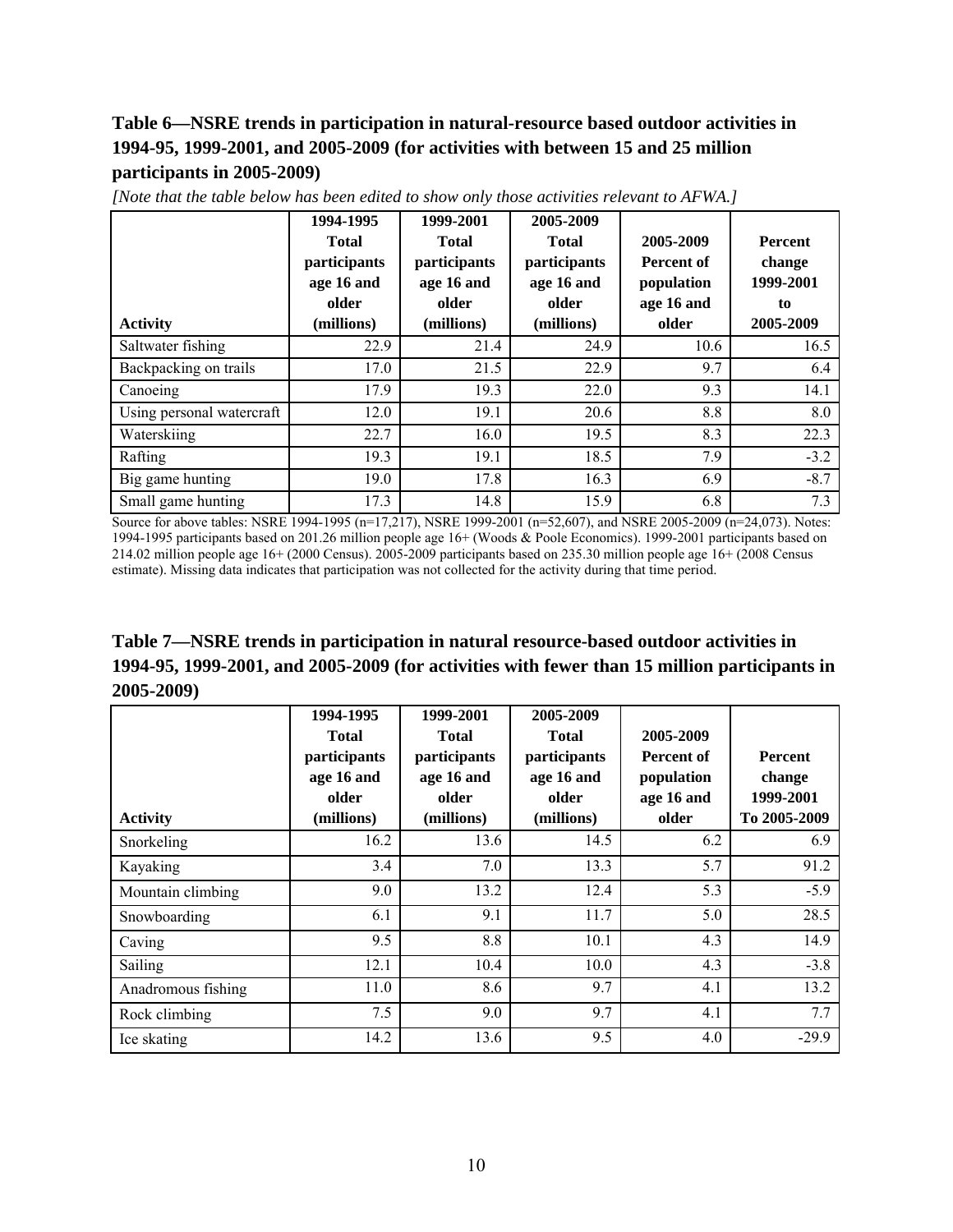# **Table 7 (continued)—NSRE trends in participation in natural resource-based outdoor activities in 1994-95, 1999-2001, and 2005-2009 (for activities with fewer than 15 million participants in 2005-2009)**

|                        | 1994-1995<br><b>Total</b><br>participants<br>age 16 and<br>older | 1999-2001<br><b>Total</b><br>participants<br>age 16 and<br>older | 2005-2009<br><b>Total</b><br>participants<br>age 16 and<br>older | 2005-2009<br>Percent of<br>population<br>age 16 and | <b>Percent</b><br>change<br>1999-2001 |
|------------------------|------------------------------------------------------------------|------------------------------------------------------------------|------------------------------------------------------------------|-----------------------------------------------------|---------------------------------------|
| <b>Activity</b>        | (millions)                                                       | (millions)                                                       | (millions)                                                       | older                                               | To 2005-2009                          |
| Snowmobiling           | 9.6                                                              | 11.3                                                             | 9.3                                                              | 4.0                                                 | $-17.7$                               |
| Rowing                 | 10.7                                                             | 8.6                                                              | 9.3                                                              | 4.0                                                 | 8.2                                   |
| Orienteering           | 4.8                                                              | 3.7                                                              | 6.0                                                              | 2.6                                                 | 63.3                                  |
| Cross country skiing   | 8.8                                                              | 7.8                                                              | 5.0                                                              | 2.1                                                 | $-35.2$                               |
| Migratory bird hunting | 5.7                                                              | 4.9                                                              | 4.6                                                              | 2.0                                                 | $-6.0$                                |
| Ice fishing            | 4.8                                                              | 5.7                                                              | 4.6                                                              | 2.0                                                 | $-19.2$                               |
| Surfing                | 2.9                                                              | 3.2                                                              | 4.3                                                              | 1.8                                                 | 34.2                                  |
| Scuba diving           |                                                                  | 3.8                                                              | 3.5                                                              | 1.5                                                 | $-10.1$                               |
| Snowshoeing            |                                                                  | 4.5                                                              | 3.4                                                              | 1.4                                                 | $-25.0$                               |
| Windsurfing            | 2.8                                                              | 1.5                                                              | 1.3                                                              | 0.6                                                 | $-14.9$                               |

Source: NSRE 1994-1995 (n=17,217), NSRE 1999-2001 (n=52,607), and NSRE 2005-2009 (n=24,073). Notes: Snorkeling in 1994-1995 included scuba diving. 1994-1995 participants based on 201.26 million people age 16+ (Woods & Poole Economics). 1999-2001 participants based on 214.02 million people age 16+ (2000 Census). 2005-2009 participants based on 235.30 million people age 16+ (2008 Census estimate). Missing data indicates that participation was not collected for the activity during that time period.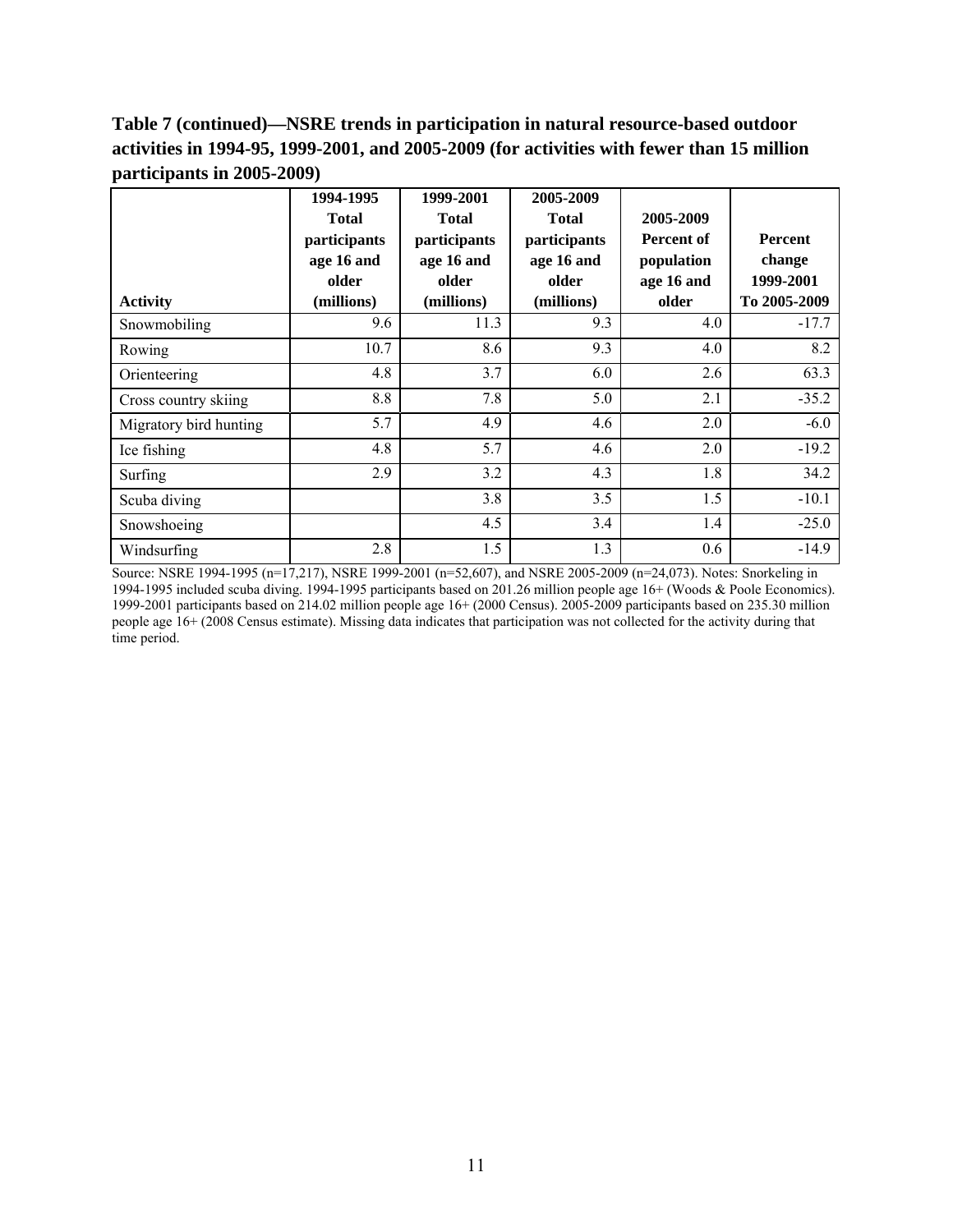|                                         |                               | 1999-2001                                    |                        | 2005-2009                                    |                                                                    |                                                                       |
|-----------------------------------------|-------------------------------|----------------------------------------------|------------------------|----------------------------------------------|--------------------------------------------------------------------|-----------------------------------------------------------------------|
| <b>Activity</b>                         | <b>Mean</b><br>annual<br>days | <b>Total</b><br>annual<br>days<br>(millions) | Mean<br>annual<br>days | <b>Total</b><br>annual<br>days<br>(millions) | Percent<br>change in<br>total days<br>1999-2001<br>to<br>2005-2009 | Change in<br>total days<br>(millions)<br>1999-2001<br>to<br>2005-2009 |
| Viewing wildflowers/trees               | 61.2                          | 5,739.9                                      | 86.8                   | 10,361.3                                     | 80.5                                                               | $+4,621.4$                                                            |
| Viewing natural scenery                 | 56.2                          | 7,141.5                                      | 77.7                   | 11,471.3                                     | 60.6                                                               | $+4,329.8$                                                            |
| Walking for pleasure                    | 103.2                         | 18,109.3                                     | 105.3                  | 20,869.4                                     | 15.2                                                               | $+2,760.1$                                                            |
| Viewing or photographing birds          | 87.8                          | 6,009.3                                      | 98.8                   | 8,103.9                                      | 34.9                                                               | $+2,094.6$                                                            |
| Visiting farm or agricultural setting   | 29.9                          | 1,750.4                                      | 48.5                   | 3,584.1                                      | 104.8                                                              | $+1,833.7$                                                            |
| Viewing wildlife besides birds and fish | 38.8                          | 3,652.3                                      | 46.9                   | 5,462.0                                      | 49.5                                                               | $+1,809.7$                                                            |
| Outdoor pool swimming                   | 23.2                          | 1,971.1                                      | 25.7                   | 2,560.8                                      | 29.9                                                               | $+589.7$                                                              |
| Driving off-road                        | 23.8                          | 857.3                                        | 29.9                   | 1,416.9                                      | 65.3                                                               | $+559.6$                                                              |
| Gathering of family/friends             | 7.4                           | 1,162.1                                      | 8.9                    | 1,559.1                                      | 34.2                                                               | $+397.0$                                                              |
| Sightseeing                             | 19.7                          | 2,148.0                                      | 20.3                   | 2,454.4                                      | 14.3                                                               | $+306.4$                                                              |
| Visiting a beach                        | 13.8                          | 1,166.7                                      | 14.7                   | 1,454.6                                      | 24.7                                                               | $+287.9$                                                              |
| Visiting waterside besides beach        | 15.5                          | 823.7                                        | 19.7                   | 1,051.4                                      | 27.6                                                               | $+227.7$                                                              |
| Visiting outdoor nature center/zoo      | 6.9                           | 838.2                                        | 8.0                    | 1,042.3                                      | 24.3                                                               | $+204.1$                                                              |
| Visiting a wilderness area              | 14.2                          | 957.8                                        | 15.0                   | 1,133.3                                      | 18.3                                                               | $+175.5$                                                              |
| Swimming in lakes, ponds, etc.          | 14.4                          | 1,230.8                                      | 14.6                   | 1,383.8                                      | 12.4                                                               | $+153.0$                                                              |
| Gathering mushrooms/berries             | 13.6                          | 816.8                                        | 12.5                   | 941.8                                        | 15.3                                                               | $+125.0$                                                              |

**Table 8—NSRE mean and total** *days* **for natural resource-based activities summing to more than 100 million participation days in 1999-2001 and 2005-2009** 

Source: NSRE 1994-1995 (n=17,217), NSRE 1999-2001 (n=52,607), and NSRE 2005-2009 (n=24,073). Notes: Snorkeling in 1994-1995 included scuba diving. 1994-1995 participants based on 201.26 million people age 16+ (Woods & Poole Economics). 1999-2001 participants based on 214.02 million people age 16+ (2000 Census). 2005-2009 participants based on 235.30 million people age 16+ (2008 Census estimate). Missing data indicates that participation was not collected for the activity during that time period.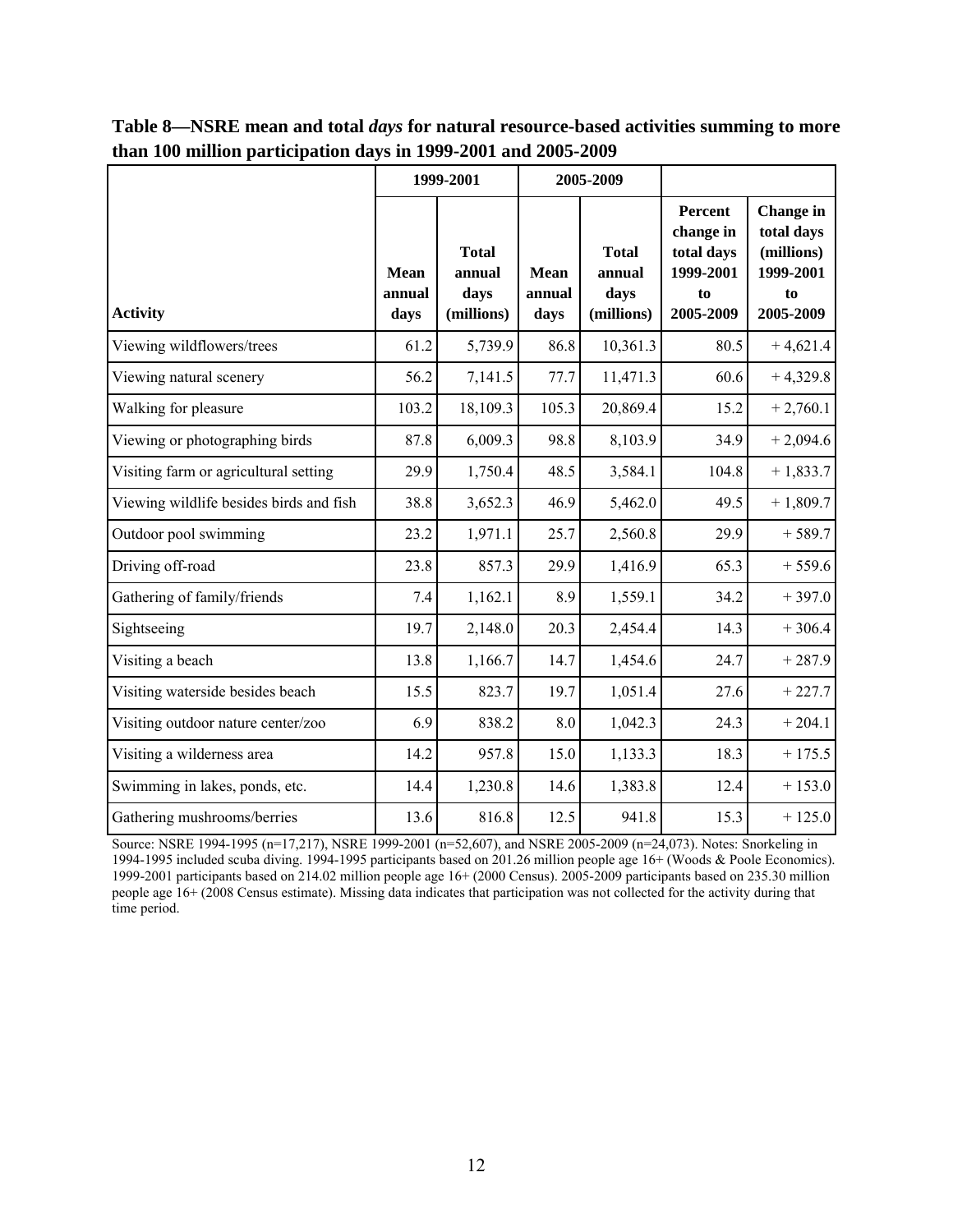|                                   |                               | 1999-2001                                    | 2005-2009                     |                                              |                                                                    |                                                                       |
|-----------------------------------|-------------------------------|----------------------------------------------|-------------------------------|----------------------------------------------|--------------------------------------------------------------------|-----------------------------------------------------------------------|
| <b>Activity</b>                   | <b>Mean</b><br>annual<br>days | <b>Total</b><br>annual<br>days<br>(millions) | <b>Mean</b><br>annual<br>days | <b>Total</b><br>annual<br>days<br>(millions) | Percent<br>change in<br>total days<br>1999-2001<br>to<br>2005-2009 | Change in<br>total days<br>(millions)<br>1999-2001<br>to<br>2005-2009 |
| Warmwater fishing                 | 17.6                          | 838.0                                        | 17.1                          | 930.2                                        | 11.0                                                               | $+92.2$                                                               |
| Camping at primitive site         | 8.1                           | 266.9                                        | 10.1                          | 336.0                                        | 25.9                                                               | $+69.1$                                                               |
| Motorboating                      | 13.4                          | 679.3                                        | 13.7                          | 743.9                                        | 9.5                                                                | $+64.6$                                                               |
| Camping at developed sites        | 8.7                           | 483.3                                        | 9.8                           | 545.2                                        | 12.8                                                               | $+61.9$                                                               |
| Backpacking on trails             | 10.4                          | 223.4                                        | 12.3                          | 282.6                                        | 26.5                                                               | $+59.2$                                                               |
| Visiting historic sites/monuments | 6.8                           | 655.4                                        | 7.2                           | 712.9                                        | 8.8                                                                | $+57.5$                                                               |
| Visiting archaeological sites     | 4.6                           | 204.0                                        | 5.1                           | 243.9                                        | 19.6                                                               | $+39.9$                                                               |
| Kayaking                          | 7.9                           | 54.7                                         | 6.3                           | 83.8                                         | 53.2                                                               | $+29.1$                                                               |
| Snowboarding                      | 8.0                           | 73.0                                         | 8.5                           | 99.7                                         | 36.6                                                               | $+26.7$                                                               |
| Rock climbing                     | 5.9                           | 52.8                                         | 7.8                           | 75.5                                         | 43.0                                                               | $+22.7$                                                               |

**Table 9—NSRE mean and total days for natural resource-based activities summing to between 20 and 100 million participation days in 1999-2001 and 2005-2009** 

Source: NSRE 1994-1995 (n=17,217), NSRE 1999-2001 (n=52,607), and NSRE 2005-2009 (n=24,073). 1994-1995 participants based on 201.26 million people age 16+ (Woods & Poole Economics). 1999-2001 participants based on 214.02 million people age 16+ (2000 Census). 2005-2009 participants based on 235.30 million people age 16+ (2008 Census estimate).

| Table 10—NSRE mean and total days for natural resource-based activities summing to less |
|-----------------------------------------------------------------------------------------|
| than 20 million participation days in 1999-2001 and 2005-2009                           |

|                           |                               | 1999-2001                                    | 2005-2009                     |                                              |                                                                    |                                                                       |
|---------------------------|-------------------------------|----------------------------------------------|-------------------------------|----------------------------------------------|--------------------------------------------------------------------|-----------------------------------------------------------------------|
| <b>Activity</b>           | <b>Mean</b><br>annual<br>days | <b>Total</b><br>annual<br>days<br>(millions) | <b>Mean</b><br>annual<br>days | <b>Total</b><br>annual<br>days<br>(millions) | Percent<br>change in<br>total days<br>1999-2001<br>to<br>2005-2009 | Change in<br>total days<br>(millions)<br>1999-2001<br>to<br>2005-2009 |
| Using personal watercraft | 9.3                           | 176.7                                        | 9.3                           | 191.5                                        | 8.4                                                                | $+14.8$                                                               |
| Anadromous fishing        | 9.0                           | 77.1                                         | 9.4                           | 91.7                                         | 18.9                                                               | $+14.6$                                                               |
| Waterskiing               | 9.3                           | 149.0                                        | 8.2                           | 160.9                                        | 8.0                                                                | $+11.9$                                                               |
| Rafting                   | 4.5                           | 86.2                                         | 5.2                           | 96.5                                         | 11.9                                                               | $+10.3$                                                               |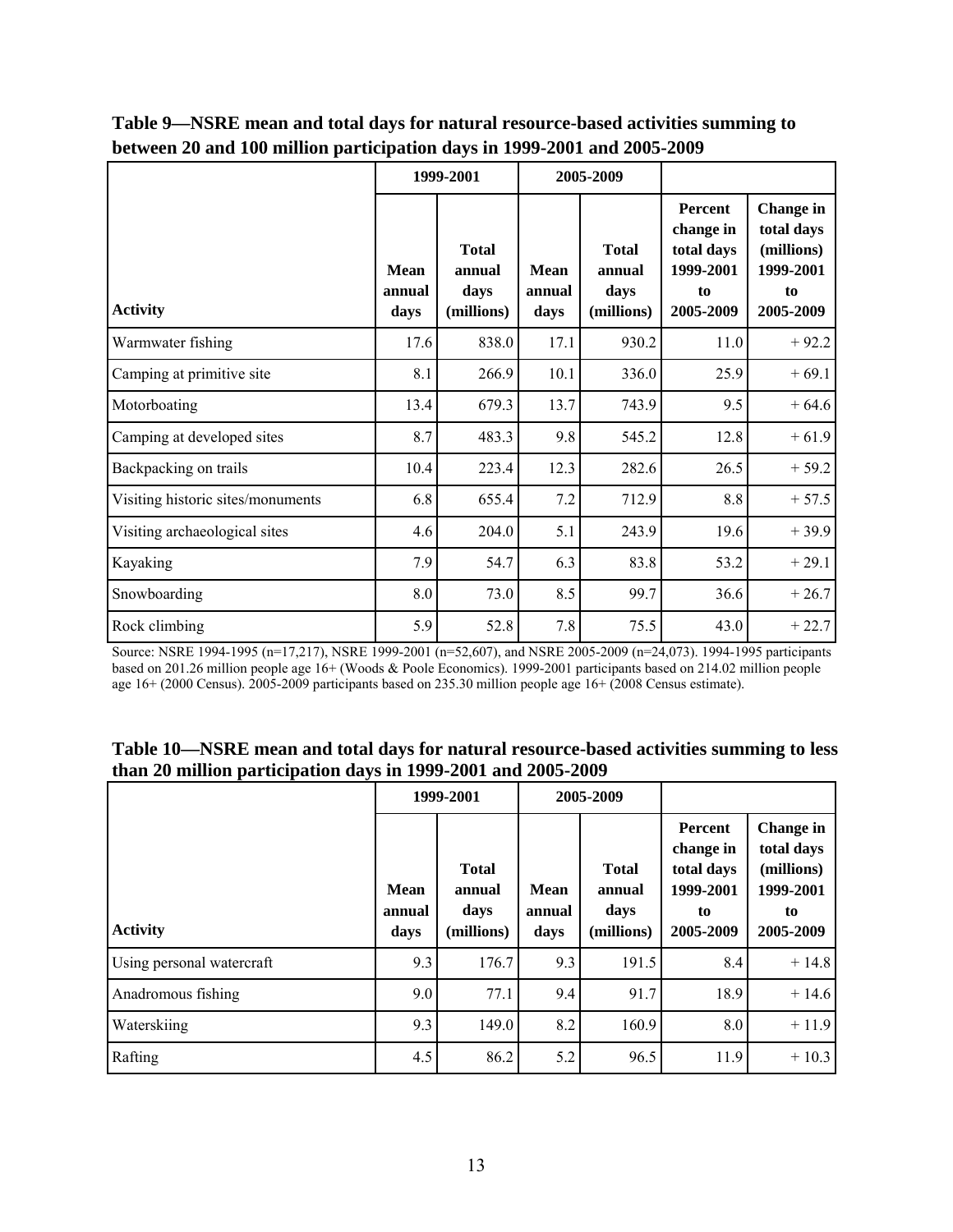|                                   |                               | 1999-2001                                    | 2005-2009                     |                                              |                                                                           |                                                                       |
|-----------------------------------|-------------------------------|----------------------------------------------|-------------------------------|----------------------------------------------|---------------------------------------------------------------------------|-----------------------------------------------------------------------|
| <b>Activity</b>                   | <b>Mean</b><br>annual<br>days | <b>Total</b><br>annual<br>days<br>(millions) | <b>Mean</b><br>annual<br>days | <b>Total</b><br>annual<br>days<br>(millions) | <b>Percent</b><br>change in<br>total days<br>1999-2001<br>to<br>2005-2009 | Change in<br>total days<br>(millions)<br>1999-2001<br>to<br>2005-2009 |
| Mountain climbing                 | 6.5                           | 85.3                                         | 7.5                           | 92.5                                         | 8.4                                                                       | $+7.2$                                                                |
| Surfing                           | 25.9                          | 82.6                                         | 20.5                          | 87.9                                         | 6.4                                                                       | $+ 5.3$                                                               |
| Rowing                            | 7.4                           | 63.3                                         | 7.2                           | 66.7                                         | 5.4                                                                       | $+3.4$                                                                |
| Caving                            | 2.3                           | 20.6                                         | 2.2                           | 22.5                                         | 9.2                                                                       | $+1.9$                                                                |
| Small game hunting                | 16.0                          | 237.5                                        | 14.7                          | 233.5                                        | $-1.7$                                                                    | $-4.0$                                                                |
| Windsurfing                       | 9.3                           | 14.3                                         | 5.4                           | 7.0                                          | $-51.0$                                                                   | $-7.3$                                                                |
| Sailing                           | $7.5$                         | 78.2                                         | 6.9                           | 69.7                                         | $-10.9$                                                                   | $-8.5$                                                                |
| Migratory bird hunting            | 13.1                          | 64.8                                         | 12.1                          | 56.2                                         | $-13.3$                                                                   | $-8.6$                                                                |
| Snorkeling                        | 7.3                           | 99.4                                         | 6.1                           | 88.5                                         | $-11.0$                                                                   | $-10.9$                                                               |
| Coldwater fishing                 | 13.8                          | 393.0                                        | 12.7                          | 380.7                                        | $-3.1$                                                                    | $-12.3$                                                               |
| Saltwater fishing                 | 12.5                          | 268.0                                        | 10.2                          | 255.1                                        | $-4.8$                                                                    | $-12.9$                                                               |
| Scuba diving                      | 9.6                           | 36.9                                         | 6.9                           | 23.8                                         | $-35.5$                                                                   | $-13.1$                                                               |
| Canoeing                          | 7.0                           | 135.3                                        | 5.5                           | 121.4                                        | $-10.3$                                                                   | $-13.9$                                                               |
| Big game hunting                  | 14.7                          | 262.1                                        | 15.3                          | 248.2                                        | $-5.3$                                                                    | $-13.9$                                                               |
| Snowshoeing                       | 7.6                           | 34.2                                         | 5.9                           | 19.7                                         | $-42.4$                                                                   | $-14.5$                                                               |
| Cross country skiing              | 7.8                           | 60.8                                         | 6.7                           | 33.8                                         | $-44.4$                                                                   | $-27.0$                                                               |
| Snowmobiling                      | 10.5                          | 118.8                                        | 8.2                           | 75.8                                         | $-36.2$                                                                   | $-43.0$                                                               |
| Downhill skiing                   | $8.0\,$                       | 139.8                                        | 6.3                           | 95.6                                         | $-31.6$                                                                   | $-44.2$                                                               |
| Horseback riding on trails        | 24.5                          | 387.6                                        | 19.3                          | 312.9                                        | $-19.3$                                                                   | $-74.7$                                                               |
| Driving for pleasure              | 25.5                          | 2,750.8                                      | 22.7                          | 2,653.3                                      | $-3.5$                                                                    | $-97.5$                                                               |
| Picnicking                        | 8.1                           | 954.2                                        | 6.8                           | 816.2                                        | $-14.5$                                                                   | $-138.0$                                                              |
| Bicycling on mountain/hybrid bike | 29.3                          | 1,289.8                                      | 22.3                          | 950.1                                        | $-26.3$                                                                   | $-339.7$                                                              |
| Day hiking                        | 35.6                          | 2,458.9                                      | 27.2                          | 2,116.3                                      | $-13.9$                                                                   | $-342.6$                                                              |

**Table 10 (continued)—NSRE mean and total days for natural resource-based activities summing to less than 20 million participation days in 1999-2001 and 2005-2009**

Source: NSRE 1999-2001 (n=52,607), and NSRE 2005-2009 (n=24,073). Notes: 1994-1995 participants based on 201.26 million people age 16+ (Woods & Poole Economics). 1999-2001 participants based on 214.02 million people age 16+ (2000 Census). 2005-2009 participants based on 235.30 million people age 16+ (2008 Census estimate). Missing data indicates that either participation or annual days were not collected during that time period.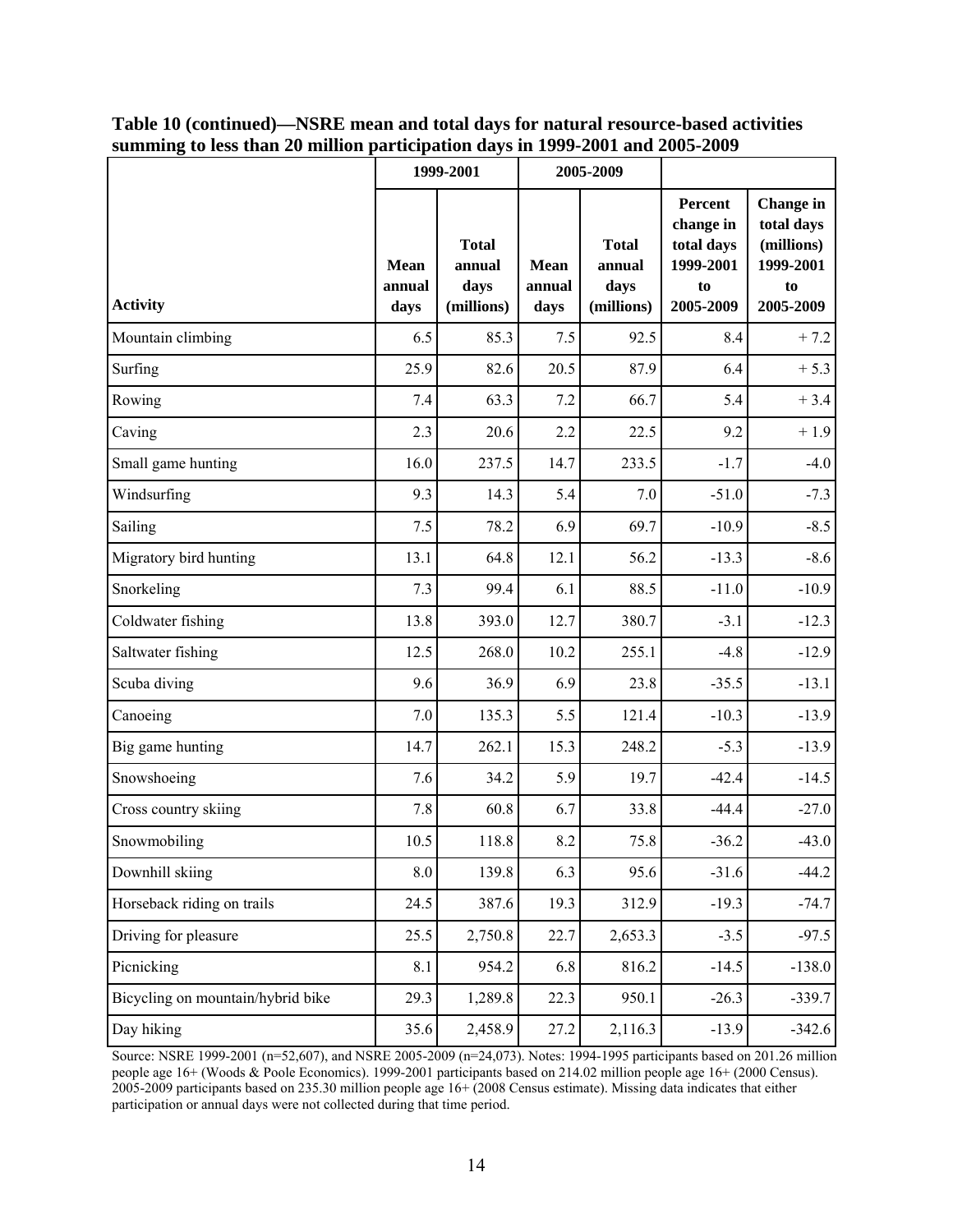In addition to the two major surveys managed by federal agencies, the National Sporting Goods Association (NSGA) and the Sporting Goods Manufacturers Association (SGMA) each produce market research reports from surveys measuring levels of participation in recreational activities and sports, including outdoor nature-based activities. Both of these organizations charge fees for the complete participation reports assembled from the survey data, although the NSGA makes available on its website a selection of basic participation data for several of the last few years in which the survey was conducted (the SGMA does not offer any of its survey data free of charge).

The NSGA survey employs a panel sampling methodology, which identifies individuals who meet certain criteria (for example, general purchase and household size) and then invites them to participate in a survey. Those who turn down or ignore the invitation are discarded from the sample while those who accept are kept in a database and later contacted when they are needed to complete a survey. It should be noted that the reported response rates for this type of research are high because of this self-selection process (i.e., nonrespondents who turn down or do not respond to the invitation are not included in the response rate calculation). The age group considered in the NSGA data is age 7 and older. Unlike the surveys managed by the U.S. Fish and Wildlife Service and the U.S. Forest Service, the NSGA survey criteria dictate that the respondent must have participated more than once in the previous year for most activities. As such, a few considerations apply: the NSGA data leaves out those who did not participate in an activity in the year prior to the survey but who otherwise consider themselves to be participants of the sport or activity (despite having missed a year of participation), as well as those who consider themselves to be regular participants but who only participated once in the year prior to the survey. $^{11}$ 

The SGMA purchases its data from American Sports Data, Inc., which also uses a panel sampling methodology. The age group considered in the SGMA data is age 6 and older, although the SGMA survey also uses a less restrictive criteria in determining whether a respondent is a participant in an activity or sport. Like the *National Survey* and NSRE, the SGMA defines participants as anyone who participated in the activity/sport at least once in the year prior to the survey. The same considerations for the *National Survey* and NSRE apply here: the survey misses recreationists who did not participate in an activity/sport in the year before the survey but who otherwise consider themselves to be participants, and it includes respondents who do not consider themselves to be participants but who, nonetheless, took part in the given activity once in the previous year.

Table 11 on the following page displays NSGA participation data for every other year since 1999. Note that missing data indicate that participation was not measured during that time period.

 $\overline{a}$  $11$  Duda, M.D., et al.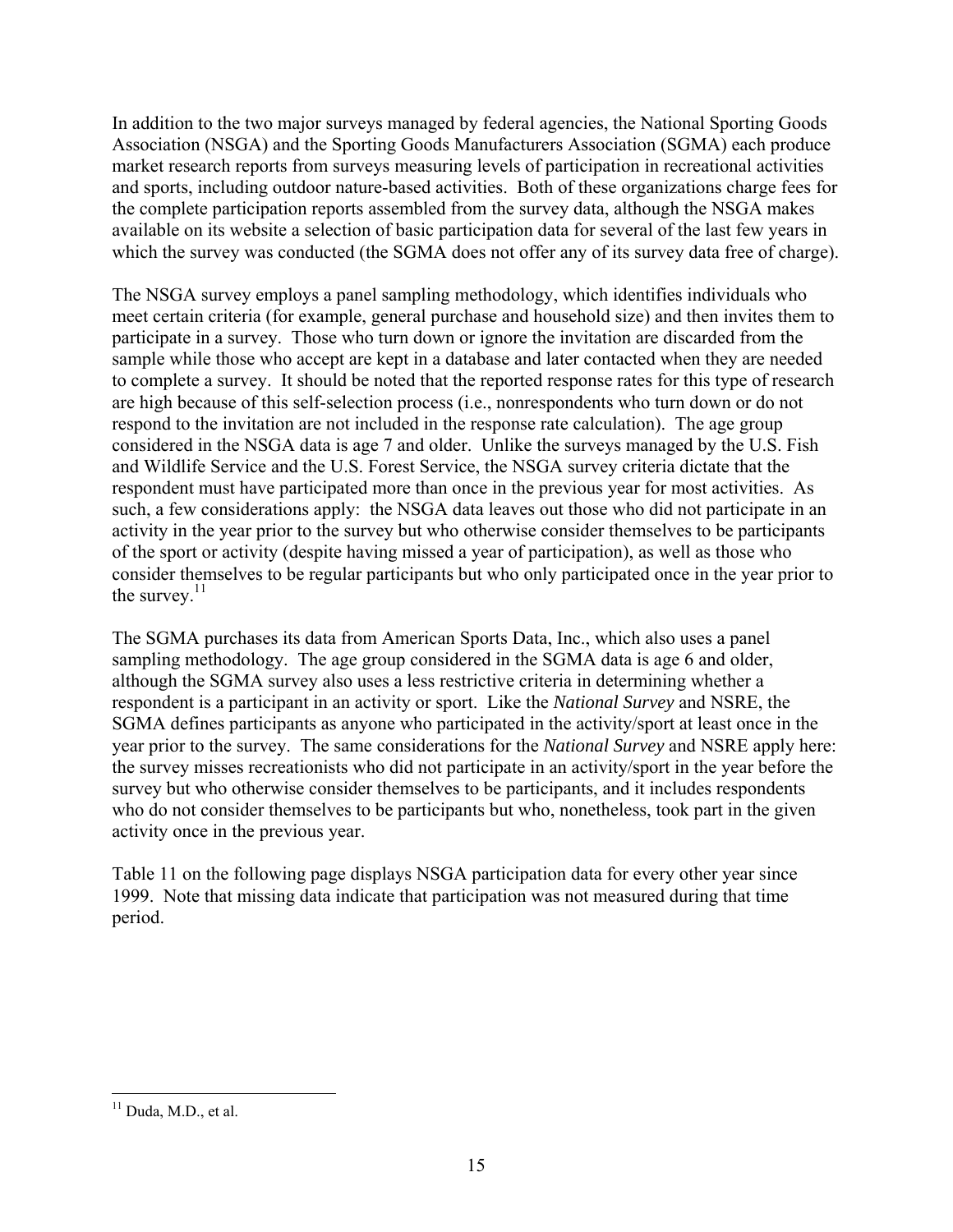#### **Table 11—NSGA trend data for participation in recreational activities, 1999-2009**

|                          | 1999         | 2001         | 2003         | 2005         | 2007         | 2009         |
|--------------------------|--------------|--------------|--------------|--------------|--------------|--------------|
|                          | <b>Total</b> | <b>Total</b> | <b>Total</b> | <b>Total</b> | <b>Total</b> | <b>Total</b> |
|                          | participants | participants | participants | participants | participants | participants |
|                          | age 7 and    | age 7 and    | age 7 and    | age 7 and    | age 7 and    | age 7 and    |
| <b>Activity</b>          | older        | older        | older        | older        | older        | older        |
|                          | (millions)   | (millions)   | (millions)   | (millions)   | (millions)   | (millions)   |
| Archery (target)         | 4.9          | 4.7          | 3.9          | 6.8          | 6.6          | 7.1          |
| Backpack/wilderness      | 15.3         | 14.5         | 15.1         | 13.3         | 13.0         | 12.3         |
| camping                  |              |              |              |              |              |              |
| Boating, motor/power     | 24.4         | 23.9         | 24.2         | 27.5         | 31.9         | 24.0         |
| Camping                  | 50.1         | 48.7         | 53.4         | 46.0         | 47.5         | 50.9         |
| (vacation/overnight)     |              |              |              |              |              |              |
| Fishing                  | 46.7         | 44.4         | 42.7         | 41.6         | 41.0         | 32.9         |
| Hiking                   | 28.1         | 26.1         | 26.7         | 29.8         | 28.6         | 34.0         |
| Hunting with firearms    | 20.4         | 16.8         | 17.7         | 19.6         | 19.5         | 18.8         |
| Hunting with bow and     | 5.8          | 4.7          | 5.0          | 6.6          | 5.7          | 6.2          |
| arrow                    |              |              |              |              |              |              |
| Kayaking                 |              |              |              |              | 5.9          | 4.9          |
| Mountain/rock climbing   |              |              |              |              | 4.6          |              |
| Muzzleloading            | 3.3          | 3.2          | 3.4          | 4.1          | 3.6          | 3.8          |
| Scuba diving (open       | 2.3          | 2.1          |              |              | 2.4          |              |
| water)                   |              |              |              |              |              |              |
| Skiing (alpine)          | 7.4          | 7.7          | 6.8          | 6.9          | 6.4          | $7.0\,$      |
| Skiing (cross country)   | 2.2          | 2.3          | 1.9          | 1.9          | 1.7          | 1.7          |
| Snowboarding             | 3.3          | 5.3          | 6.3          | 6.0          | 5.1          | 6.2          |
| Snowmobiling             | 3.4          | 4.6          |              |              |              |              |
| Target shooting (net)    | 17.7         | 17.3         | 17.9         | 19.9         | 20.9         | 19.8         |
| Target shooting – airgun | 3.5          | 2.9          | 3.8          | 6.7          | 6.6          | 5.2          |
| Water skiing             | 6.6          | 5.8          | 5.5          | 6.7          | 5.3          | 5.2          |

*[Note that the table below has been edited to show only those activities relevant to AFWA.]* 

Source: *Ten-Year History of Sports Participation*, National Sporting Goods Association, 7 August 2010, http://www.nsga.org/i4a/pages/index.cfm?pageid=3479

Table 12 on the following page displays SGMA data for participation in outdoor recreation activities for the period from 2007 to 2009.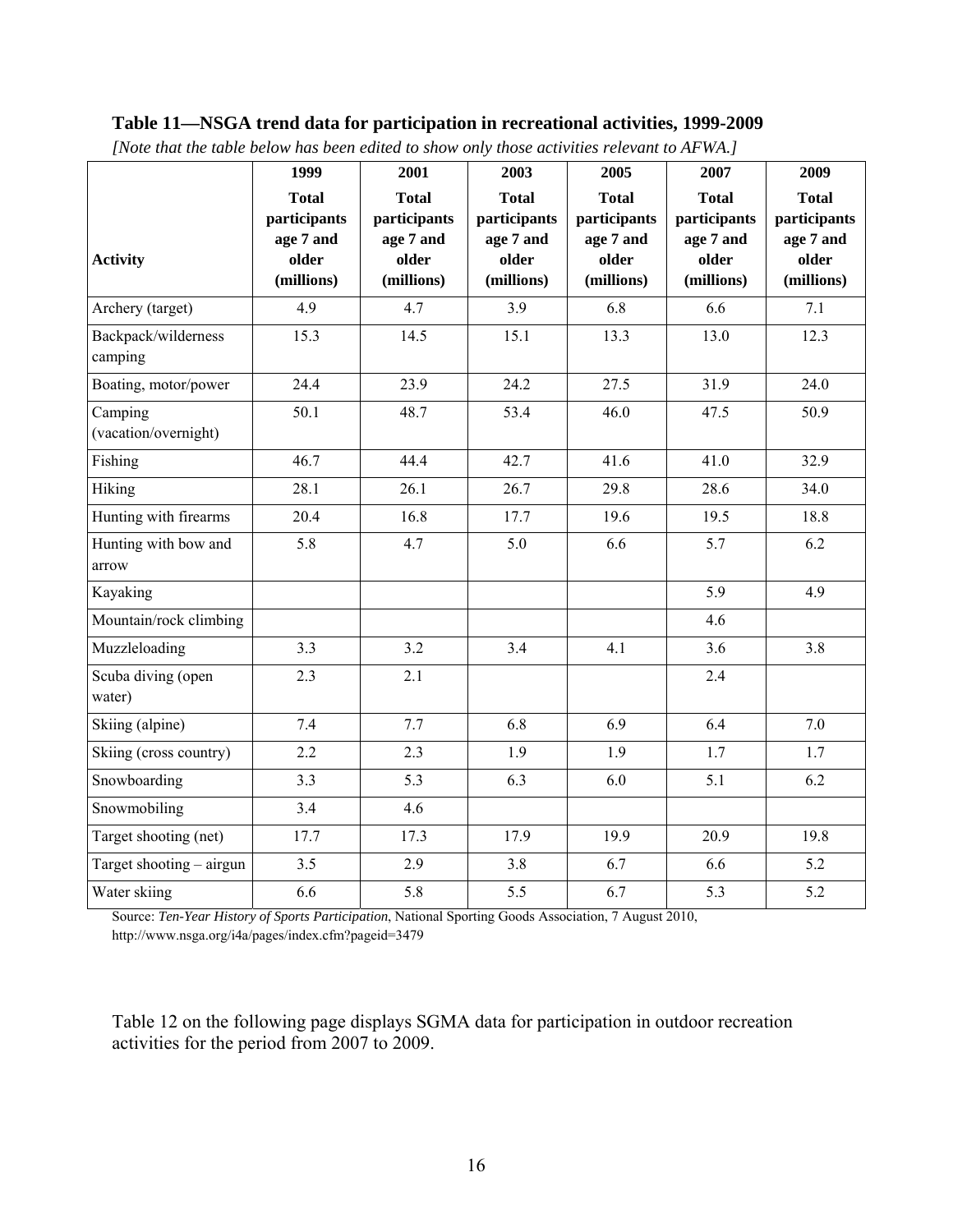# **Table 12—SGMA trend data for participation in outdoor recreational activities, 2007-2009**

|                                                                      | 2007            | 2008            | 2009            |                       |
|----------------------------------------------------------------------|-----------------|-----------------|-----------------|-----------------------|
|                                                                      | <b>Total</b>    | <b>Total</b>    | <b>Total</b>    |                       |
|                                                                      | participants    | participants    | participants    |                       |
| <b>Activity</b>                                                      | age 6 and older | age 6 and older | age 6 and older | <b>Percent change</b> |
|                                                                      | (thousands)     | (thousands)     | (thousands)     | 2008-2009             |
| <b>Outdoor sports</b>                                                |                 |                 |                 |                       |
| Backpacking overnight – more than<br>1/4 mile from vehicle/home      | 6,637           | 7,867           | 7,647           | $-2.8$                |
| Birdwatching – more than $\frac{1}{4}$ mile<br>from home/vehicle     | 13,476          | 14,399          | 13,294          | $-7.7$                |
| Camping (recreational vehicle)                                       | 16,168          | 16,517          | 17,436          | 5.6                   |
| Camping – within $\frac{1}{4}$ mile of<br>vehicle/home               | 31,375          | 33,686          | 34,338          | 1.9                   |
| Climbing (sport/indoor/boulder)                                      | 4,514           | 4,769           | 4,313           | $-9.6$                |
| Climbing<br>(traditional/ice/mountaineering)                         | 2,062           | 2,288           | 1,835           | $-19.8$               |
| Fishing (fly)                                                        | 5,756           | 5,941           | 5,568           | $-6.3$                |
| Fishing (freshwater/other)                                           | 43,859          | 40,331          | 40,961          | 1.6                   |
| Fishing (saltwater)                                                  | 14,437          | 13,804          | 12,303          | $-10.9$               |
| Hiking (day)                                                         | 29,965          | 32,511          | 32,572          | 0.2                   |
| Hunting (bow)                                                        | 3,818           | 3,722           | 4,226           | 13.5                  |
| Hunting (handgun)                                                    | 2,595           | 2,873           | 2,276           | $-20.8$               |
| Hunting (rifle)                                                      | 10,635          | 10,344          | 11,114          | 7.4                   |
| Hunting (shotgun)                                                    | 8,545           | 8,731           | 8,490           | $-2.8$                |
| Shooting (sport clays)                                               | 4,115           | 4,282           | 4,182           | $-2.3$                |
| Shooting (trap/skeet)                                                | 3,376           | 3,669           | 3,368           | $-8.2$                |
| Target shooting (handgun)                                            | 11,736          | 13,365          | 12,473          | $-6.7$                |
| Target shooting (rifle)                                              | 12,436          | 13,102          | 12,730          | $-2.8$                |
| Wildlife viewing – more than $\frac{1}{4}$<br>mile from home/vehicle | 22,974          | 24,113          | 21,291          | $-11.7$               |
| <b>Winter sports</b>                                                 |                 |                 |                 |                       |
| Skiing (alpine/downhill)                                             | 10,362          | 10,346          | 10,919          | 5.5                   |

*[Note that the table below has been edited to show only those activities relevant to AFWA.]*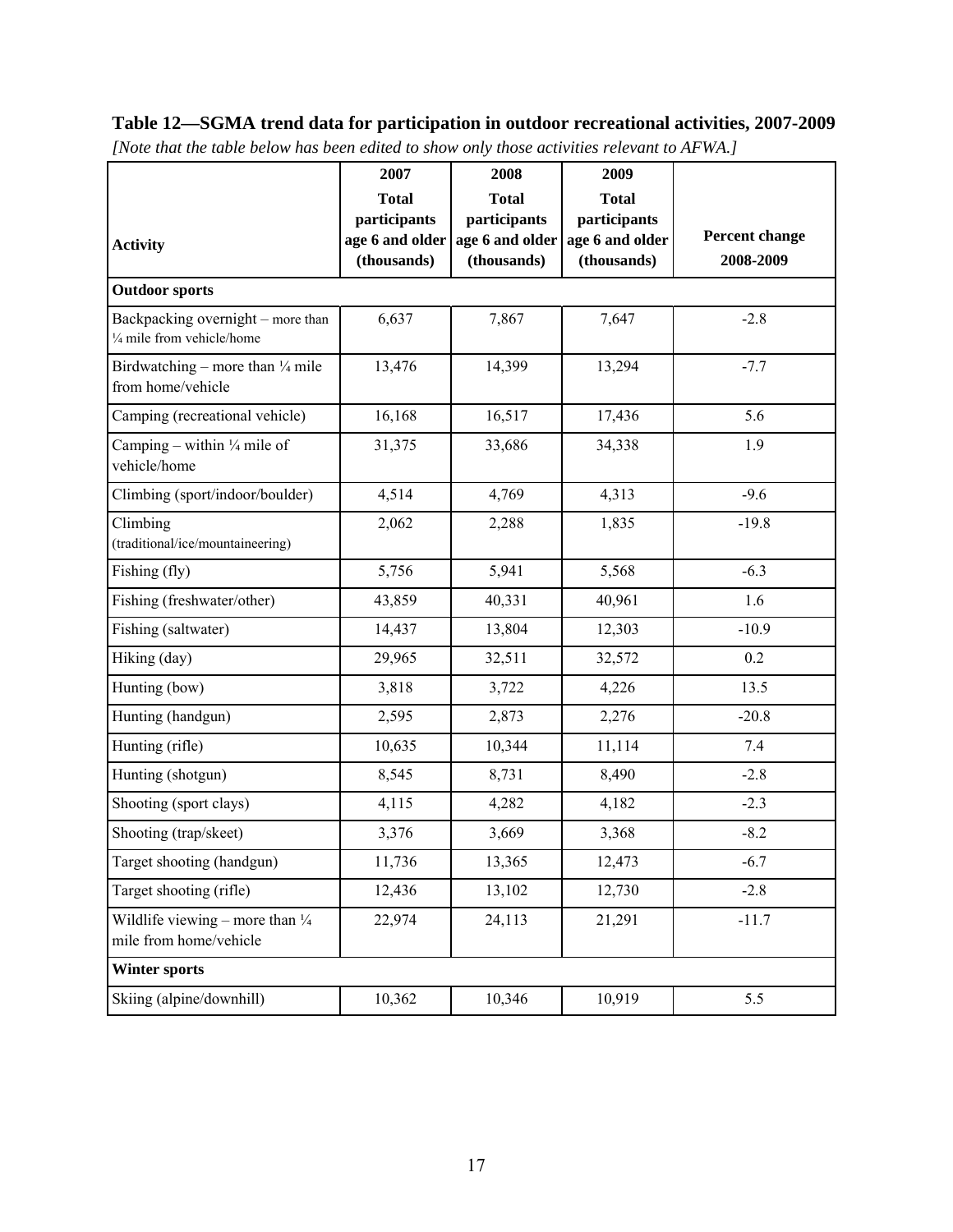# **Table 12 (continued)— SGMA trend data for participation in outdoor recreational activities, 2007-2009**

|                          | 2007                            | 2008                            | 2009                            |                       |
|--------------------------|---------------------------------|---------------------------------|---------------------------------|-----------------------|
|                          | <b>Total</b>                    | <b>Total</b>                    | <b>Total</b>                    |                       |
| <b>Activity</b>          | participants<br>age 6 and older | participants<br>age 6 and older | participants<br>age 6 and older | <b>Percent change</b> |
|                          | (thousands)                     | (thousands)                     | (thousands)                     | 2008-2009             |
| Skiing (cross-country)   | 3,530                           | 3,848                           | 4,157                           | 8.0                   |
| Skiing (freestyle)       | 2,817                           | 2,711                           | 2,950                           | 8.8                   |
| Snowboarding             | 6,841                           | 7,159                           | 7,421                           | 3.7                   |
| Snowshoeing              | 2,400                           | 2,922                           | 3,431                           | 17.4                  |
| Telemarking (downhill)   | 1,173                           | 1,435                           | 1,482                           | 3.3                   |
| <b>Water sports</b>      |                                 |                                 |                                 |                       |
| Boardsailing/windsurfing | 1,118                           | 1,307                           | 1,128                           | $-13.7$               |
| Canoeing                 | 9,797                           | 9,935                           | 10,058                          | 1.0                   |
| Jet skiing               | 8,055                           | 7,815                           | 7,724                           | $-1.2$                |
| Kayaking (recreational)  | 5,070                           | 6,240                           | 6,212                           | $-0.4$                |
| Kayaking (sea/touring)   | 1,485                           | 1,780                           | 1,771                           | $-0.5$                |
| Kayaking (white water)   | 1,207                           | 1,242                           | 1,369                           | 10.2                  |
| Rafting                  | 4,340                           | 4,651                           | 4,318                           | $-7.2$                |
| Sailing                  | 3,786                           | 4,226                           | 4,342                           | 2.7                   |
| Scuba diving             | 2,965                           | 3,216                           | 2,723                           | $-15.3$               |
| Snorkeling               | 9,294                           | 10,296                          | 9,358                           | $-9.1$                |
| Surfing                  | 2,206                           | 2,607                           | 2,403                           | $-7.8$                |
| Wakeboarding             | 3,521                           | 3,544                           | 3,577                           | 0.9                   |
| Water skiing             | 5,918                           | 5,593                           | 4,862                           | $-13.1$               |

*[Note that the table below has been edited to show only those activities relevant to AFWA.]* 

Source: *2010 SGMA Sports & Fitness Participation Top Line Report*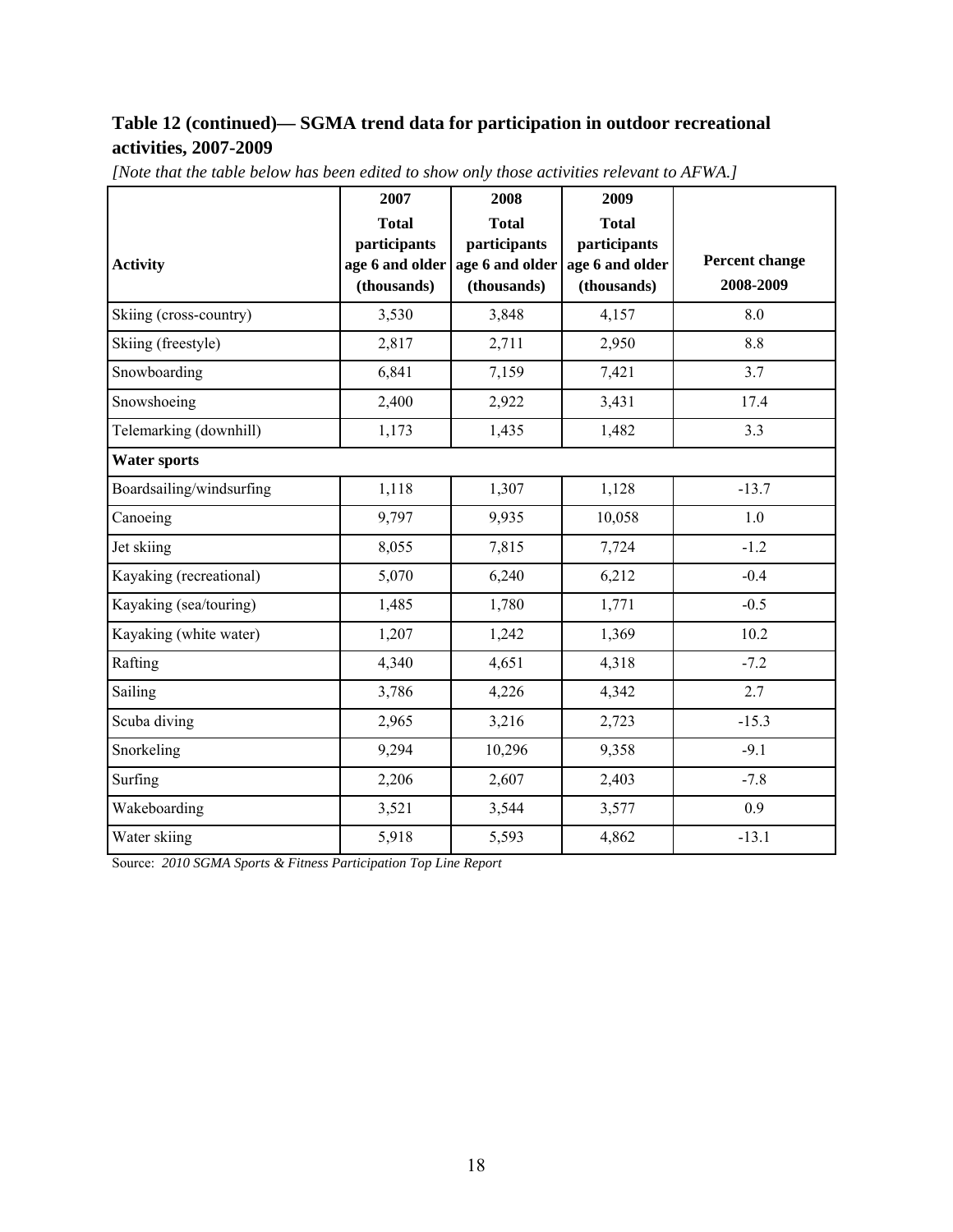The Outdoor Foundation, a nonprofit entity supported by the Outdoor Industry Association, offers reports of Americans' participation in outdoor recreational activities for several years of the past decade. The Foundation sponsors research on both individual sport participation as well as overall outdoor recreation participation rates, using a panel sampling methodology similar to the NSGA and SGMA (the Outdoor Industry Foundation purchases samples from the U.S. Online Panel compiled by Synovate). The age group considered in the Outdoor Industry Foundation data is 6 and older, and the Foundation defines participants as anyone who participated in the activity at least once in the year prior to the survey.

Table 13 below reflects participation data from the most recent round of data collection for 2009; the percent change for the time period from 2008 to 2009 is shown in the right-hand column.

# **Table 13—Outdoor Recreation Foundation trend data for participation in outdoor recreation activities, 2007-2009**

|                                                                 | 2007                                                           | 2008                                                           | 2009                                                           |                             |
|-----------------------------------------------------------------|----------------------------------------------------------------|----------------------------------------------------------------|----------------------------------------------------------------|-----------------------------|
| <b>Activity</b>                                                 | <b>Total</b><br>participants<br>age 6 and older<br>(thousands) | <b>Total</b><br>participants<br>age 6 and older<br>(thousands) | <b>Total</b><br>participants<br>age 6 and older<br>(thousands) | Percent change<br>2008-2009 |
| <b>Outdoor activities</b>                                       |                                                                |                                                                |                                                                |                             |
| Backpacking overnight - more<br>than 1/4 mile from vehicle/home | 6,637                                                          | 7,867                                                          | 7,647                                                          | $-2.8$                      |
| Birdwatching – more than 1/4 mile<br>from vehicle/home          | 13,476                                                         | 14,399                                                         | 13,294                                                         | $-7.7$                      |
| Camping (RV)                                                    | 16,168                                                         | 16,517                                                         | 17,436                                                         | 5.6                         |
| Camping – within $\frac{1}{4}$ mile of<br>vehicle/home          | 31,375                                                         | 33,686                                                         | 34,338                                                         | 1.9                         |
| Canoeing                                                        | 9,797                                                          | 9,935                                                          | 10,058                                                         | 1.2                         |
| Climbing (sport/indoor/boulder)                                 | 4,514                                                          | 4,769                                                          | 4,313                                                          | $-9.6$                      |
| Climbing<br>(traditional/ice/mountaineering)                    | 2,062                                                          | 2,288                                                          | 1,835                                                          | $-19.8$                     |
| Hiking (day)                                                    | 29,965                                                         | 32,511                                                         | 32,572                                                         | 0.2                         |
| Kayaking (recreational)                                         | 5,070                                                          | 6,240                                                          | 6,212                                                          | $-0.4$                      |
| Kayaking (sea/touring)                                          | 1,485                                                          | 1,780                                                          | 1,771                                                          | $-0.5$                      |
| Kayaking (white water)                                          | 1,207                                                          | 1,242                                                          | 1,369                                                          | 10.2                        |
| Rafting                                                         | 4,340                                                          | 4,651                                                          | 4,318                                                          | $-7.2$                      |

*[Note that the table below has been edited to show only those activities relevant to AFWA.]*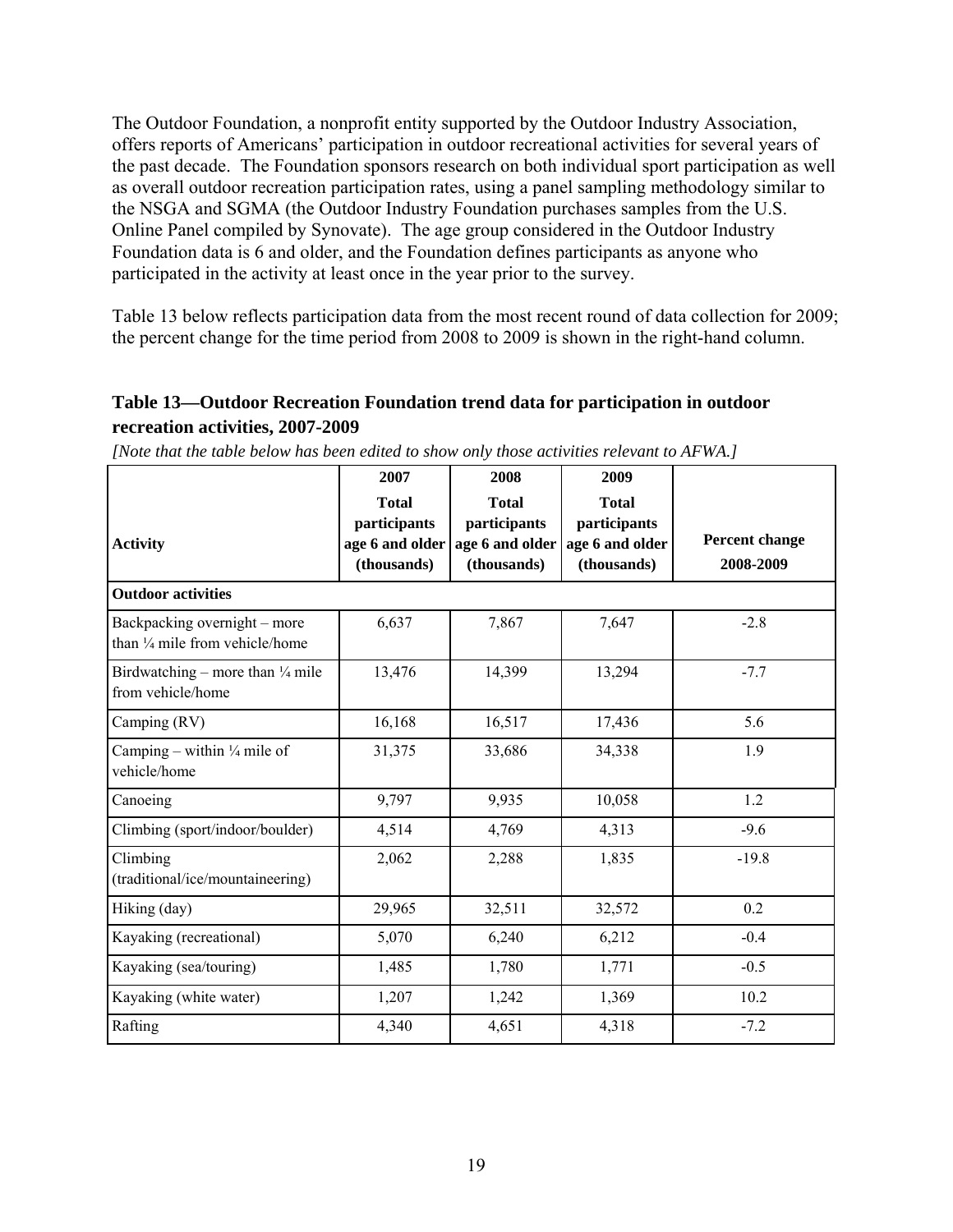# **Table 13 (continued)—Outdoor Recreation Foundation trend data for participation in outdoor recreation activities, 2007-2009**

|                                                                      | 2007                                                           | 2008                                                           | 2009                                                           |                             |
|----------------------------------------------------------------------|----------------------------------------------------------------|----------------------------------------------------------------|----------------------------------------------------------------|-----------------------------|
| <b>Activity</b>                                                      | <b>Total</b><br>participants<br>age 6 and older<br>(thousands) | <b>Total</b><br>participants<br>age 6 and older<br>(thousands) | <b>Total</b><br>participants<br>age 6 and older<br>(thousands) | Percent change<br>2008-2009 |
| Trail running                                                        | 4,216                                                          | 4,857                                                          | 4,883                                                          | $-0.5$                      |
| Wildlife viewing – more than $\frac{1}{4}$<br>mile from home/vehicle | 22,974                                                         | 24,113                                                         | 21,291                                                         | $-11.7$                     |
| <b>Fishing</b>                                                       |                                                                |                                                                |                                                                |                             |
| Fishing (fly)                                                        | 5,756                                                          | 5,941                                                          | 5,568                                                          | $-6.3$                      |
| Fishing (freshwater)                                                 | 43,859                                                         | 40,331                                                         | 40,961                                                         | 1.6                         |
| Fishing (saltwater)                                                  | 14,437                                                         | 13,804                                                         | 12,303                                                         | $-10.9$                     |
| <b>Winter sports</b>                                                 |                                                                |                                                                |                                                                |                             |
| Skiing (alpine/downhill)                                             | 10,362                                                         | 10,346                                                         | 10,919                                                         | 5.5                         |
| Skiing (cross-country)                                               | 3,530                                                          | 3,848                                                          | 4,157                                                          | 8.0                         |
| Snowboarding                                                         | 6,841                                                          | 7,159                                                          | 7,421                                                          | 3.7                         |
| Snowshoeing                                                          | 2,400                                                          | 2,922                                                          | 3,431                                                          | 17.4                        |
| Telemarking (downhill)                                               | 1,173                                                          | 1,435                                                          | 1,482                                                          | 3.3                         |
| <b>Hunting</b>                                                       |                                                                |                                                                |                                                                |                             |
| Hunting (bow)                                                        | 3,818                                                          | 3,722                                                          | 4,226                                                          | 13.5                        |
| Hunting (handgun)                                                    | 2,595                                                          | 2,873                                                          | 2,276                                                          | $-20.8$                     |
| Hunting (rifle)                                                      | 10,635                                                         | 10,344                                                         | 11,114                                                         | 7.4                         |
| Hunting (shotgun)                                                    | 8,545                                                          | 8,731                                                          | 8,490                                                          | $-2.8$                      |
| <b>Water sports</b>                                                  |                                                                |                                                                |                                                                |                             |
| Boardsailing/windsurfing                                             | 1,118                                                          | 1,307                                                          | 1,128                                                          | $-13.7$                     |
| Sailing                                                              | 3,786                                                          | 4,226                                                          | 4,342                                                          | 2.7                         |
| Scuba diving                                                         | 2,965                                                          | 3,216                                                          | 2,723                                                          | $-15.3$                     |
| Snorkeling                                                           | 9,294                                                          | 10,296                                                         | 9,358                                                          | $-9.1$                      |
| Surfing                                                              | 2,206                                                          | 2,607                                                          | 2,403                                                          | $-7.8$                      |
| Wakeboarding                                                         | 3,521                                                          | 3,544                                                          | 3,577                                                          | 0.9                         |

*[Note that the table below has been edited to show only those activities relevant to AFWA.]* 

Source: Outdoor Recreation Foundation 2010 Top Line Report, 7 August 2010,

http://www.outdoorfoundation.org/pdf/ResearchParticipation2010Topline.pdf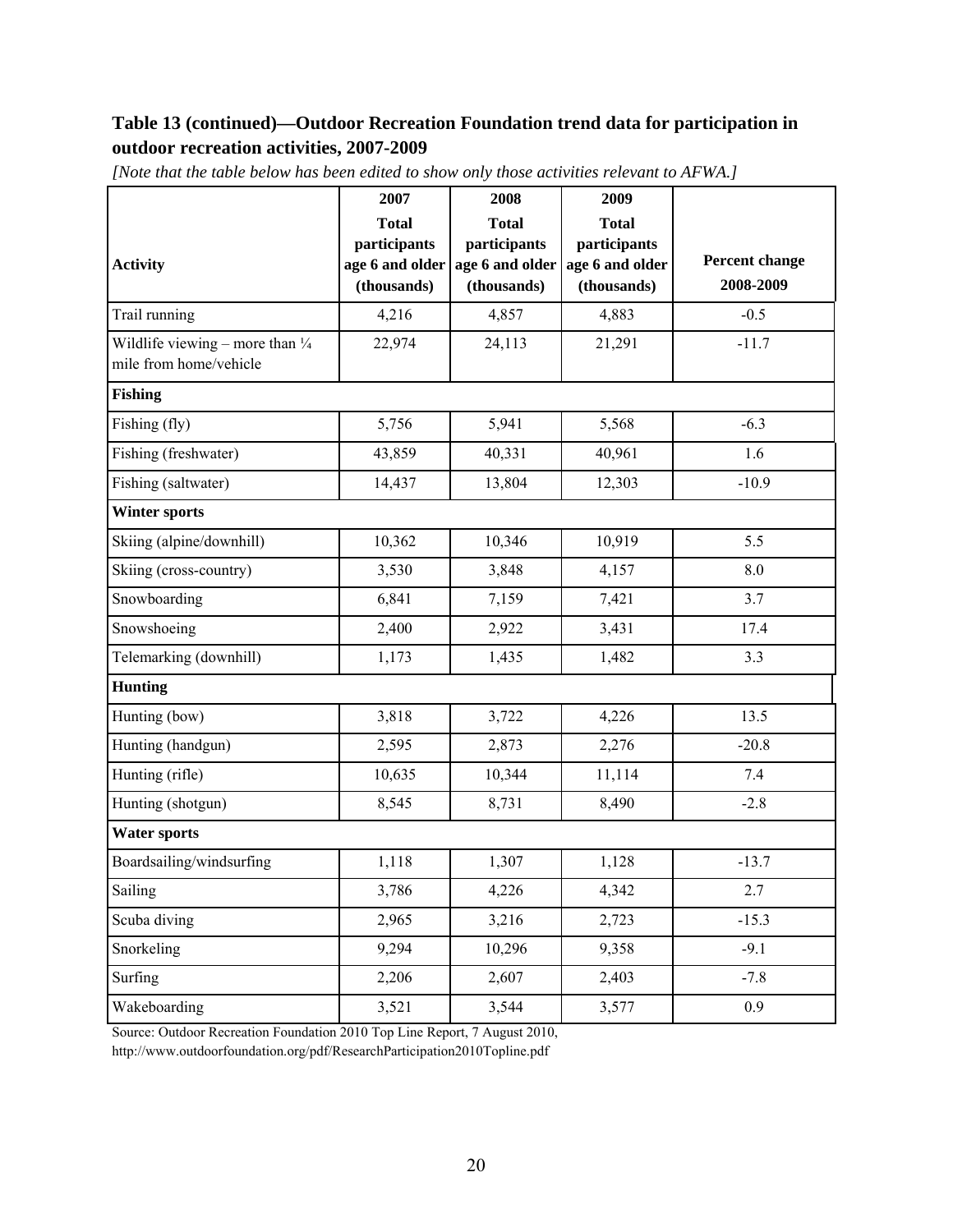Finally, the Children and Nature Network (C&NN), an organization supporting initiatives and efforts to encourage youth involvement in nature-based activities, presents several reports of research outlining the physical and psychological benefits of engaging in outdoor recreational activities. Much of the C&NN research contains correlations to AFWA's Top Core Concepts, including a 2009 study examining attitudes of the American public on the relationship between direct experiences in nature and healthy childhood development, as well as 2008 survey report detailing an inventory and assessment of nationwide, state, and local campaigns focusing on childhood exposure to nature.<sup>12</sup>

#### **ENVIRONMENTAL AND CONSERVATION LITERACY**

While the major surveys measuring participation in outdoor recreation provide consistent trend data for the last decade or so, the tools available for measuring environmental and conservation literacy among Americans, a second component of AFWA's Conservation Education Strategy, are somewhat more limited. One reason for this is the apparent lack of national survey research providing up-to-date trend data on environmental knowledge and related concepts—although some studies are available, much of the data are either outdated or offer only an inconsistent, snapshot view of the state of environmental literacy. At the same time, educational indicators such as national and international standardized tests, databanks of scores, test questions, and suggested curriculum standards are certainly capable of suggesting American students' exposure to and retention of some of the content from AFWA's Top Core Concepts. Other data sources and indicators include federal and state fish and wildlife learning programs (some offered in formal K-12 education), which vary considerably in terms of content, standards, and expectations. Finally, the No Child Left Behind Act appears close to being reworked through a major policy overhaul on the federal level, while other pending legislation calling for standards and benchmarks in environmental education (particularly the proposed No Child Left Inside language) may positively affect the future availability of additional tools for measuring conservation literacy.

#### **Survey Research**

 $\overline{a}$ 

The U.S. Forest Service's *National Survey on Recreation and the Environment* has, in past rounds of data collection, administered several modules of questions designed to measure basic knowledge and opinions on federal land and wildlife management and other issues related to the work of the Forest Service. A number of these questions are highly relevant to the Top Core Concepts, including specific questions addressing attitudes and beliefs about forest and natural resource management and values related to management and environmental policy (see Appendices A and B for a list of questions from past NSRE surveys pertinent to the Top Core Concepts). Unfortunately, national survey data for these questions are not available to reflect results from the current decade, although there are plans for the next round of NSRE surveys to include questions on conservation and environmental attitudes and beliefs.<sup>13</sup> As such, it seems important to keep this resource in mind as an upcoming indicator for national comprehension of some of AFWA's Top Core Concepts.

<sup>&</sup>lt;sup>12</sup> Children and Nature Network, Research, Resources & Publications, http://www.childrenandnature.org/research/, 5 August 2010.

<sup>&</sup>lt;sup>13</sup> K. Cordell, personal communication, 9 August 2010.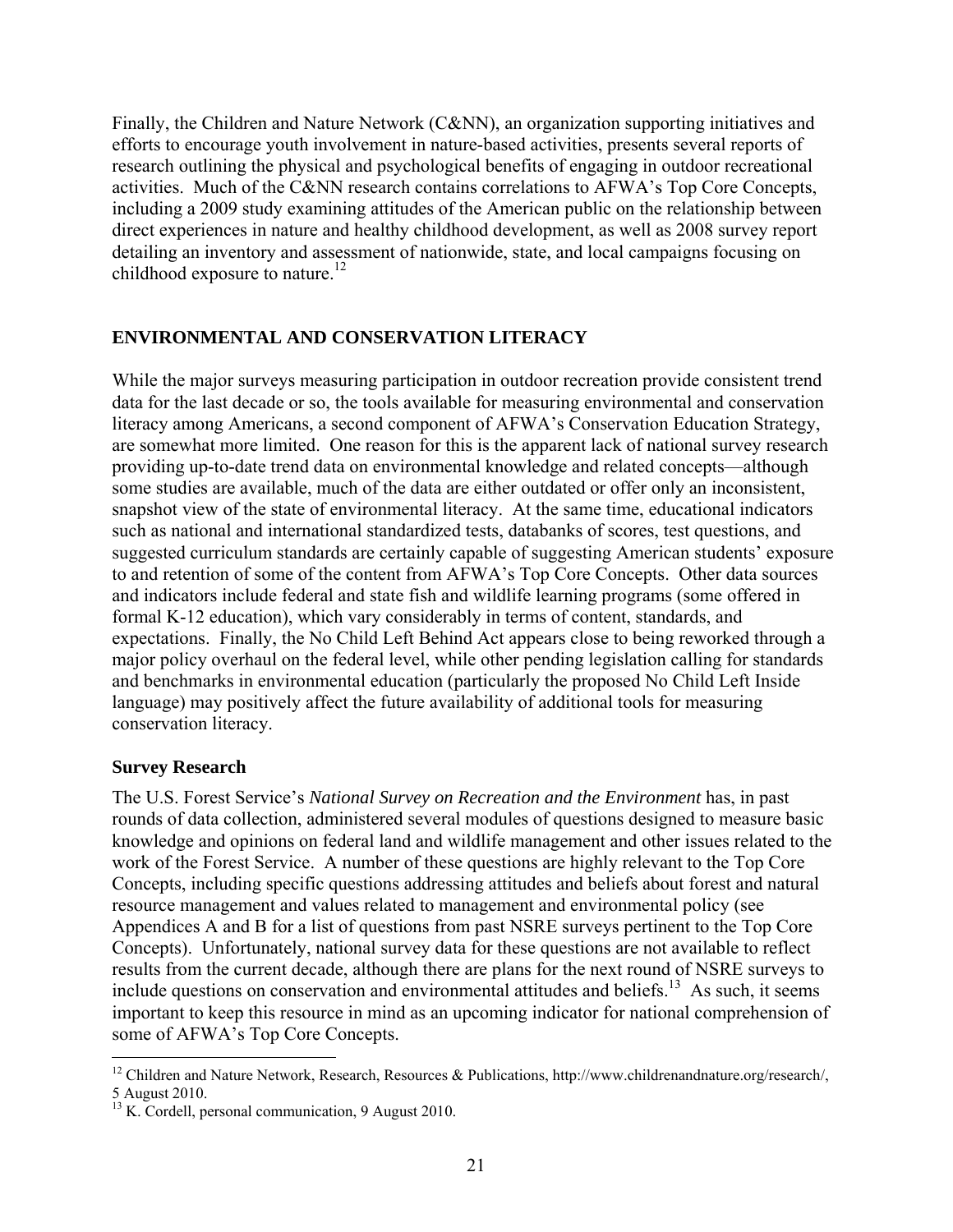The NSRE survey questions may be the best example of a nationwide measurement of attitudes and knowledge levels concerning some of the issues listed in AFWA's Top Core Concepts. However, other survey research conducted at the regional and state levels has employed similar questionnaire content. For example, a 2004 Responsive Management study conducted for the Northeast Conservation Information and Education Association (NCIEA) and its member agencies examined respondents' knowledge of state fish and wildlife agencies and agency credibility, their attitudes toward various natural resource management issues, values related to outdoor recreation and the environment, and their participation in outdoor recreational activities (all areas with strong correlations to AFWA's Core Concepts). The survey was conducted in states in the northeast region of the United States, with both regional and state results reported.

Other parts of the country have been similarly assessed: in surveying residents of the southeastern region of the United States in 2005, Responsive Management used a questionnaire similar to the NCIEA survey, while a Colorado State University study from the same year measured wildlife value orientation types among residents of the western region of the country.14 (Questions from the NCIEA study are listed in Appendix C; regional and state reports of survey results, including a literature review, can be accessed via the Responsive Management website, www.responsivemanagement.com, under the tab for wildlife reports.) Numerous other past studies conducted by Responsive Management have also employed questions designed to gauge opinions on the importance of conservation, priorities for fish and wildlife management, and other areas indicative of environmental and conservation literacy. A survey questionnaire incorporating elements from the NCIEA study as well as other assessment research could easily be reproduced to measure opinions on a nationwide scale and implemented over time to provide an analysis of trends—it simply appears that no such effort has yet been undertaken (except on regional and statewide levels).

Environmental and conservation literacy has been evaluated periodically by other research organizations as well, although relevance and correlation to AFWA's Top Core Concepts varies by study. For example, major research firms such as the Pew Research Center, the Gallup Organization, and Zogby International have conducted numerous surveys of the general public examining concern over various environmental issues, although many of these studies are implemented within the context of specific events or larger issues (the oil spill in the Gulf, energy policy, global warming, etc.). In other words, in examining the results of such surveys, one would need to infer the relevance of the study findings to AFWA's Top Core Concepts. For example, a Gallup trends study examining recycling behaviors among Americans is somewhat related to AFWA's third Core Concept concerning the sustainability of natural resources, whereas many of Gallup's other available poll results have little to do with hunting, fishing, or wildlife management.<sup>15</sup> Most polls conducted by major firms such as Gallup and the Pew Research Center that bear any relevance to AFWA's needs have been archived under the "environment" topic category on the organizations' websites.<sup>16 17</sup> It should be noted, however,

<sup>&</sup>lt;u>.</u> 14 Teel, T.L., Dayer, A.A., Manfredo, M.J., and Bright, A.D. 2005. *Regional results from the research project entitled, "Wildlife Values in the West."* Project Report No. 58 submitted to the Western Association of Fish and Widllife Agencies by the Human Dimensions in Natural Resources Unit, Colorado State University, CO.<br><sup>15</sup> Morales, Lymari. "Green Behaviors Common in U.S., But Not Increasing," the Gallup Organization, 9 April

<sup>2010,</sup> http://www.gallup.com/poll/127292/Green-Behaviors-Common-Not-Increasing.aspx.

<sup>&</sup>lt;sup>16</sup> Gallup archive of polls and studies concerning the environment,

http://www.gallup.com/poll/1615/Environment.aspx, 7 October 2010.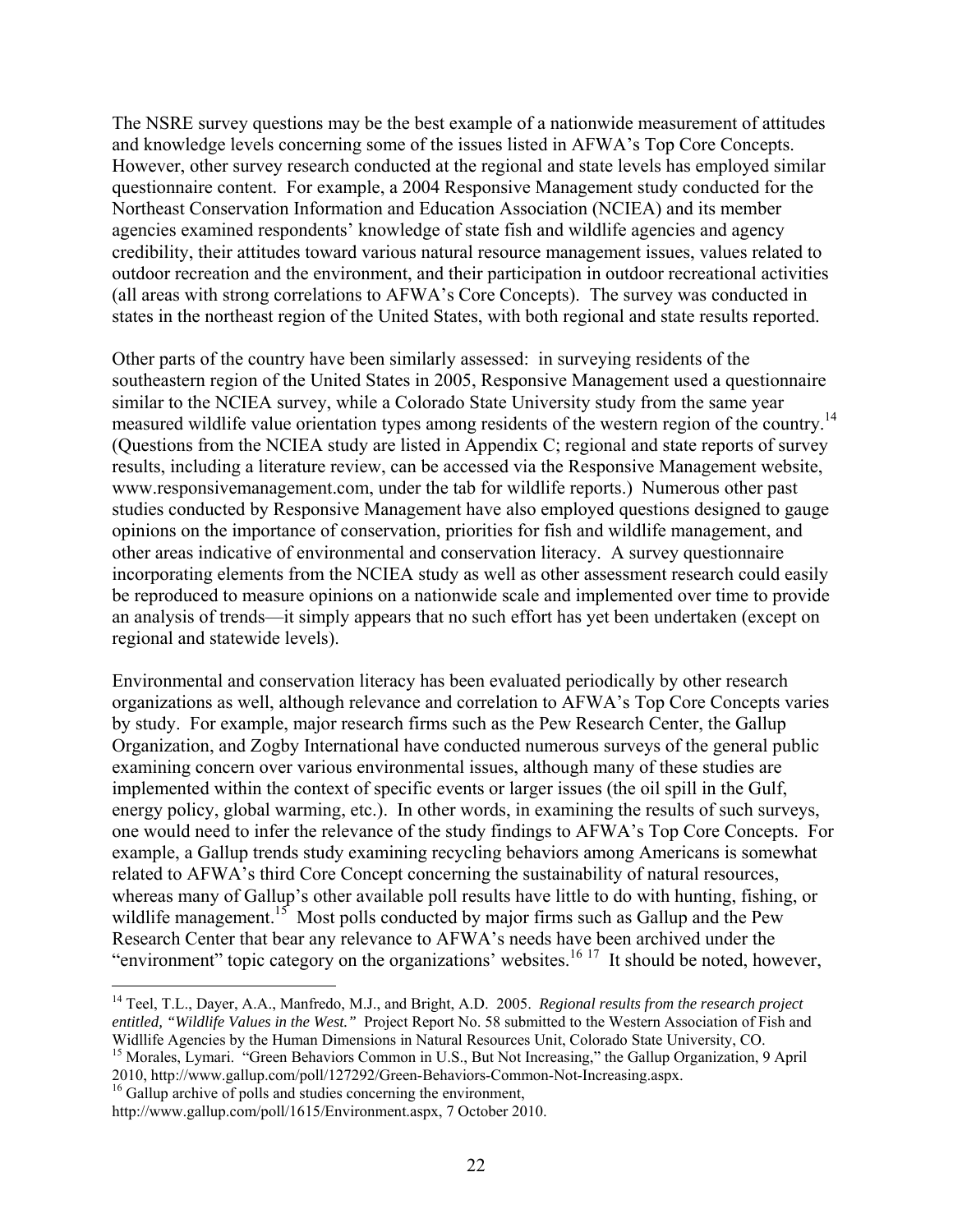that such studies are conducted sporadically at best, or else are implemented during election cycles to evaluate the relative priority of basic environmental issues. Apart from the aforementioned surveys conducted by the U.S. Forest Service and Responsive Management, there appears to be relatively little current survey research conducted by major polling firms that measures or tracks opinions and knowledge related to AFWA's Top Core Concepts.

One indicator of conservation and environmental literacy among Americans, albeit slightly dated, comes from the survey research conducted by Roper Public Affairs and the National Environmental Education & Training Foundation (NEETF). The most recent compendium of this research was produced in 2005 by NEETF former President Kevin Coyle, and summarizes ten years of data concerning environmental literacy in America; the report, *Environmental Literacy in America*, can be accessed via the website of the National Environmental Education Foundation.<sup>18</sup> The Foundation also lists on its website several other reports and studies focusing on environmental literacy issues, although none of the available research applies to the latter part of the decade after 2005.

*Environmental Literacy in America* is an excellent resource for baseline data concerning youth and adult attitudes toward the environment and their knowledge of conservation and environmental issues. The report provides substantial discussion on research-based indications of how much Americans know about the environment; the influence of environmental myths on basic beliefs and attitudes; general actions and attitudes related to the environment; media strategies for enhancing adult environmental learning; the differences between environmental information and environmental education; the effects of environmental education on youth; and strategies for improving environmental education and literacy. As mentioned, the one drawback with the Roper/NEETF research is that there is nothing beyond 2005 to follow up the research conducted during the first part of the decade.

The NEETF also makes available on its website an annual report containing information on its new initiatives and innovations in environmental literacy information dissemination; the most recent report available was produced for NEETF fiscal year 2008.

#### **Educational Tools**

There are a number of different educational tools available for approximating the state of environmental and conservation literacy, although many require some interpretation and inference in order to make the connection between the tool and AFWA's Core Concepts. One of the most direct ways to assess environmental and conservation literacy among youth is to examine environmental literacy plans themselves, which are presently developed on a state-bystate basis and therefore tend to differ in content, depth, and scope. In general, most environmental literacy plan content is directed by state departments of education and other teaching professionals, although substantial input is often supplied by state fish and wildlife agencies. In fact, a survey commissioned by AFWA to examine fish and wildlife agency involvement in conservation education found that, in addition to consulting on environmental

<sup>&</sup>lt;sup>17</sup> Pew Research Center archive of survey questions and polls concerning the environment, http://peoplepress.org/questions/ [must specify topic in searchable list], 7 October 2010.

<sup>&</sup>lt;sup>18</sup> Kevin Coyle. *Environmental Literacy in America*, the National Environmental Education & Training Foundation, Washington, D.C., 2005 http://www.neefusa.org/pdf/ELR2005.pdf.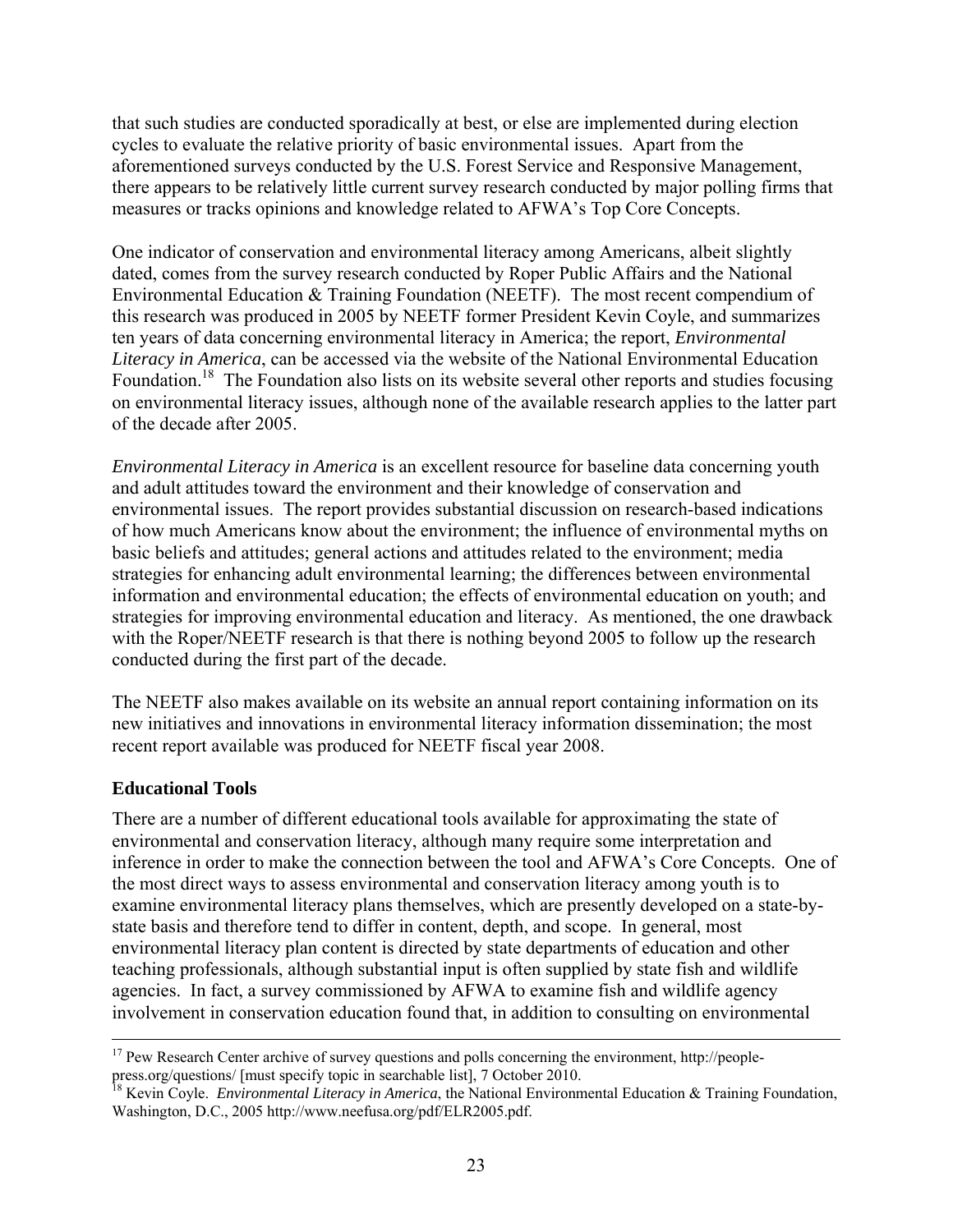literacy plan content, a number of agencies either provide or help to facilitate grants for schools, teacher training, information on native plant and wildlife species, sample lesson plans, and training on the use of public lands for school activities or field trips.<sup>19</sup>

As a way to aid in the development of individual literacy plans (as well as to provide direction to more general initiatives, lessons, and programs), the North American Association for Environmental Education has made available a database of learning resources through its website.<sup>20</sup> Such resources include lesson plans, unit content, projects, workshop materials, teaching aids, interpretive activities (e.g., field trip plans), and curriculum guides, all related to environmental education. The database includes material from all of North America and is searchable by keyword. For example, checking all of the options for resource types (units, events, service learning, audio/visual, lesson plan/activity, etc.) and executing a search for materials using the keyword "habitat" returns the following: "Hop into Action," a lesson plan produced by the Amphibian Crossing organization; "Treasures in the Sea: Our Bahamian Marine Resources," a resource book on marine biodiversity produced by the Center for Biodiversity and Conservation, American Museum of Natural History; several "Project WILD" resources; and the "Earth Awareness Researchers for Tomorrow's Habitat" program, produced by the Kansas State University Research and Extension Office.

The North American Association for Environmental Education database is vast, linking to numerous resources and items with correlations to AFWA's Top Core Concepts. It should be noted, however, that although many of the educational resources and activities contain material that addresses or is related to the Core Concepts, they do not, in and of themselves, necessarily constitute data sources or indicators of actual retention and understanding.

Another major educational resource for estimating the state of environmental and conservation literacy includes trends in scores from standardized tests, especially those that measure knowledge of certain types of content relevant to AFWA's interests. Although many nationallevel tests stop short of evaluating aptitude in subjects beyond mathematics and English (reading, writing, composition, etc.), a few resources are available for measuring retention of earth science and biology material (i.e., subjects that demonstrate a relationship with AFWA's Core Concepts). However, it bears repeating that educational standards and classroom content vary rather significantly by state, and that most states have separate approaches to standardized tests (see the heading later in this section on pending legislation and future indicators for a discussion on emerging national standards in public education).

Educational assessments developed by the California Department of Education, for example, rely in part on Standardized Testing and Reporting (STAR), a statewide database of test questions and assessment tools organized by grade and subject. In this case, assessment of concepts related to scientific investigation and experimentation, earth science, life science, and physical

<u>.</u>

<sup>19</sup> D.J. Case and Associates. *Conservation Education in Fish and Wildlife Agencies*, prepared for the Association of Fish and Wildlife Agencies, March 2010.

<sup>&</sup>lt;sup>20</sup> North American Association for Environmental Education, NAAEE Resources, http://naaee.org/cgibin/risee/noram/programs?id, 6 August 2010.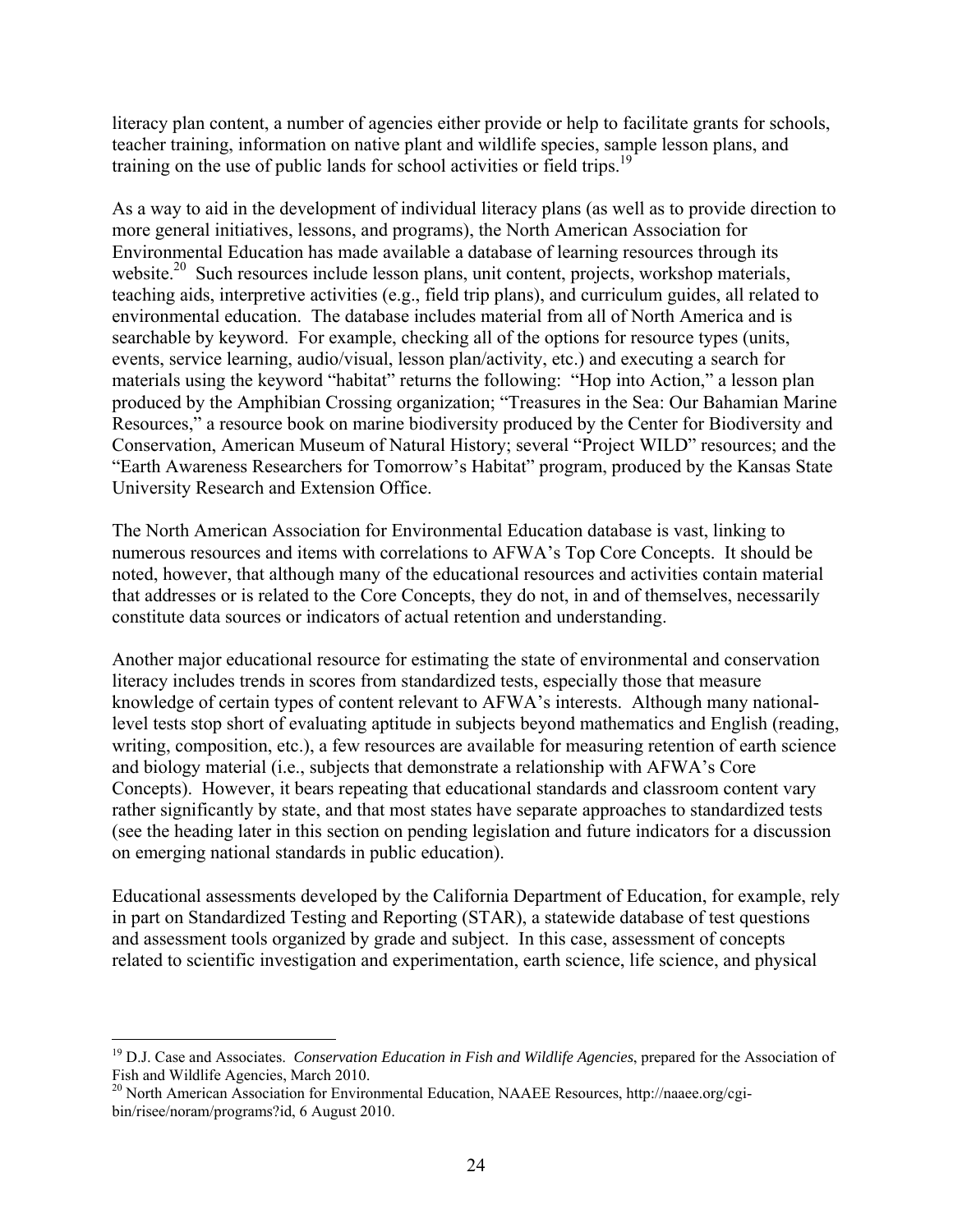science initially begin at the fifth grade level, whereas test questions on evolution and ecology are included in standardized tests typically administered to high school students.<sup>21</sup>

On the other hand, the Colorado Department of Education's "units of student assessment" system somewhat resembles the California STAR assessment mechanism, although the content detail is different in each.<sup>22</sup> For example, science assessment begins in the eighth grade in Colorado. As another example, Virginia uses the Standards Of Learning to guide the direction and content of its science standards and curriculum framework, which are available on the Virginia Department of Education's website.<sup>23</sup> Elsewhere, state departments of education employ entirely separate approaches to evaluation and testing of science curriculum material. A national resource available to all states is the Performance Assessment Links in Science, an interactive resource bank of science assessment tasks, questions, and test material. The resource bank is continually updated and indexed through National Science Education Standards.<sup>24</sup>

Overall, the majority of state standardized tests show correlations to AFWA's Core Concepts, although the exact degree to which a correlation exists and the depth of evaluation on Core Concept material is usually different in each case. For this reason, AFWA may wish to enlist the services of a professional educator or educational consultant to analyze the wealth of material available from state departments of education to determine individual relationships between curriculum content and Core Concept material.

In a more general sense, the National Center for Education Statistics (NCES) offers a wealth of resources for comparing test scores and academic assessment records from among the different states. The Center's website also provides a searchable inventory of publications, questionnaire item banks, survey reports divided by educational category (early childhood, elementary/ secondary, postsecondary, etc.), and various other assessment tools.<sup>25</sup> One particularly useful resource from the NCES is the Nation's Report Card for Science, a presentation of results from the National Assessment of Educational Progress (NAEP) for science. This assessment was conducted through a standardized test of grade-specific science material administered to fourth, eighth, and twelfth-grade students in 44 participating states and Department of Defense schools.<sup>26</sup> The assessment measures understanding in three major fields of science: Earth, physical, and life, with the latter category containing material with the most relevance to AFWA's Core Concepts. This section of the assessment tests students' understanding of change and evolution (i.e., the diversity of life on Earth and changes in diversity over time) as well as organisms and ecology (i.e., interdependence of life, including populations, communities, and ecosystems).27

 $\overline{a}$ 

<sup>&</sup>lt;sup>21</sup> Standardized Testing and Reporting (STAR) Sample Questions,

http://starsamplequestions.org/starRTQ/search.jsp, 6 August 2010.

<sup>&</sup>lt;sup>22</sup> Colorado Department of Education Units of Student Assessment,

http://www.cde.state.co.us/cdeassess/co\_law.html, 5 August 2010.

<sup>&</sup>lt;sup>23</sup> Virginia Department of Education Standards and SOL-Based Resources for Science, http://www.doe.virginia.gov/testing/sol/standards docs/index.shtml, 8 August 2010.

<sup>&</sup>lt;sup>24</sup> Performance Assessment Links in Science, http://pals.sri.com/, 4 August 2010.

<sup>25</sup> National Center for Education Statistics, http://nces.ed.gov/, 7 August 2010.

<sup>&</sup>lt;sup>26</sup> NCES National Report Card for Science 2005, http://nces.ed.gov/nationsreportcard/science/, 6 August 2010.<br><sup>27</sup> Major concepts covered by the NAEP science assessment,

http://nces.ed.gov/nationsreportcard/science/lifescience.asp, 4 October 2010.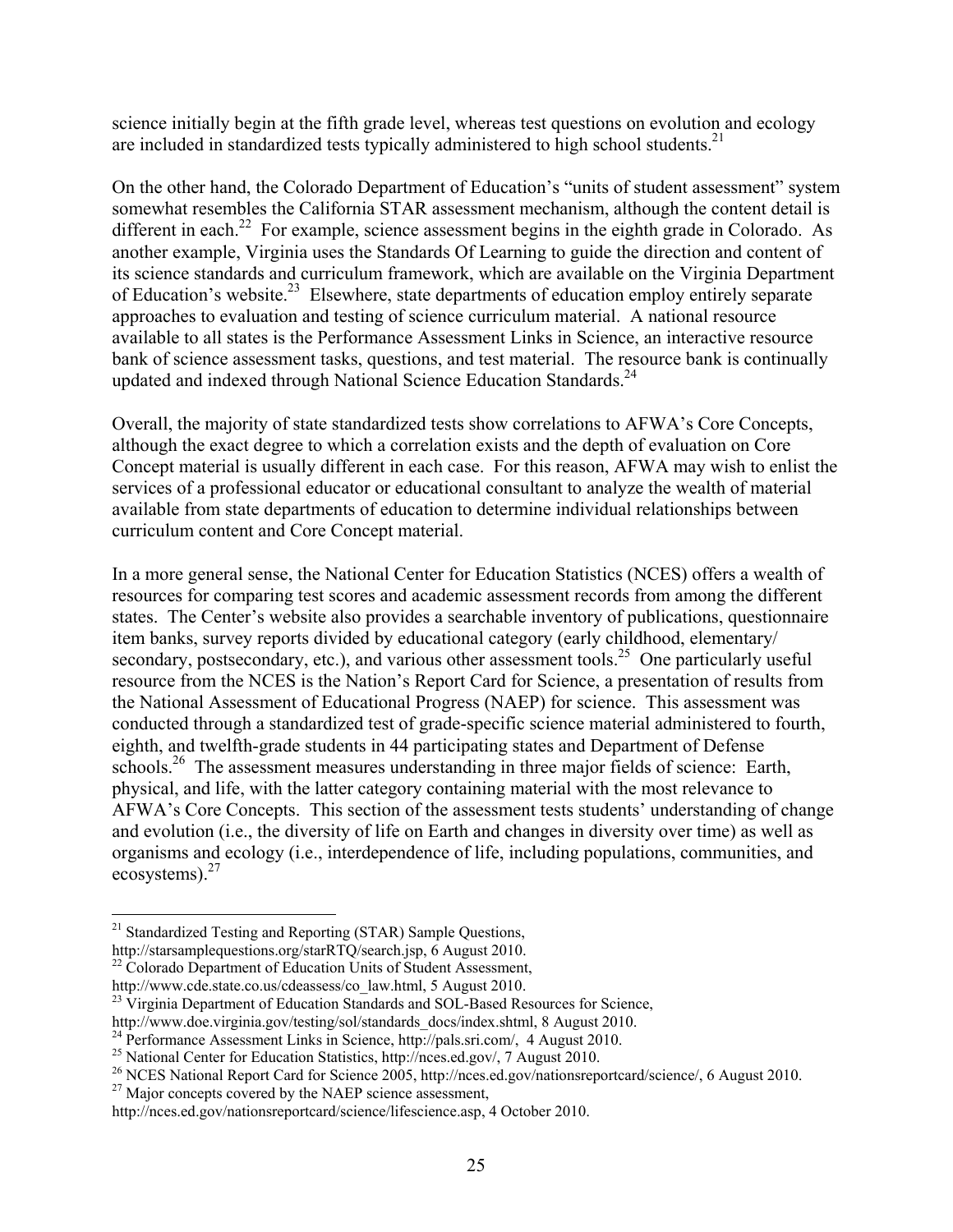The NCES also provides a database of released NAEP exam questions searchable by subject area, grade level, type of question, and difficulty.<sup>28</sup> Results from the most recent National Assessment of Educational Progress conducted in 2009 are set to be made available at the end of 2010.

Finally, the NCES offers reports of results from the Trends in International Mathematics and Science Study (TIMSS), a large-scale mathematics and science achievement assessment comparing scores from fourth and eighth grade students in the United States with data from students in other countries. TIMSS data have been collected in 1995, 1999, 2003, and 2007 in more than 60 countries. $^{29}$ 

# **Media Tools**

An additional indicator of public awareness and understanding of environmental and conservation issues to consider is media exposure. Although exposure is not a direct measure of public knowledge, it may be useful as a convenient and cost-effective proxy for measuring public awareness based on the assumption that being exposed to media coverage of environmental issues fosters awareness of those issues and the general notion that the environment is an important social issue. Therefore, media content analysis may provide useful data to support or bolster other national measures related to public awareness of environmental issues.

Media sources offer easy access to national data to measure exposure. A media content analysis could be conducted somewhat inexpensively either independently or in partnership with a university or college on an annual or other periodic basis to measure media exposure. Items to examine in the media content analysis would include circulation, readership/viewership, the size/length of environmental issue covered, and placement/level/importance given to the environmental issue covered in major national media sources that include television news, radio news, online news sources, and newspapers that reach national audiences. Additional items to measure, which may also be used to inform an assessment of public knowledge levels, may include identification of issues covered and those covered most frequently, nature of issue presentation (i.e., positive, negative, or neutral), and key words.

Content analysis is an indirect but potentially useful tool that uses media exposure to serve as a proxy for measuring public awareness. The results would not be a substitute for surveys or other assessments of actual awareness and knowledge levels, but may provide an efficient and periodic examination of predominant sources of information the national public may use to acquire their awareness and knowledge of environmental issues.

Similarly, an analysis of subscription and circulation rates for magazines and publications such as *Nature*, *National Geographic*, and *Discover* (which contain content supportive of AFWA's Core Concepts as well as other material focusing on wildlife management, biodiversity, climate change, etc.) could perhaps serve as a proxy measurement of general audience levels of interest in environmental and conservation issues. Again, such an examination would hardly substitute

 $\overline{a}$ <sup>28</sup> NAEP Questions Tool, http://nces.ed.gov/nationsreportcard/itmrlsx/search.aspx?subject=science, 4 October 2010.

<sup>&</sup>lt;sup>29</sup> Trends in International Mathematics and Science Study, http://nces.ed.gov/timss/, 9 August 2010.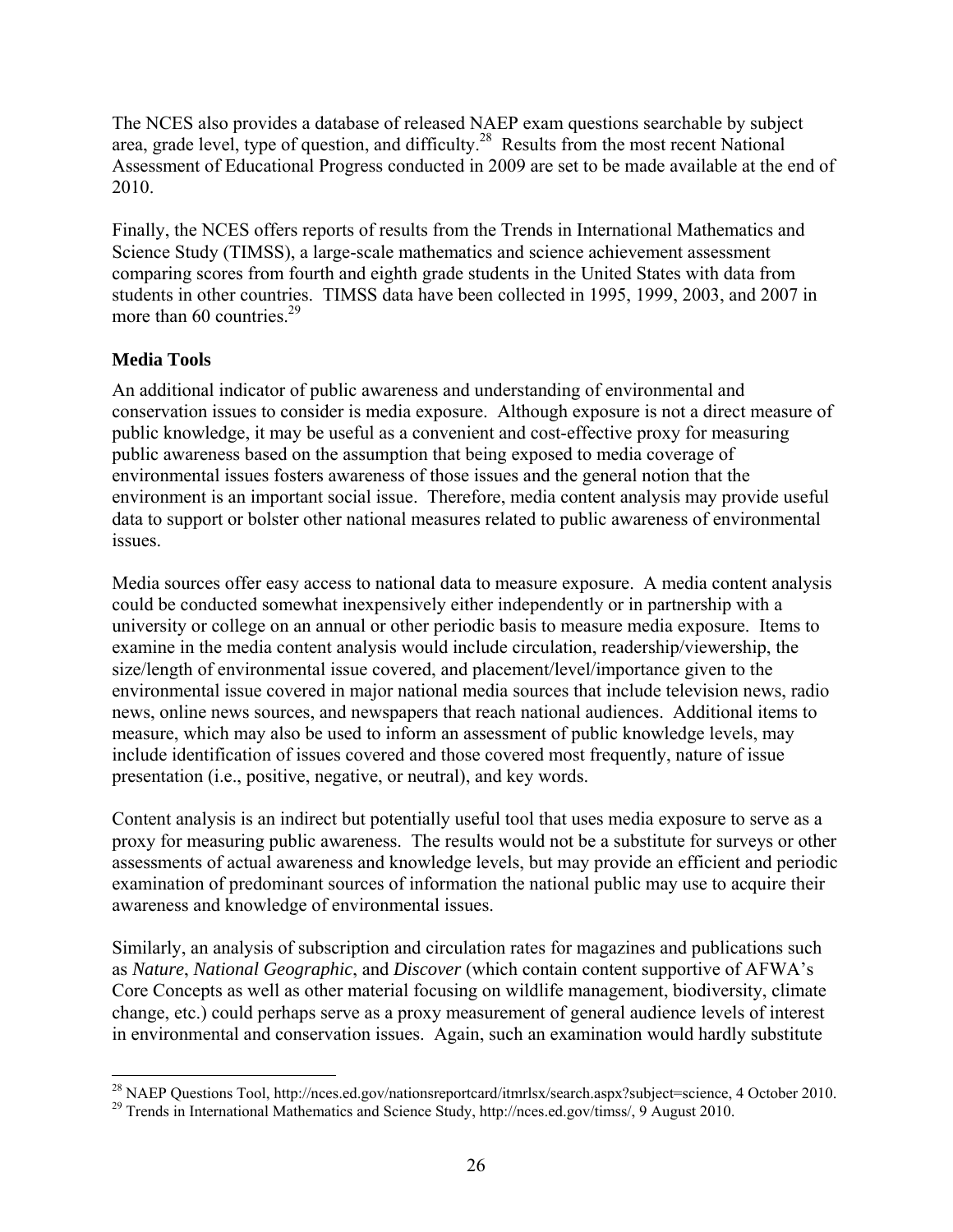for reliable survey research, but could provide additional supplemental insights and context into an investigation of environmental and conservation literacy.

### **Pending Legislation and Future Indicators**

Two different political and legislative developments on the horizon may end up figuring prominently into the availability of ongoing trend data related to the mandates of AFWA's Conservation Education Strategy. First, the No Child Left Inside Coalition, a consortium of 1,825 state natural resource and outdoor recreation agencies and national nonprofit organizations, has spearheaded advocacy efforts calling for the introduction of new national standards in environmental and conservation education in formal K-12 curricula.<sup>30</sup> Among its efforts to advance the proposed legislation, the Coalition is actively seeking signatures on a petition advocating the insertion of environmental education language and standards into school lesson plans. An early version of the legislation, written to help state departments of education enhance and expand programs and funding for environmental education, as well as implement academic content standards, achievement standards, and curriculum frameworks in environmental education across the nation, was passed by the U.S. House of Representatives in 2008.<sup>31</sup> If the No Child Left Inside legislation is able to garner enough support in future sessions of Congress, national standards in environmental education and outdoor participation could create new opportunities for evaluating student achievement in areas and subjects directly related to many of AFWA's stated goals.

The other major development concerns political movement toward more general standards-based education reform on the national level, especially through changes to the current No Child Left Behind Act. As part of the proposed reform, the U.S. Department of Education's Race to the Top Fund provides financial support for states whose education departments adopt uniform standards and assessments that build data systems measuring student growth and success and inform teachers and principals about how they can improve instruction.<sup>32</sup> At present, 27 states have adopted national standards developed by governors and state school administrators across the nation.<sup>33</sup> The No Child Left Inside Coalition notes that the U.S. Department of Education has, for the first time, included environmental literacy under its "Well Rounded Education" annual budget initiative.<sup>34</sup> Thus, if the continued adoption of national educational standards coincides with the introduction of No Child Left Inside legislation, AFWA may be afforded an accessible and timely opportunity to gauge students' success in areas related to the Top Core Concepts, including standards established for physical education, earth science, biology, and other subjects related to conservation/environmental literacy.

<sup>&</sup>lt;sup>30</sup> No Child Left Inside Coalition Members, http://www.cbf.org/Page.aspx?pid=956, 7 August 2010.

<sup>&</sup>lt;sup>31</sup> No Child Left Inside Act, http://edlabor.house.gov/no-child-left-inside-act/index.shtml, 7 August 2010.<br><sup>32</sup> U.S. Department of Education Race to the Top Fund website,<br>http://www2.ed.gov/programs/racetothetop/index.ht

<sup>&</sup>lt;sup>33</sup> Tamar Lewin. "Many States Adopt National Standards for Their Schools," The New York Times, 21 July 2010, http://www.nytimes.com/2010/07/21/education/21standards.html?  $r=1$ &scp=1&sq=education%20standards&st=cs.

<sup>&</sup>lt;sup>34</sup> U.S. Department of Education press release, http://press.abc-directory.com/press/5729, 3 Feb. 2010; 5 August 2010.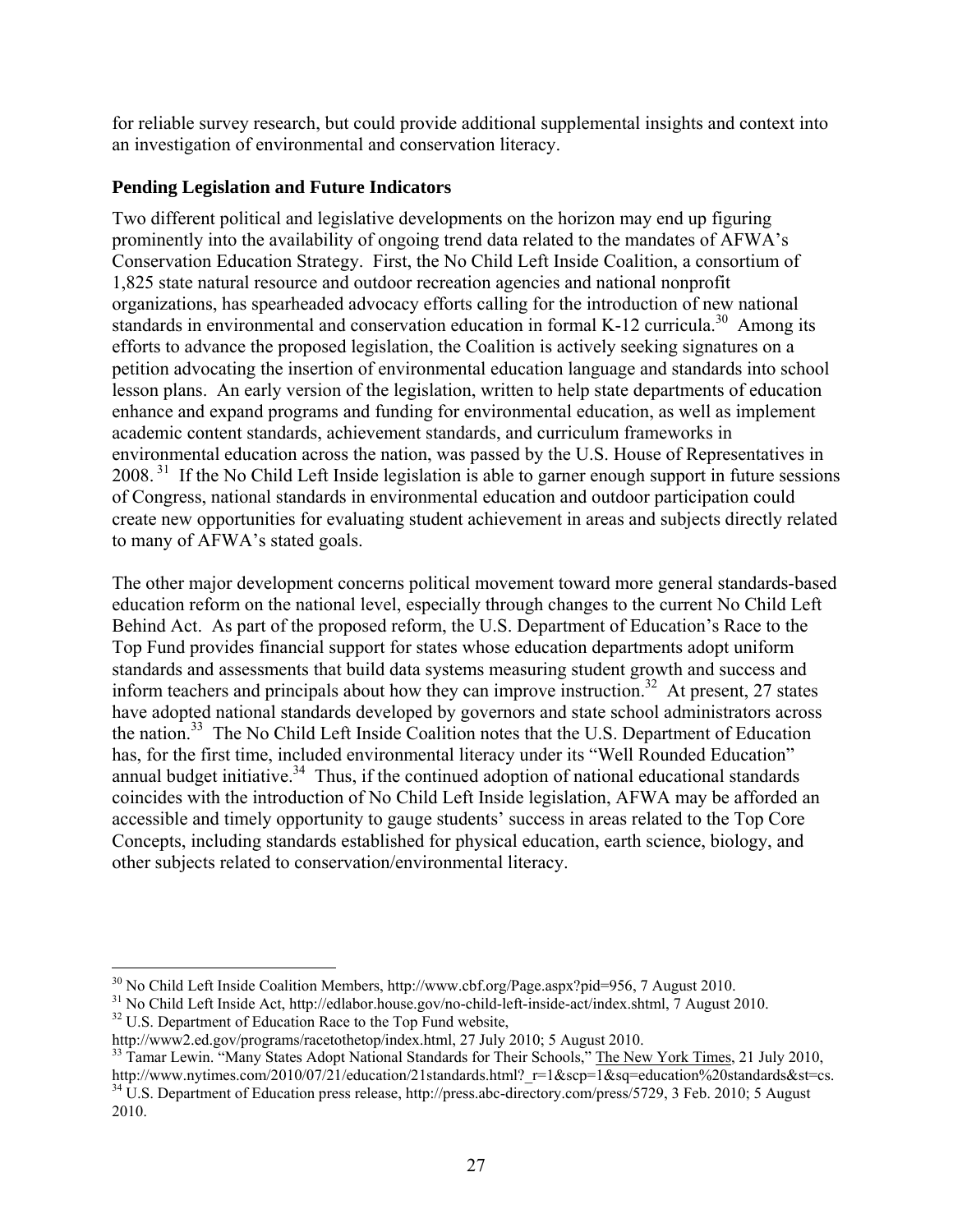#### **CIVIC PARTICIPATION AND STEWARDSHIP**

The third and final component of AFWA's Conservation Education Strategy outlined in this document concerns assessment of civic participation and involvement in stewardship activities among American youth and adults. Similar to indicators of environmental literacy, the tools available for measuring civic participation and stewardship are rather varied. A reading of survey and statistical data on volunteer numbers and their proportions in various types of volunteering (a proxy for civic participation and stewardship) represents the most direct look at Americans' propensity toward stewardship and their involvement in civic activities and community service projects.

Findings from a 2009 U.S. Department of Labor/Bureau of Labor Statistics study reveal that about 63.4 million Americans (nearly 27 percent of the population) volunteered either through or for an organization at least once in 2009, and that both the number of volunteers and the volunteer rate itself increased since  $2008<sup>35</sup>$  (Note that the 2010 Census and the American Community Survey were also considered as potential sources indicating levels of volunteer activity, although these were found to be insufficient data sources.)

Apart from this data, the table shown on the following two pages summarizes the distribution of volunteers in 2009 by organization type (revealing a breakdown of volunteer activity among different areas).

 $\overline{a}$ 

 $35$  "Volunteering in the United States"—2009, 26 January 2010 news release, http://www.bls.gov/news.release/pdf/volun.pdf, 9 August 2010.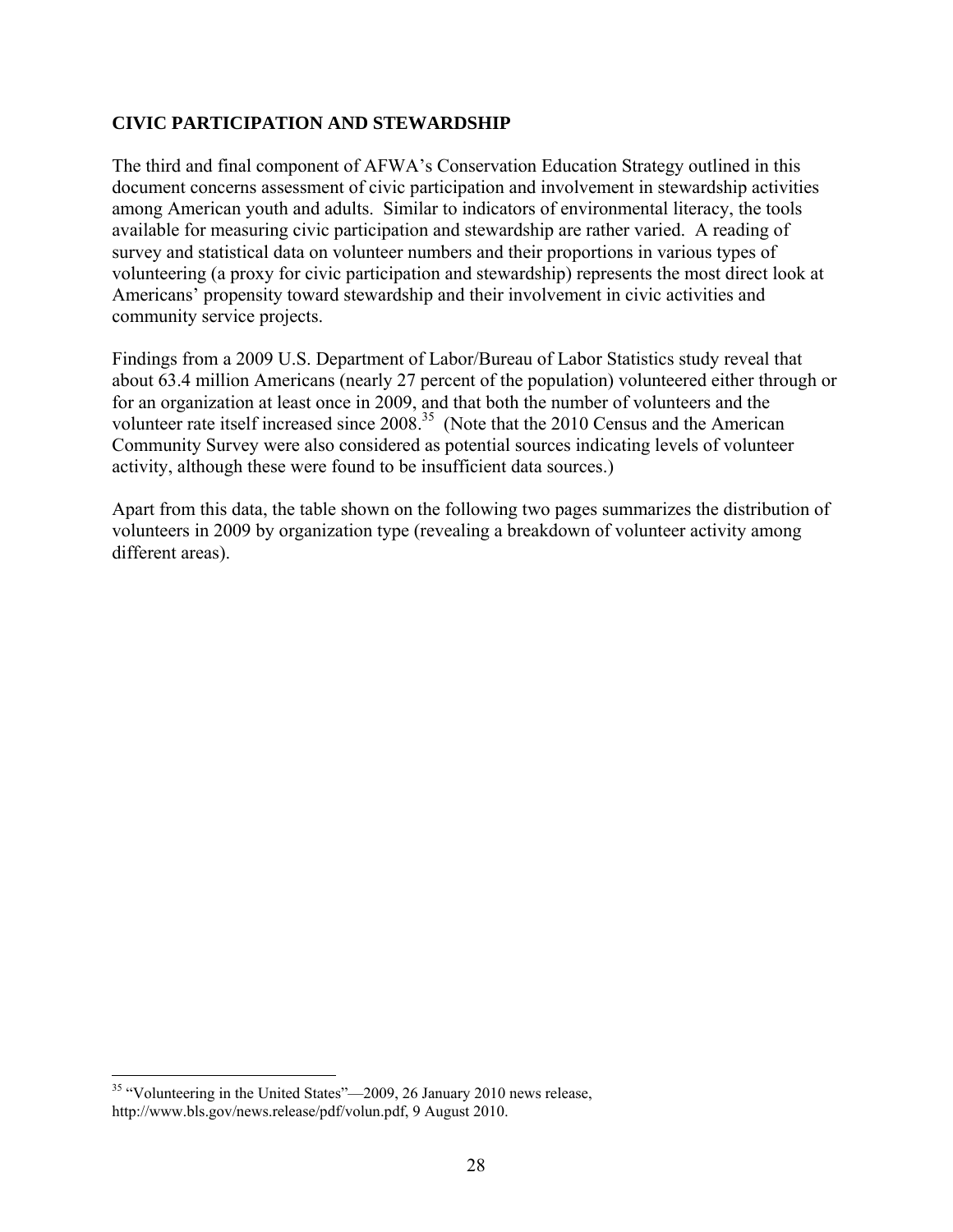|                                             |                                           |                                                                                                     | Percent of volunteers by type of organization |                                             |                                    |                      |  |  |  |
|---------------------------------------------|-------------------------------------------|-----------------------------------------------------------------------------------------------------|-----------------------------------------------|---------------------------------------------|------------------------------------|----------------------|--|--|--|
| <b>Characteristics in</b><br>September 2009 | <b>Total</b><br>volunteers<br>(thousands) | Civic,<br><b>Educational</b><br>political,<br>or youth<br>professional,<br>service<br>international |                                               | <b>Environ-</b><br>mental or<br>animal care | <b>Hospital</b> or<br>other health | <b>Public safety</b> |  |  |  |
| <b>Both sexes</b>                           | 63,361                                    | 5.5                                                                                                 | 26.1                                          | 2.2                                         | 8.5                                | 1.2                  |  |  |  |
| Men                                         | 26,655                                    | 6.7                                                                                                 | 24.2                                          | 2.1                                         | 6.7                                | 2.0                  |  |  |  |
| Women                                       | 36,706                                    | 4.6                                                                                                 | 27.5                                          | 2.3                                         | 9.7                                | 0.6                  |  |  |  |
|                                             |                                           |                                                                                                     |                                               |                                             |                                    |                      |  |  |  |
| Total, 16 years or over                     | 63,361                                    | 5.5                                                                                                 | 26.1                                          | 2.2                                         | 8.5                                | 1.2                  |  |  |  |
| 16 to 24 years                              | 8,290                                     | 4.2                                                                                                 | 30.1                                          | 2.6                                         | 9.9                                | 1.9                  |  |  |  |
| 16 to 19 years                              | 4,429                                     | 4.0                                                                                                 | 33.5                                          | 2.4                                         | 8.1                                | 0.8                  |  |  |  |
| 20 to 24 years                              | 3,861                                     | 4.3                                                                                                 | 26.1                                          | 2.9                                         | 11.8                               | 3.2                  |  |  |  |
| 25 years or over                            | 55,071                                    | 5.6                                                                                                 | 25.5                                          | 2.1                                         | 8.2                                | 1.1                  |  |  |  |
| 25 to 34 years                              | 9,511                                     | 4.9                                                                                                 | 32.0                                          | 2.1                                         | 8.6                                | 1.2                  |  |  |  |
| 35 to 44 years                              | 12,835                                    | 4.0                                                                                                 | 40.2                                          | 2.0                                         | 6.5                                | 1.1                  |  |  |  |
| 45 to 54 years                              | 13,703                                    | 5.4                                                                                                 | 27.4                                          | 2.3                                         | 7.8                                | 0.9                  |  |  |  |
| 55 to 64 years                              | 9,894                                     | 7.1                                                                                                 | 14.3                                          | 2.5                                         | 9.1                                | 1.2                  |  |  |  |
| 65 years or over                            | 9,129                                     | 7.5                                                                                                 | 7.5                                           | 1.9                                         | 10.1                               | $1.0\,$              |  |  |  |

**Table 14—Distribution of volunteers by type of main organization, September 2009**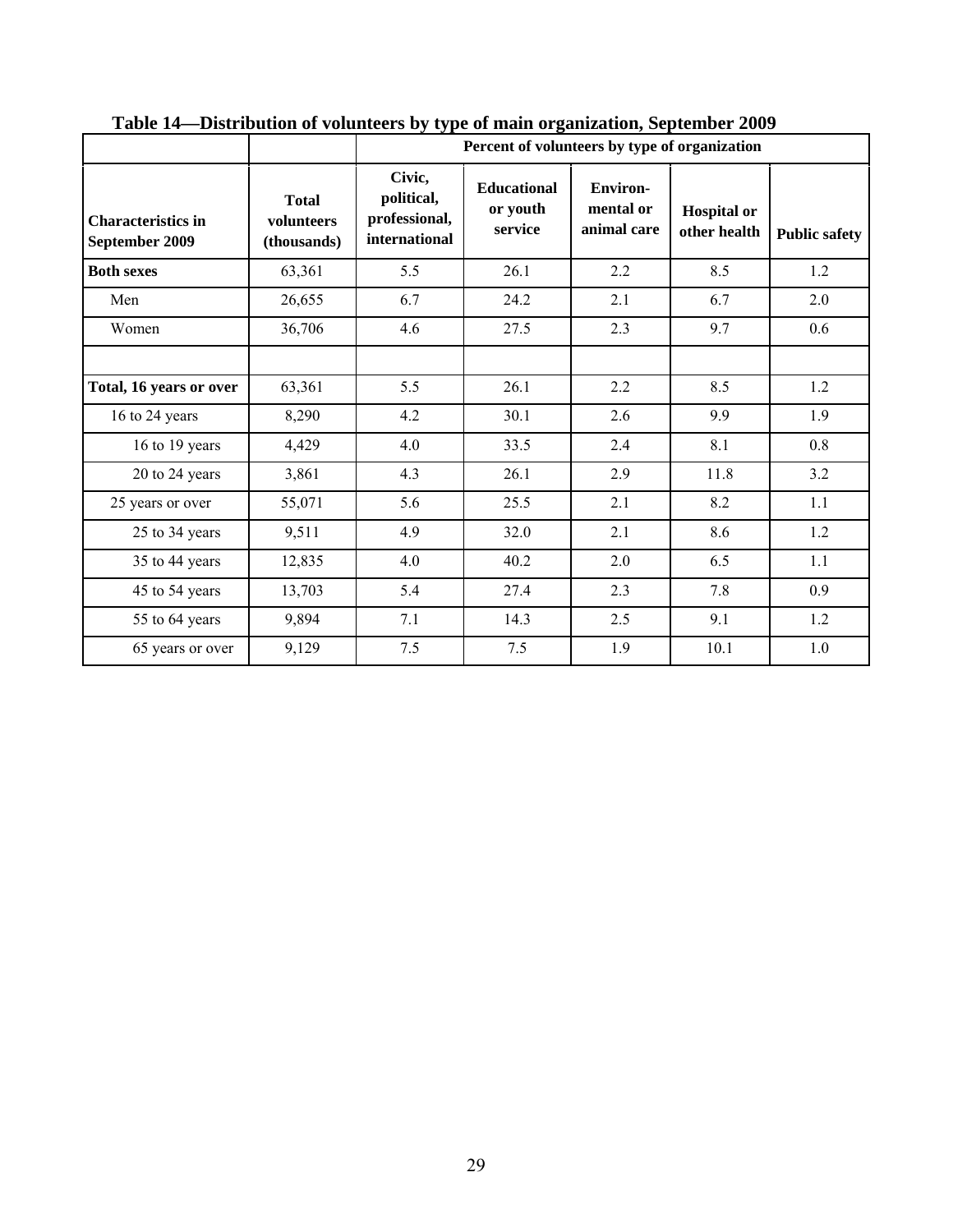| 200z                                                                                     |        | Type of volunteer organization |                                          |                                          |              |                          |  |  |  |
|------------------------------------------------------------------------------------------|--------|--------------------------------|------------------------------------------|------------------------------------------|--------------|--------------------------|--|--|--|
| <b>Total</b><br><b>Characteristics in</b><br>volunteers<br>September 2009<br>(thousands) |        | <b>Religious</b>               | <b>Social or</b><br>community<br>service | Sport,<br>hobby,<br>cultural, or<br>arts | <b>Other</b> | <b>Not</b><br>determined |  |  |  |
| <b>Both sexes</b>                                                                        | 63,361 | 34.0                           | 13.9                                     | 3.4                                      | 3.4          | 1.9                      |  |  |  |
| Men                                                                                      | 26,655 | 33.7                           | 14.9                                     | 4.0                                      | 3.6          | 2.1                      |  |  |  |
| Women                                                                                    | 36,706 | 34.2                           | 13.2                                     | 2.9                                      | 3.2          | 1.7                      |  |  |  |
|                                                                                          |        |                                |                                          |                                          |              |                          |  |  |  |
| Total, 16 years or over                                                                  | 63,361 | 34.0                           | 13.9                                     | 3.4                                      | 3.4          | 1.9                      |  |  |  |
| 16 to 24 years                                                                           | 8,290  | 28.6                           | 15.0                                     | 2.8                                      | 2.7          | 2.3                      |  |  |  |
| 16 to 19 years                                                                           | 4,429  | 29.7                           | 14.2                                     | 2.4                                      | 2.3          | 2.5                      |  |  |  |
| 20 to 24 years                                                                           | 3,861  | 27.4                           | 16.0                                     | 3.2                                      | 3.1          | 2.0                      |  |  |  |
| 25 years or over                                                                         | 55,071 | 34.8                           | 13.8                                     | 3.5                                      | 3.5          | 1.8                      |  |  |  |
| 25 to 34 years                                                                           | 9,511  | 27.5                           | 14.2                                     | 3.3                                      | 3.7          | 2.4                      |  |  |  |
| 35 to 44 years                                                                           | 12,835 | 27.7                           | 10.6                                     | 3.4                                      | 2.8          | 1.8                      |  |  |  |
| 45 to 54 years                                                                           | 13,703 | 35.9                           | 12.6                                     | 3.3                                      | 3.2          | 1.3                      |  |  |  |
| 55 to 64 years                                                                           | 9,894  | 40.4                           | 15.3                                     | 3.9                                      | 4.4          | 1.9                      |  |  |  |
| 65 years or over                                                                         | 9,129  | 44.8                           | 18.0                                     | 3.6                                      | 3.7          | 2.0                      |  |  |  |

**Table 14 (continued)—Distribution of volunteers by type of main organization, September 2009** 

Source: Bureau of Labor Statistics, Volunteering in the United States, 27 Jan. 2010, http://www.bls.gov/news.release/volun.t04.htm, 10 Aug. 2010.

Although it seems obvious that the "environmental or animal care" category in the above table would reflect the type of volunteer work and subject matter most closely related to AFWA's Core Concepts, it should be noted that many of the other volunteer categories could potentially involve natural resource stewardship activities as well (for example, volunteers grouped in the "social or community service" category may have participated in cleanup initiatives as part of their involvement). For this reason, the table above should be regarded as a rough indicator of national volunteer activity related to AFWA's goals.

Other statistical data related to volunteerism and stewardship comes from a series of surveys conducted by Roper Starch Worldwide for the American Recreation Coalition between 1994 and 2003. Despite the fact that these surveys are now somewhat dated, they are important to acknowledge as a source of useful data assessing attitudes toward environmental issues and willingness to engage in volunteer activities. For example, the 2003 Roper survey found that, although about a fifth of Americans expressed interest in volunteering on public lands, only about a quarter of those interested said they had actually taken part in such volunteer activities.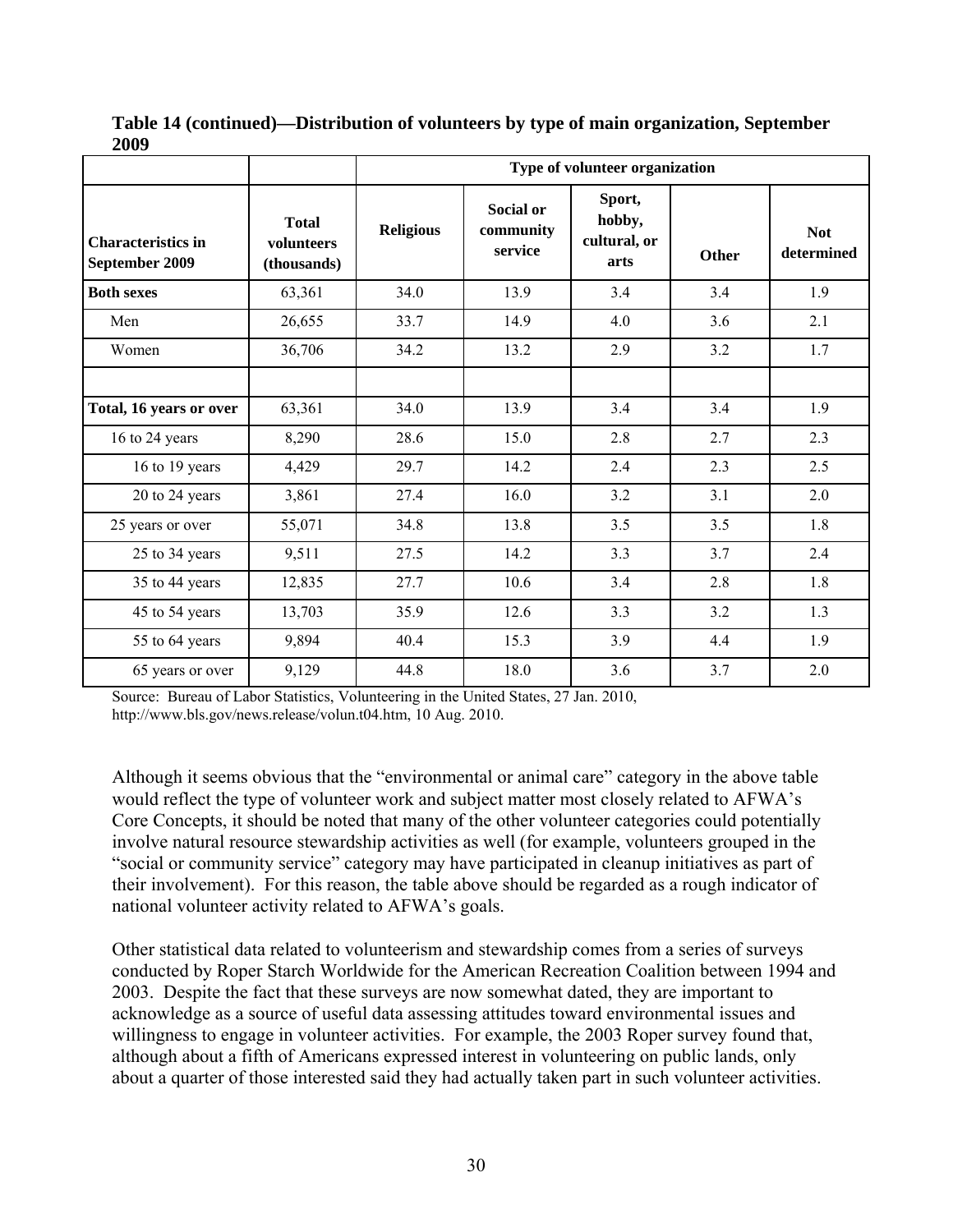Overall, the study found that under 6 percent of American adults had actually volunteered on public lands.36

Other survey research conducted on the regional and state levels has examined attitudes toward stewardship and civic involvement as well, occasionally as part of broader overall evaluations of youth programs or other initiatives offered through fish and wildlife agencies or nonprofit conservation organizations. A recent example of such research includes a 2010 nationwide evaluation of recruitment and retention programs conducted by Responsive Management. In addition to measuring opinions on overall program structure and pre- and post-program participation in key activities such as hunting, fishing, and shooting, the researchers also collected data on attitudes toward the environment and participation in stewardship activities by including a set of ten questions on surveys administered to both adult and youth recruitment and retention program participants. This set of questions (shown in Appendix D) directly addresses many of AFWA's conservation education benchmarks and Top Core Concepts related to engagement, stewardship, and awareness of the natural world. In fact, the questions were written to investigate the potential for hands-on, field-based components of the recruitment and retention programs to encourage stewardship and interaction with ecosystems and the outdoors.

Similar to assessments of outdoor recreation participation, it seems that with an adequate sample size and an appropriate survey instrument including content to measure participation in and attitudes toward environmental stewardship, the national state of civic participation and stewardship could be measured with some confidence. Survey data remains the most reliable method of examining such activities and attitudes, particularly since survey questions can be implemented consistently over time at regular intervals to demonstrate trends on the national level.

One additional resource providing some important data on volunteerism and civic involvement comes from the Corporation for National & Community Service, which has produced several national reports looking at trends in volunteerism; most substantial among these may be *Volunteer Growth in America: A Review of Trends Since 1974*, which tracks volunteer rates over a thirty-year period.<sup>37</sup> Further, two websites are highly useful in understanding the variety of different volunteer and civic involvement opportunities available nationwide: Volunteer.gov/gov, which lists opportunities relating to natural and cultural resources across the country; and Handsonnetwork.org, a volunteer network describing various resources, programs, and events.

There are a multitude of programs offered through state and federal conservation and natural resource agencies and organizations that encourage stewardship and civic involvement, and many of these are implemented by or rely on input from fish and wildlife professionals. Such

 $\overline{a}$ 

<sup>36</sup> Roper Starch Worldwide. 2004. *Outdoor Recreation in America 2003: Recreation's Benefits to Society Challenged by Trends*, conducted for the Recreation Roundtable.

http://www.funoutdoors.com/files/ROPER%20REPORT%202004\_0.pdf , 10 August 2010. 37 Corporation for National and Community Service. 2006. *Volunteer Growth in America: A Review of Trends Since 1974.* http://www.nationalservice.gov/about/role\_impact/performance\_research.asp#VOLGROWTH , 10 August 2010.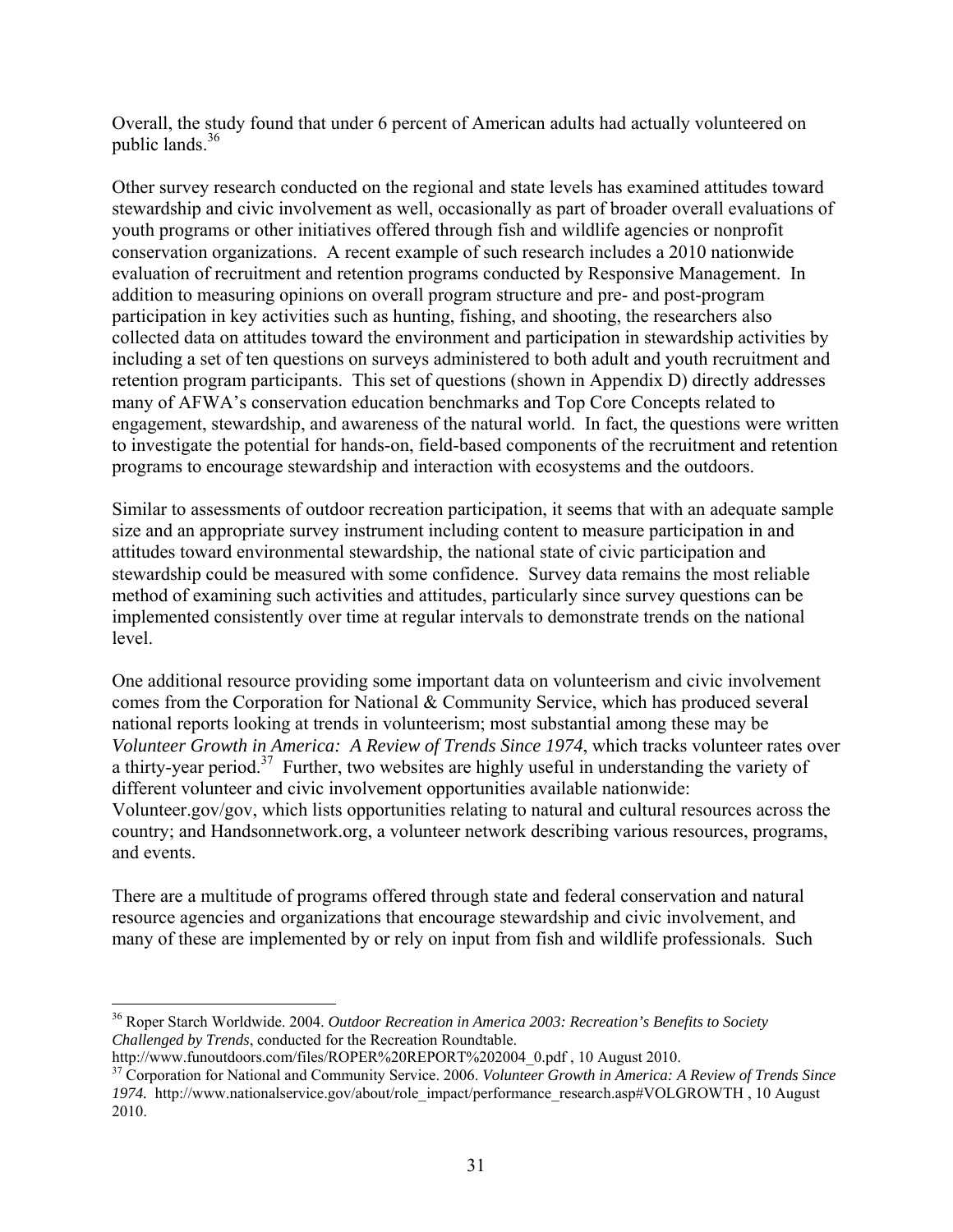programs may be influential in nurturing feelings of connectivity to nature that lead to civic involvement and an inclination towards stewardship.

Programs offered on the federal level—including those directed at youths, adults, families, or other types of audiences—have the benefit of being available to residents across the country (except when such programs depend extensively on individual state chapters, whose resources may vary). Thus, a review of participation data for such programs could yield two important indicators of stewardship and civic involvement: first, participation data would supply a baseline estimation of the general popularity and reach of such programs; second, programs with evaluation components could presumably provide data on participants' ability to achieve program milestones and requirements related to stewardship activities.

Some of the programs offered through federal agencies and national organizations include the National Park Service's Junior Ranger Program and the National Wildlife Federation's Ranger Rick Program. These are just two examples of informal initiatives that provide hands-on introductions to conservation and environmental topics (i.e., material related to the Top Core Concepts) through program activities and structured lessons. Another example is the Boy Scouts of America, which offers a merit badge fulfillment for fish and wildlife management; the requirements for earning the badge involve demonstrated understanding of concepts closely related to some of the principles outlined in AFWA's Top Core Concepts. Similar course content is offered through activities and programs within the Girl Scouts and 4-H organizations.

On the state level, there are numerous programs offered through individual fish and wildlife agencies and natural resource organizations that address major aspects of conservation and environmental education related to AFWA's Top Core Concepts, very often through naturebased activities involving elements of stewardship and hands-on participation. These include recruitment and retention programs, family programs, youth camps, programs centered around specific activities or designed to teach certain skills (hunting clinics, youth shooting programs, etc.), and school-based "outdoor classroom" programs that range in level of involvement, from major components of formal K-12 science/physical education curricula to comparatively minor programs taking the form of either club or after-school initiatives. Every state natural resource agency across the country offers some variety of these types of programs—a few examples include the South Carolina Department of Natural Resources' SC Reel Kids Program, a schoolbased effort focusing on fishing that includes habitat improvement projects; several fishing education events and programs offered by the Wisconsin Department of Natural Resources, several of which include lessons in hatcheries management; and the Arizona Game and Fish Department's Focus Wild Arizona Program. The latter example represents a particularly comprehensive initiative, with materials and lesson plans provided by the Department to both public and home-school classrooms. Such programs often include or encourage an evaluation component (i.e., surveys conducted with participants, instructors, teachers, or parents), the results of which could provide some useful perspective on introductions to civic involvement and stewardship.

Finally, grant projects from some of the major conservation and sportsmen's organizations provide a meaningful indicator of the state of large-scale stewardship initiatives and projects. Organizations such as the National Wildlife Federation and the National Wild Turkey Federation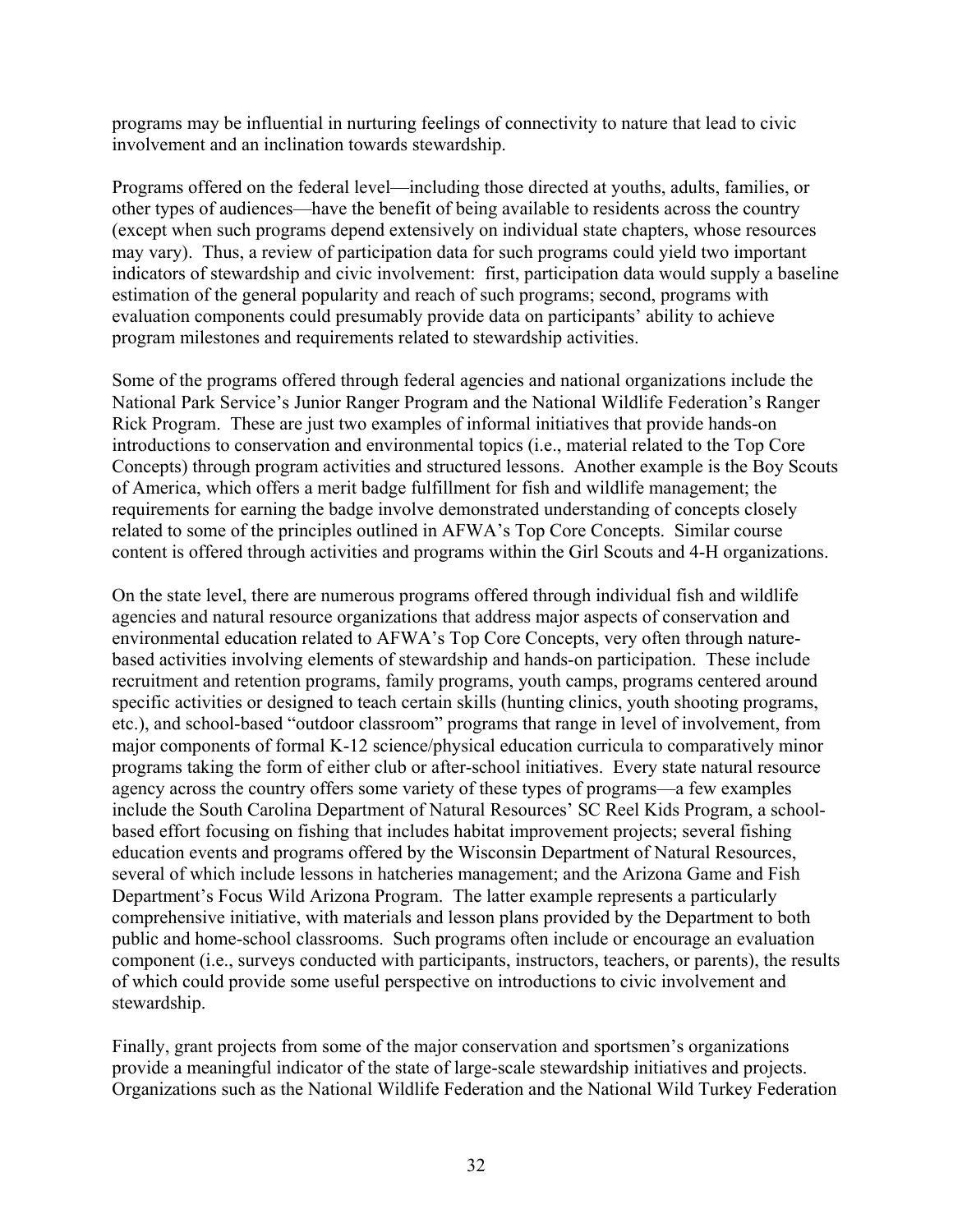are, in any given month, involved in a number of efforts closely related to active stewardship and civic involvement. For example, the website of the National Wild Turkey Federation reveals current state grant projects in areas including water protection, wetlands conservation, habitat restoration, soil enhancement, and a U.S. Forest Service initiative promoting youth involvement in natural resource stewardship.

# **CONCLUSIONS AND RECOMMENDATIONS**

# **Overview**

The review of data sources and indicators suggests that AFWA has two major options for evaluating Core Concept understanding and retention among Americans. The first option relies on the variety of existing surrogate data sources inventoried here, which include national, state, and regional surveys, educational and media tools, standardized test scores reflective of student achievement in science subjects, and evaluations of national and state fish and wildlife programs. The second option calls for the development and implementation of an entirely new comprehensive survey instrument written specifically to measure Core Concept understanding and retention among youths and adults and administered on an annual or biennial basis. This latter option represents the recommended course of action—a new survey constructed to evaluate key components of AFWA's Conservation Education Strategy is the most direct route to accurate, statistically valid and scientifically defensible data regarding Core Concept knowledge levels. By contrast, consulting the wide array of existing resources, tools, and indicators (some of which are only partially related to the objectives of the Core Concepts) will yield an expansive, if comparatively less certain, view of Core Concept understanding.

The aforementioned two options apply only to AFWA's goals concerning future measurements of environmental and conservation literacy components of the Core Concepts. The state of natural resource-based outdoor recreation participation among Americans can easily be assessed through two existing data sources, the U.S. Fish and Wildlife Service's *National Survey of Fishing, Hunting, and Wildlife-Associated Recreation* and the U.S. Forest Service's *National Survey on Recreation and the Environment*. As these two sources provide highly reliable options for tracking trends and examining participation data at regular intervals, there appears to be no particular need for a new survey to collect outdoor recreation participation data.

The use of the federal surveys is discussed in greater detail below, and specific aspects related to the major options for evaluating Core Concept understanding and retention follow.

# **Use of Federal Outdoor Recreation Participation Data**

The *National Survey of Fishing, Hunting, and Wildlife-Associated Recreation* (National Survey) and the *National Survey on Recreation and the Environment* (NSRE) are highly valid sources of data concerning outdoor recreational participation due to their consistent methodologies and ongoing preservation of trend data. In fact, the two national surveys are comprehensive enough data sources that consideration of the other data sources mentioned in this review, particularly those produced through outdoor industry market research, should be entirely secondary to the federal studies. As outlined in the earlier section of the paper, both the *National Survey* and the *National Survey on Recreation and the Environment* capture significant participation data on the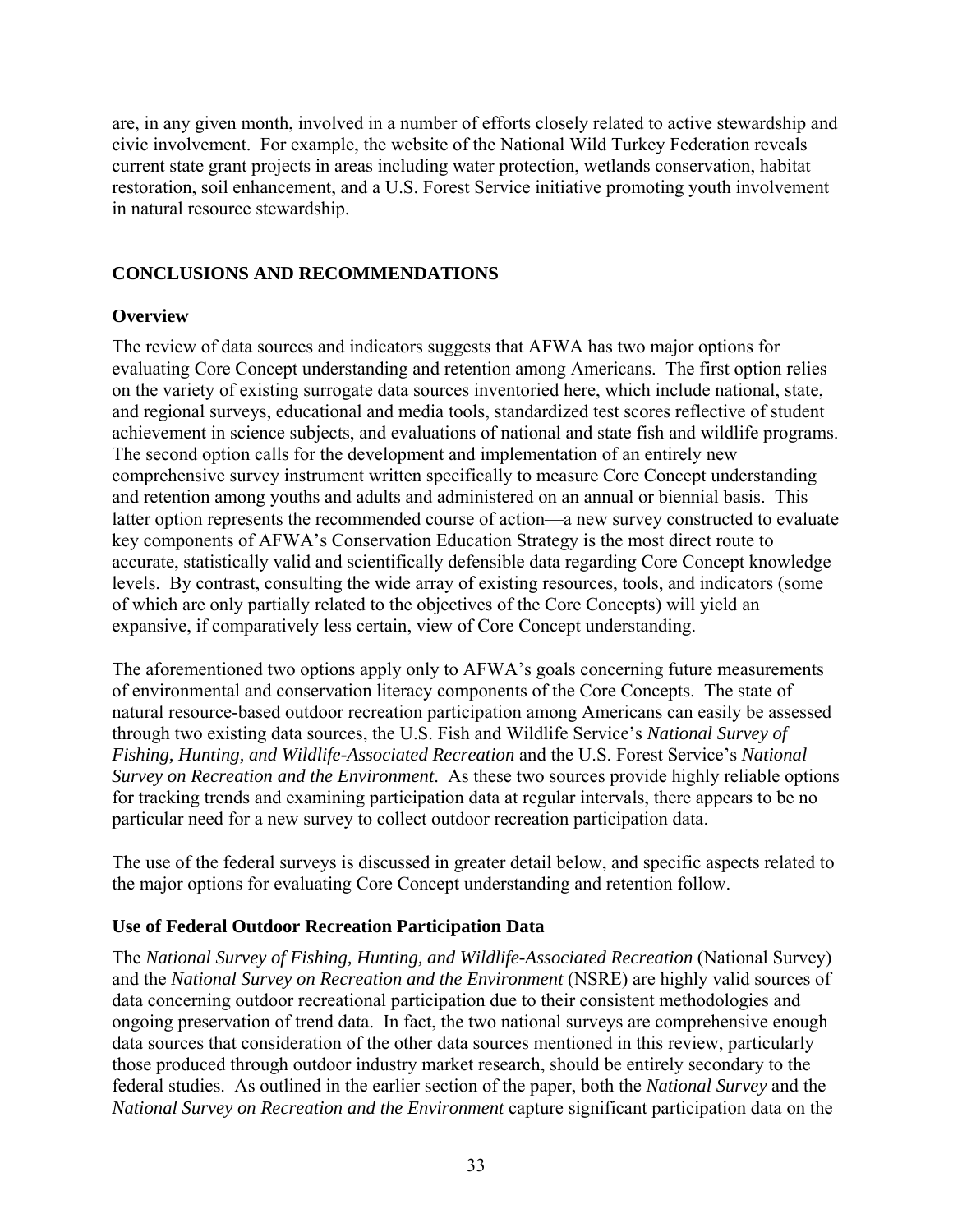natural resource-based activities relevant to AFWA: the U.S. Fish and Wildlife Service study is arguably the standard for participation rates on hunting, fishing, and wildlife viewing, and the U.S. Forest Service survey provides data on the remainder of relevant activities (shooting, archery, hiking, camping, etc.), while also providing a secondary glimpse of hunting, fishing, and wildlife viewing participation trends.

These surveys are the top recommendations for monitoring participation trends in wildlife and natural resource-based activities; other data sources (included in the review for the sake of comprehensiveness) may be treated best as sources of supplementary but not necessarily primary data, lest they obfuscate or contradict the overall picture offered by the U.S. Fish and Wildlife Service and U.S. Forest Service research. AFWA should continually bear in mind the limitations inherent in some of the other sources as well, such as the panel sampling methodologies, the inconsistent availability of up-to-date results or intervals between data collection, the differing categorizations of certain activities (e.g., the National Sporting Goods Association measures "hunting with firearms" and "hunting with bow and arrow" as opposed to "big game hunting" and "small game hunting"), and the fact that industry market research reports often must be purchased instead of accessed freely. These are among the major reasons why the two national surveys are recommended over the other sources.

The matrix on the following page (Table 15) provides a visual display of correlations between major data sources/indicators and the eleven Core Concepts. The matrix is presented with the understanding that the primary recommendation is for the development of a new national survey conducted at regular intervals to measure adult and youth understanding and retention of Core Concept material. As such, one of the key points illustrated by the matrix is that a number of gaps exist in the resources that apply to or specifically address the Core Concepts. Note that the matrix does not include every indicator or data source mentioned in this paper, but instead the major sources and indicators bearing clear correlations to the Core Concepts.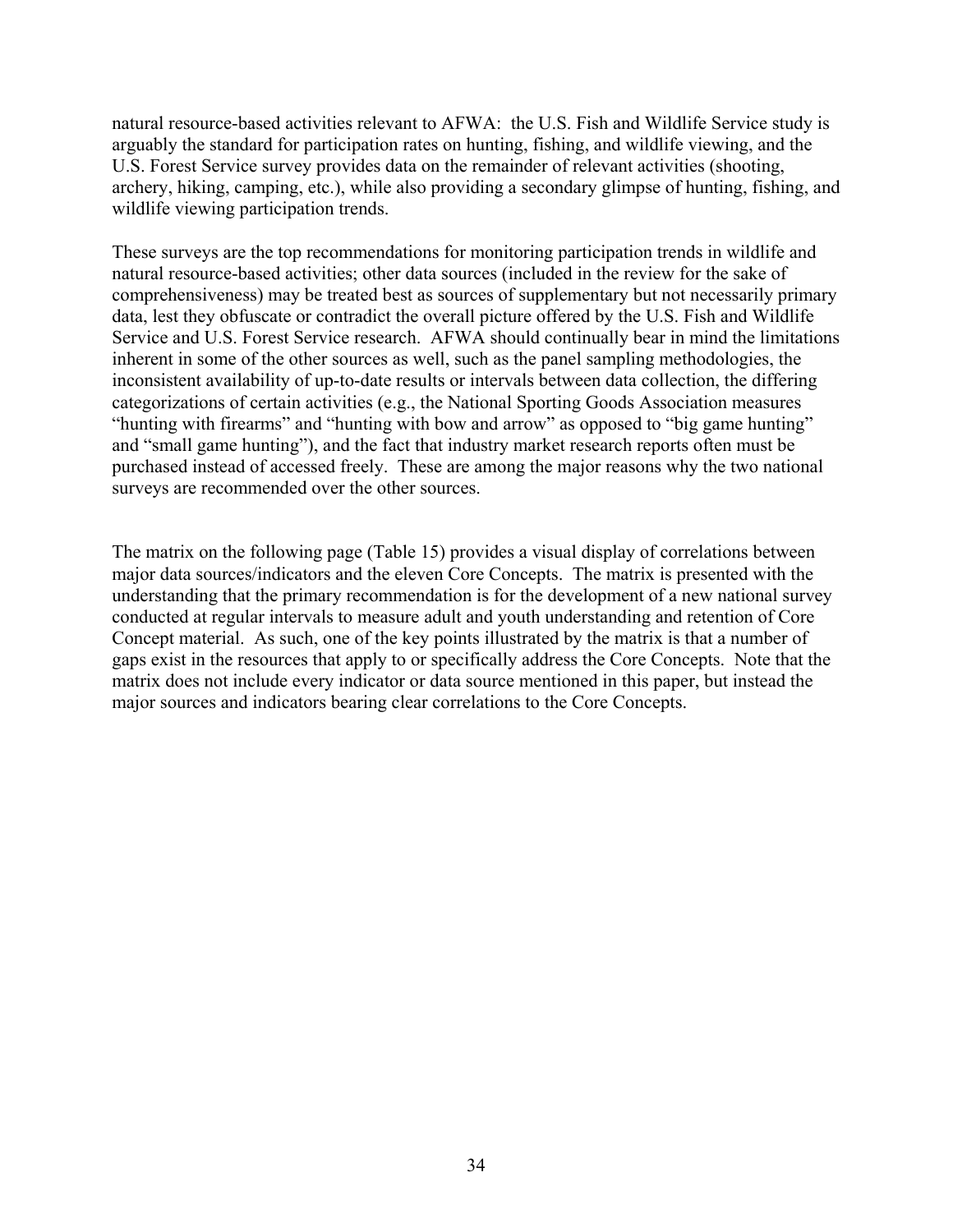| avn vi <i>b</i> ata boartes and                                     |                   |                                  |                               |                   |                           | $\frac{1}{2}$     |                   |                             |                             |                    |                    |
|---------------------------------------------------------------------|-------------------|----------------------------------|-------------------------------|-------------------|---------------------------|-------------------|-------------------|-----------------------------|-----------------------------|--------------------|--------------------|
| Data Source / Indicator                                             | Concept 1<br>Core | $\mathcal{L}$<br>Concept<br>Core | $\epsilon$<br>Concept<br>Core | Concept 4<br>Core | $\sim$<br>Concept<br>Core | Concept 6<br>Core | Concept 7<br>Core | $\infty$<br>Concept<br>Core | $\sigma$<br>Concept<br>Core | Concept 10<br>Core | Concept 11<br>Core |
| National Survey of Fishing,<br>Hunting, and Wildlife-Associated     |                   |                                  |                               |                   |                           |                   |                   |                             |                             |                    |                    |
| Recreation                                                          |                   |                                  |                               |                   |                           |                   |                   |                             |                             |                    |                    |
| (contains relevant survey content)                                  |                   |                                  |                               |                   |                           |                   |                   |                             |                             |                    |                    |
| National Survey on Recreation and                                   |                   |                                  |                               |                   |                           |                   |                   |                             |                             |                    |                    |
| the Environment                                                     |                   |                                  |                               |                   |                           |                   |                   |                             |                             |                    |                    |
| (contains relevant survey content)                                  |                   |                                  |                               |                   |                           |                   |                   |                             |                             |                    |                    |
| 1999 Responsive Management<br>survey conducted for USFWS            |                   |                                  |                               |                   |                           |                   |                   |                             |                             |                    |                    |
| regarding knowledge of fish and                                     |                   |                                  |                               |                   |                           |                   |                   |                             |                             |                    |                    |
| wildlife management funding                                         |                   |                                  |                               |                   |                           |                   |                   |                             |                             |                    |                    |
| (contains relevant survey content)                                  |                   |                                  |                               |                   |                           |                   |                   |                             |                             |                    |                    |
| 2004 Responsive Management                                          |                   |                                  |                               |                   |                           |                   |                   |                             |                             |                    |                    |
| survey conducted for NCIEA                                          |                   |                                  |                               |                   |                           |                   |                   |                             |                             |                    |                    |
| (contains relevant survey content)                                  |                   |                                  |                               |                   |                           |                   |                   |                             |                             |                    |                    |
| 2010 Responsive Management                                          |                   |                                  |                               |                   |                           |                   |                   |                             |                             |                    |                    |
| evaluation on recruitment and                                       |                   |                                  |                               |                   |                           |                   |                   |                             |                             |                    |                    |
| retention programs<br>(contains relevant survey content)            |                   |                                  |                               |                   |                           |                   |                   |                             |                             |                    |                    |
| National/state natural resource/                                    |                   |                                  |                               |                   |                           |                   |                   |                             |                             |                    |                    |
| conservation education programs                                     |                   |                                  |                               |                   |                           |                   |                   |                             |                             |                    |                    |
| (e.g., Ranger Rick, SC Reel Kids,                                   |                   |                                  |                               |                   |                           |                   |                   |                             |                             |                    |                    |
| Focus Wild Arizona)                                                 |                   |                                  |                               |                   |                           |                   |                   |                             |                             |                    |                    |
| National/state recruitment and                                      |                   |                                  |                               |                   |                           |                   |                   |                             |                             |                    |                    |
| retention programs incorporating                                    |                   |                                  |                               |                   |                           |                   |                   |                             |                             |                    |                    |
| use of private land (e.g., ADCNR                                    |                   |                                  |                               |                   |                           |                   |                   |                             |                             |                    |                    |
| Youth Dove Hunt Program)                                            |                   |                                  |                               |                   |                           |                   |                   |                             |                             |                    |                    |
| National Assessment of Educational                                  |                   |                                  |                               |                   |                           |                   |                   |                             |                             |                    |                    |
| Progress (NAEP) nationwide                                          |                   |                                  |                               |                   |                           |                   |                   |                             |                             |                    |                    |
| assessment of fourth, eighth, and                                   |                   |                                  |                               |                   |                           |                   |                   |                             |                             |                    |                    |
| twelfth-graders                                                     |                   |                                  |                               |                   |                           |                   |                   |                             |                             |                    |                    |
| Environmental Literacy in America,                                  |                   |                                  |                               |                   |                           |                   |                   |                             |                             |                    |                    |
| from the 1997-2001 Roper Public<br>Affairs / National Environmental |                   |                                  |                               |                   |                           |                   |                   |                             |                             |                    |                    |
| Education & Training Foundation                                     |                   |                                  |                               |                   |                           |                   |                   |                             |                             |                    |                    |
| (contains relevant survey content)                                  |                   |                                  |                               |                   |                           |                   |                   |                             |                             |                    |                    |
| State-specific educational                                          |                   |                                  |                               |                   |                           |                   |                   |                             |                             |                    |                    |
| curriculum standards                                                |                   |                                  |                               |                   |                           |                   |                   |                             |                             |                    |                    |
| (vary by state, subject, concept                                    |                   |                                  |                               |                   |                           |                   |                   |                             |                             |                    |                    |
| depth of focus, etc.)                                               |                   |                                  |                               |                   |                           |                   |                   |                             |                             |                    |                    |
| 2005 Colorado State University                                      |                   |                                  |                               |                   |                           |                   |                   |                             |                             |                    |                    |
| typology categorizing wildlife value                                |                   |                                  |                               |                   |                           |                   |                   |                             |                             |                    |                    |
| orientation types                                                   |                   |                                  |                               |                   |                           |                   |                   |                             |                             |                    |                    |

# **Table 15—Correlation of Data Sources and Indicators to AFWA's Top Core Concepts**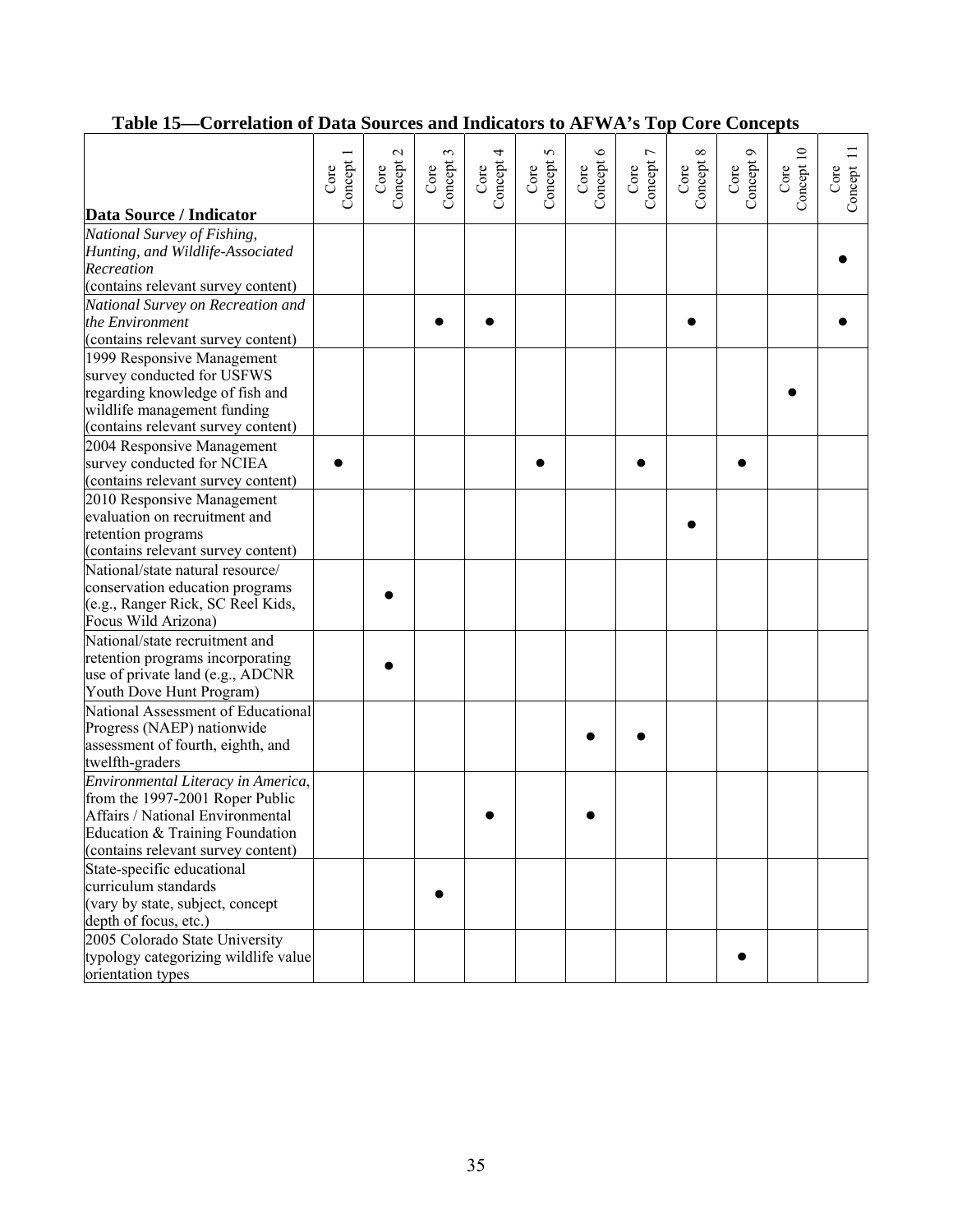| 1                       | In North America fish and wildlife are public trust resources managed by governmental<br>agencies.                                                                                                                                                             |
|-------------------------|----------------------------------------------------------------------------------------------------------------------------------------------------------------------------------------------------------------------------------------------------------------|
| $\overline{2}$          | Since most wildlife live on private lands, private landowners play an important role in<br>sustaining and improving habitat.                                                                                                                                   |
| $\overline{\mathbf{3}}$ | Sustainable natural resources depend on the support of an informed and responsible<br>citizenry.                                                                                                                                                               |
| $\overline{\mathbf{4}}$ | The health and well-being of fish, wildlife, and humans depend on the quality of their<br>environment.                                                                                                                                                         |
| 5                       | Loss and degradation of habitat are the greatest problems facing fish and wildlife; therefore,<br>enhancing and protecting habitat is critical to managing and conserving them.                                                                                |
| 6                       | Conserving biodiversity is important.                                                                                                                                                                                                                          |
| $\overline{7}$          | Fish and wildlife can be conserved and restored through science-based management which<br>considers the needs of humans as well as those of fish and wildlife.                                                                                                 |
| 8                       | Everyone impacts fish and wildlife and their habitats, and, as human populations grow,<br>impacts on natural resources increase.                                                                                                                               |
| $\boldsymbol{9}$        | Regulated hunting, fishing, and trapping are important tools for managing some wildlife<br>populations and habitats.                                                                                                                                           |
| 10                      | Within the U.S., state fish and wildlife management is funded primarily through hunting,<br>fishing and trapping licenses and through federal excise taxes collected from the sale of<br>hunting, target shooting, and fishing equipment and motor boat fuels. |
| 11                      | Wildlife-based activities, such as hunting, fishing, viewing, and photography, provide<br>people with millions of days of outdoor recreation each year and generate billions of dollars<br>for the economy.                                                    |

#### **Table 15 (continued)—Numbering of AFWA's Top Core Concepts**

#### **Use and Limitations of Existing Data Sources Addressing the Core Concepts**

As this paper demonstrates, there is a diffuse selection of resources that provide information on or assessments related to the Core Concepts. These include educational tools, such as the resources made available by the National Environmental Education & Training Foundation, which account for an important source of baseline information on national literacy rates and attitudes regarding conservation and the environment. Similarly, the educational databases and assessment tools provided by various state departments of education and educational organizations (California's Standardized Testing and Reporting, the Children and Nature Network, the National Center for Education Statistics, etc.) are valuable means of assessing the national educational focus on concepts relevant to AFWA's North American Educational Strategy. Mainstream media content analysis may also prove useful in developing a deeper sense of Americans' exposure to environmental and conservation issues. Finally, Americans' involvement in stewardship activities and civic participation is reflected in volunteer data from the Bureau of Labor Statistics, additional survey research, assessments of formal and informal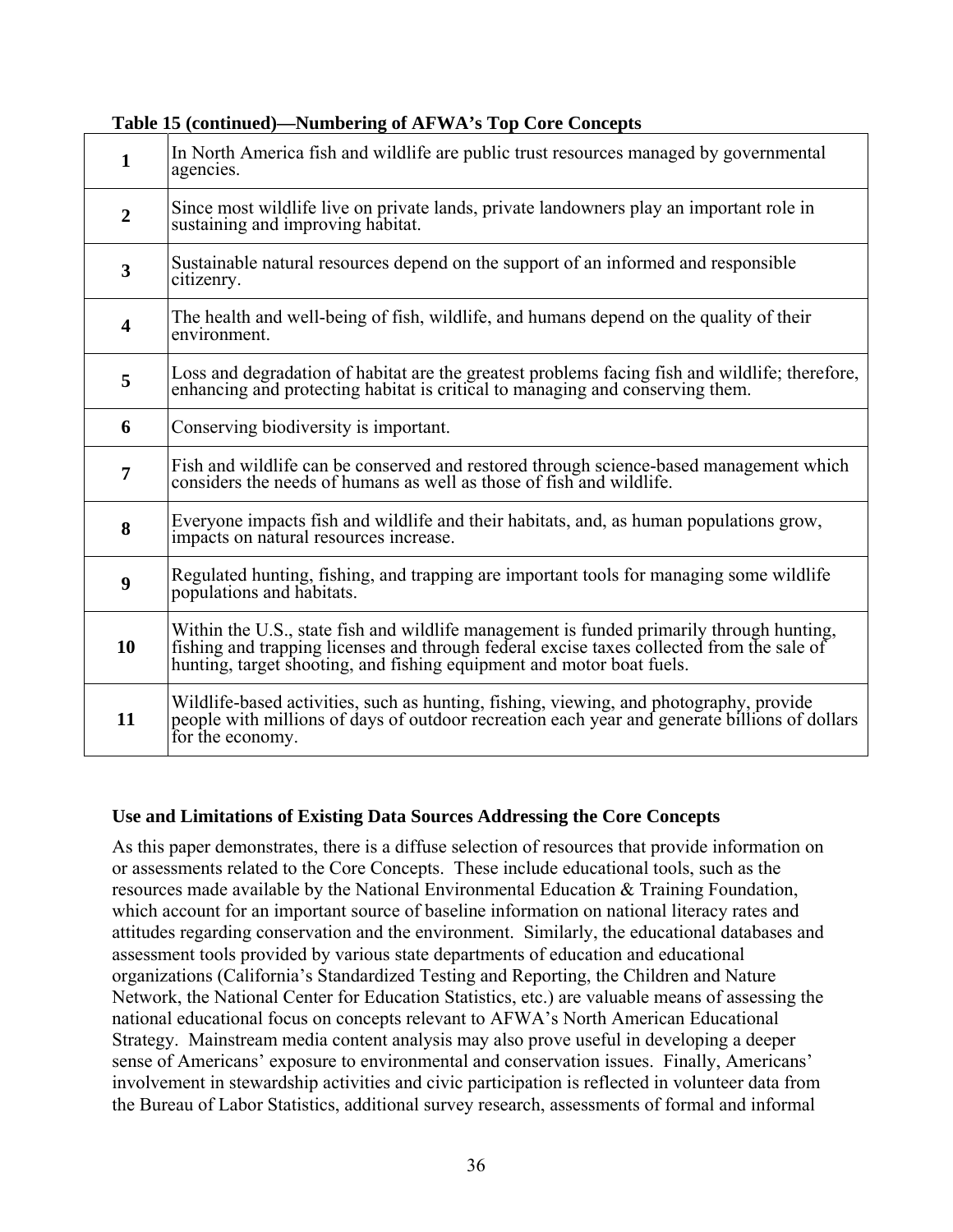fish and wildlife and nature programs directed at children and families, and government and organizational grant projects involving natural resource stewardship activities.

At the same time, however, a review of these tools demonstrates that they can only be considered *indicators*. Despite the fact that many of them have a correlation to AFWA's Top Core Concepts, none of them represents an exact fit in terms of a conclusive measurement tool for Core Concept understanding. Indeed, at their best, these indicators represent merely an adequate substitute for a survey instrument tailored specifically to AFWA's needs (i.e., a questionnaire to evaluate knowledge, understanding, and retention of Top Core Concept material). Although many of the indicators and resources mentioned here are suitable proxy estimations of Core Concept comprehension, it is necessary to infer their worth as evaluative tools.

Further, beyond the fact that most of the indicators and data sources have rather indirect relationships with AFWA's Core Concepts, there are two major issues that render some of them little more than "snapshot" pictures of the state of Core Concept literacy: they are outdated, or their availability is unpredictable and/or inconsistent. The usefulness of even those studies that address elements of the Top Core Concepts fairly closely is tempered by the fact that they were conducted or implemented several years ago, and thus do not necessarily provide up-to-date information (and, further, cannot be counted on as ongoing sources of trend data).

For example, the Forest Service has not incorporated into its most recent rounds of NSRE data collection the battery of questions measuring attitudes and beliefs about forest management and opinions about the environment (as previously mentioned, the Forest Service intends to continue collecting this data in future rounds of the survey). Two highly pertinent Responsive Management surveys conducted for the Northeast Conservation Information and Education Association and the Southeastern Association of Fish and Wildlife Agencies and measuring opinions on fish and wildlife management issues, awareness of fish and wildlife agency functions, and values associated with conservation and preservation, are now several years old. *Outdoor Recreation in America*, a series of trend surveys conducted by Roper Starch Worldwide for the Recreation Roundtable and measuring, among other things, outdoor recreation participation and volunteerism in the outdoors, does not extend past 2003. Finally, *Environmental Literacy in America*, a relevant compendium of research summarizing ten years of data produced by Roper Public Affairs and the National Environmental Education & Training Foundation, offers nothing past 2005. Thus, the need for a new ongoing trends survey becomes increasingly evident.

#### **Development of a New Survey to Measure Core Concept Understanding and Retention**

In their totality, many of the resources discussed in this paper are capable of providing approximations and rough estimates, but each has its limitations (e.g., outdated data, a single discrete set of findings as opposed to long-term trends, a partial or tenuous correlation to Core Concept material, being only regional or statewide in scope). It is therefore recommended that the data sources and tools inventoried here be considered a viable option for evaluating Core Concept understanding only in the absence of a comprehensive survey created specifically to provide conclusive data regarding Americans' understanding of the issues addressed in AFWA's Core Concepts. AFWA's needs would be best served through an established nationwide survey conducted with statistically valid, geographically representative samples of American youths and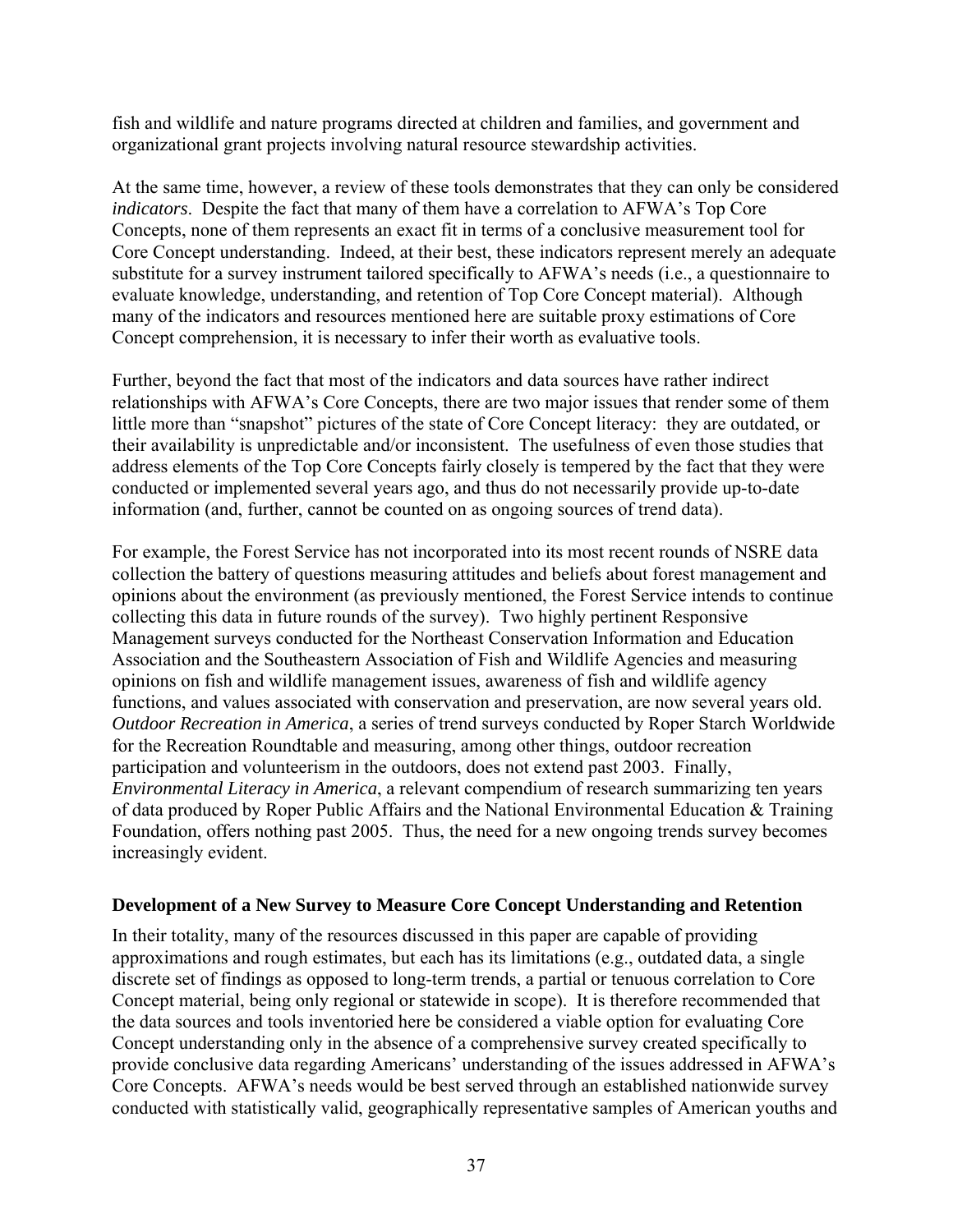adults and measuring attitudes, beliefs, participation rates (such as in stewardship activities), and knowledge levels associated with the Top Core Concepts. It is recommended that such a survey be administered annually or biennially through a uniform data collection methodology to provide for the tracking of long-term trends in responses to questions. The data collection process would provide opportunities to continually analyze trends on the national and regional levels. Further, AFWA could encourage fish and wildlife agencies across the country to conduct the survey themselves in order to provide trend data on the statewide level. This recommendation represents the most effective way for AFWA to truly evaluate national comprehension of the Top Core Concepts. The next section provides examples of past survey questions that have applications to Core Concept measurements; many of these could serve as models for content in the recommended survey instrument.

#### **Summary of Survey Research Data Source Relevance to Core Concepts**

Following is an overview of available resources that address or provide indicators relevant to each of the Top Core Concepts, which are listed individually. Considering the broadly worded nature of most of AFWA's Top Core Concepts, note that the discussions below provide brief summaries of applicable resources, but are not intended as exhaustive lists. This is due in part to the challenging nature of conclusively identifying every tool or resource that addresses, communicates, reinforces, measures, or otherwise provides information on such sweeping topics as "biodiversity," "habitat," "sustainability," etc. Instead, this list illustrates how available survey research can provide insight into Core Concept understanding through questionnaire responses revealing attitudes and opinions relevant to the Concepts themselves. Rather than gauging exact knowledge and understanding (except in instances where survey respondents are asked to name the agency responsible for managing fish and wildlife in their state, or similar such questions), these examples of survey content instead demonstrate levels of interest or personal priority with regard to some of the major values and issues addressed in the Core Concepts (e.g., when a respondent indicates how important he or she considers biodiversity or the preservation of habitat).

# *1. In North America fish and wildlife are public trust resources managed by governmental agencies.*

The following survey questions from the 2004 Responsive Management study concerning the credibility of fish and wildlife agencies directly address the first Core Concept by assessing the respondent's knowledge of the agency responsible for managing fish and wildlife resources (see Appendix C for a complete listing of questions that appeared in the survey):

- Which government agency would you say is most responsible for managing and protecting fish and wildlife in [*respondent's state*]?
- The [*name of state agency*] is responsible for managing and protecting fish and wildlife in [*respondent's state*]. Before this survey, would you say you knew a great deal, a moderate amount, a little, or nothing about the [*name of state agency*]?

The questions both reinforce the concept of fish and wildlife as public resources and evaluate the respondent's understanding of the governmental agency tasked with their management.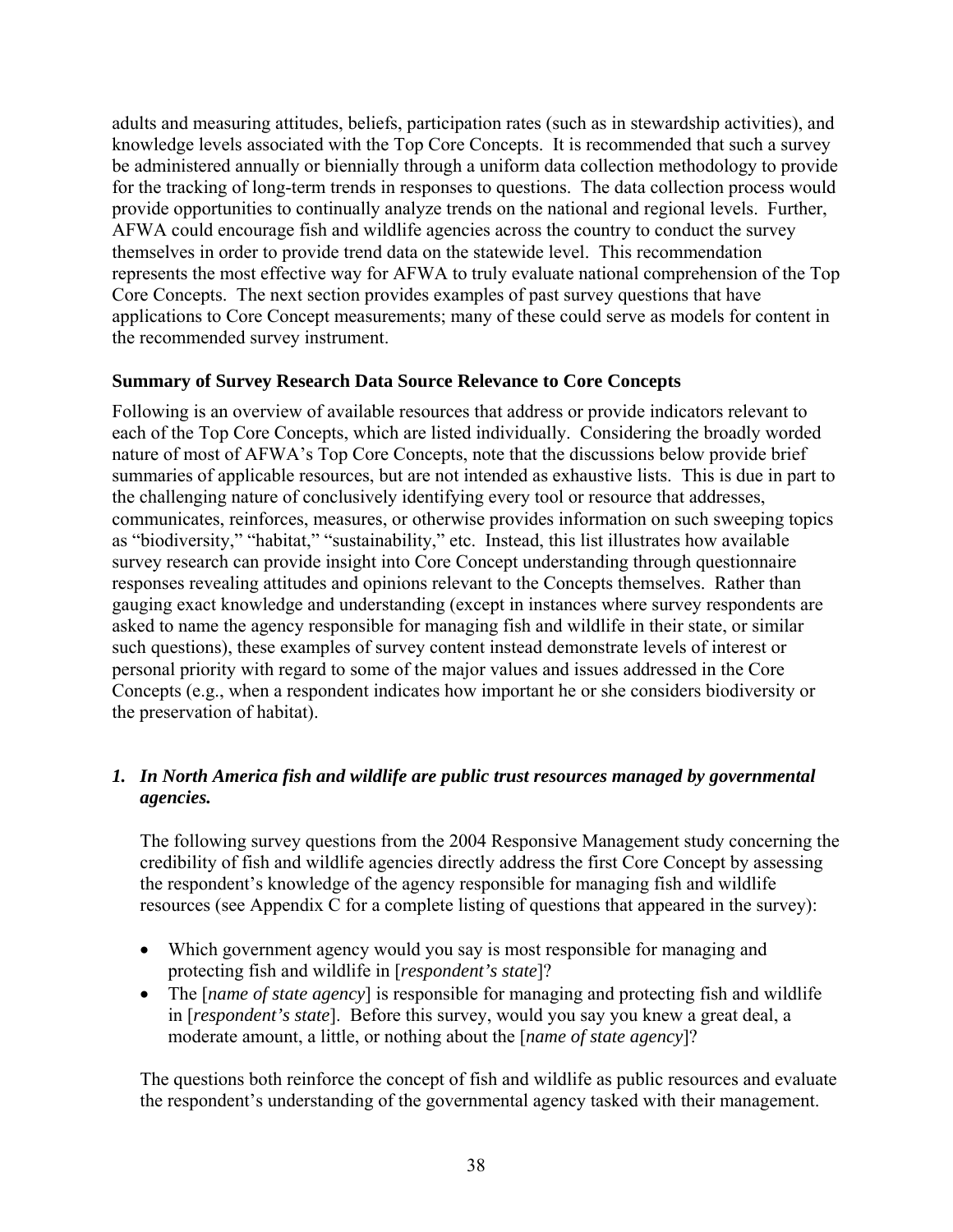These questions could serve as a model for similar questions included in a comprehensive trends survey written to evaluate understanding of AFWA's Core Concepts.

### *2. Since most wildlife live on private lands, private landowners play an important role in sustaining and improving habitat.*

Few entities or organizations comprehend the degree to which wildlife conservation depends on private land and landowners better than fish and wildlife agencies. It follows that most information addressing this concept tends to come from the agencies themselves through various offerings (school programs, websites, public outreach events, etc.). Further, many hunting and fishing recruitment and retention programs, particularly those involving youth mentoring initiatives, communicate this concept in a hands-on, experiential manner by inviting participants onto the private properties of landowners who volunteer the use of their lands for program events. A youth dove hunt program sponsored by the Alabama Department of Conservation and Natural Resources, for instance, makes ample use of privately owned dove hunt lands, and instructors and hunt coordinators provide considerable information during program events regarding the importance of sustaining habitat on private lands. Otherwise, there appear to be few major national resources that specifically address the role of private landowners in habitat sustainability. Such a lack of emphasis on this concept again illustrates the need for a comprehensive survey to assess understanding of this Core Concept.

#### *3. Sustainable natural resources depend on the support of an informed and responsible citizenry.*

The following series of questions has appeared in past iterations of the Forest Service's *National Survey on Recreation and the Environment*, and seems to represent the one of the more direct large-scale measurements of support for efforts to improve sustainability*.*  Respondents are instructed to indicate varying degrees of agreement or disagreement with several statements addressing the concept of sustainability (without using the specific term):

- Human skill and resources will ensure that we do not make the earth unliveable.
- Humans are severely abusing the environment.
- Humans have the right to modify the natural environment to suit their needs.
- Humans were meant to rule over nature.
- Humans will eventually learn enough about how nature works to be able to control it.
- If things continue on their present course, we will soon experience a major ecological catastrophe.
- The balance of nature is delicate and easily upset.
- The so-called "environmental crisis" has been greatly exaggerated.
- We are approaching the limit to the number of people this earth can support.
- When humans interfere with nature, it often produces disastrous consequences.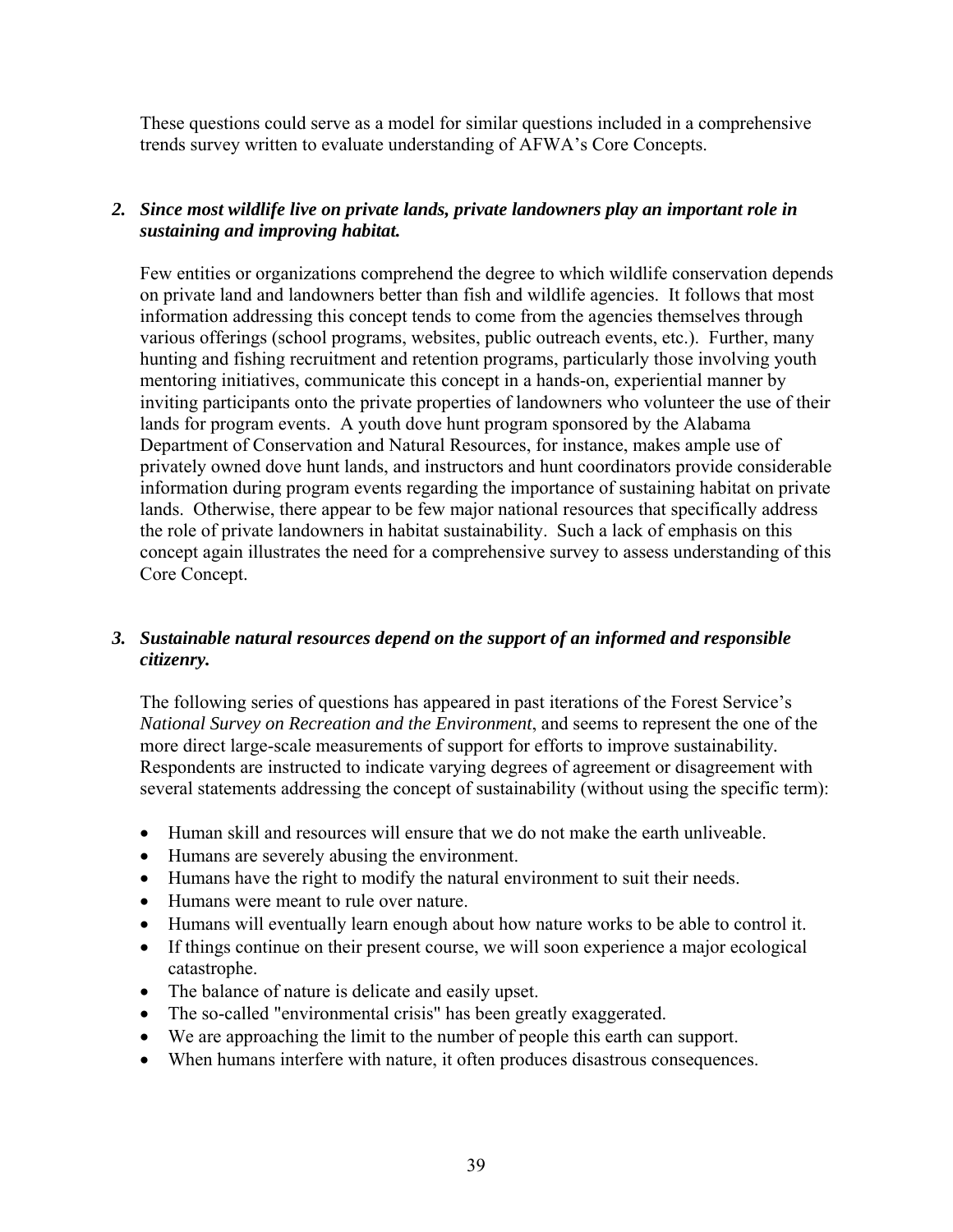Sustainability is also addressed in numerous standardized tests administered to students, although the different contexts in which the principle is presented, along with the degree of conceptual depth and focus, vary considerably by source.

#### *4. The health and well-being of fish, wildlife, and humans depend on the quality of their environment.*

Surveys administered by Roper Public Affairs and the National Environmental Education & Training Foundation (NEETF) from 1997 to 2001 collected data on numerous topics related to respondents' knowledge of and opinions on the health of the environment, including the most common reasons for animal and plant extinction and the most common causes of stream, river, and ocean pollution. The full results of the Roper / NEETF surveys are presented in *Environmental Literacy in America*, mentioned previously in this paper and accessible via the NEETF website.

Further, the importance of the environment in terms of the well-being of fish, wildlife, and human beings has also been addressed in the NSRE, such as through the following questions (see Appendix B for the full list of questions from the NSRE):

Please tell me which one of these 5 issues most concerns you.

- 1 Reducing the public debt
- 2 Reducing crime
- 3 Saving social security
- 4 Protecting and improving the natural environment
- 5 Reforming the health system
- 6 Don't know
- 7 Refused

Which one next most concerns you?

- 1 Reducing the public debt
- 2 Reducing crime
- 3 Saving social security
- 4 Protecting and improving the natural environment
- 5 Reforming the health system
- 6 Don't know
- 7 Refused

We are faced with many problems in this country, none of which can be solved easily or inexpensively. With this in mind, do you think we're spending too much, too little or about the right amount of money on protecting and improving the environment?

1 Too much

- 2 Too little
- 3 About the right amount
- 4 Don't know
- 5 Refused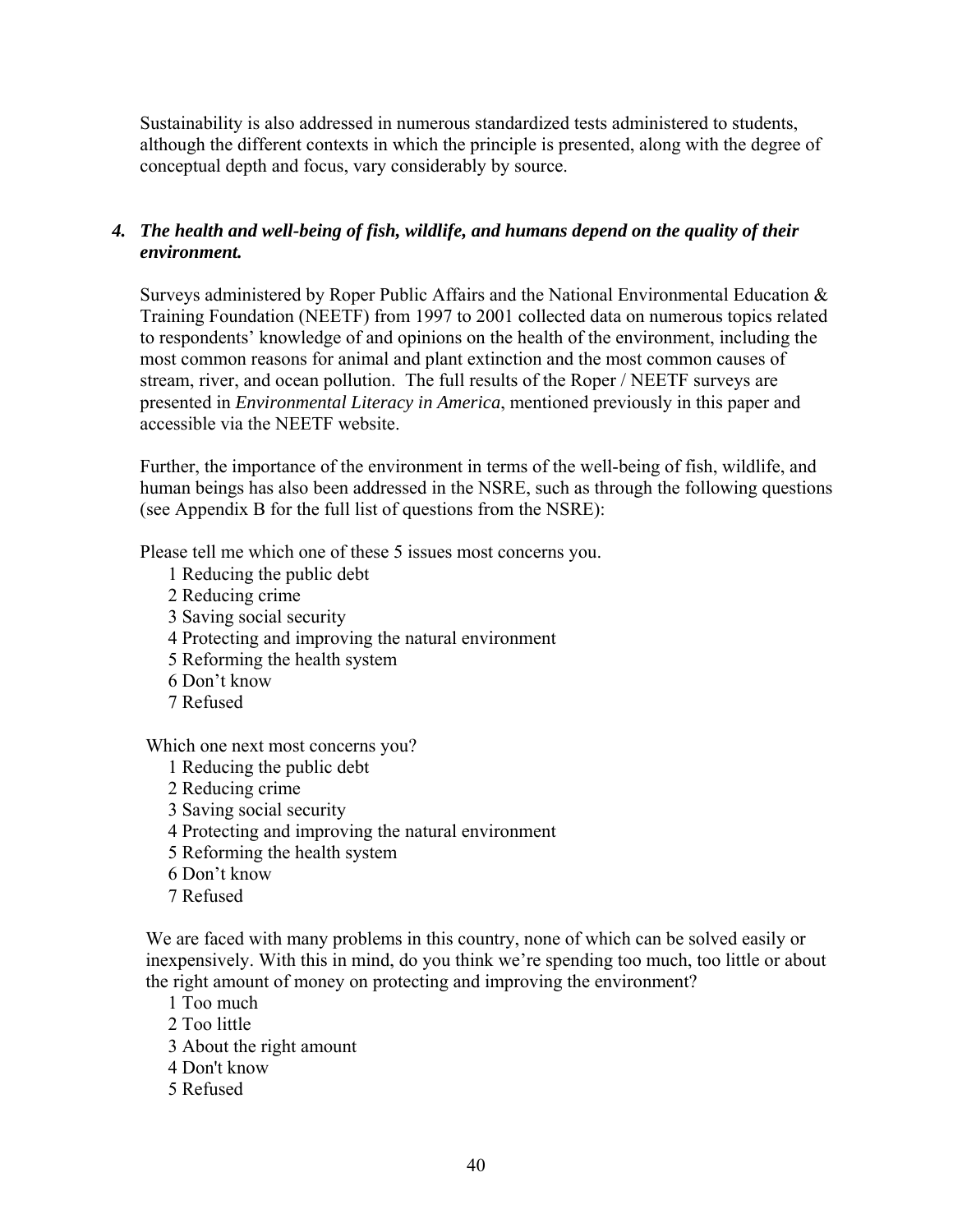There are differing opinions about how far we've gone in this country with environmental protection laws and regulations. At present, do you think our environmental protection laws and regulations have gone too far, not far enough, or have struck about the right balance?

1 Too far 2 Not far enough 3 About the right balance 4 Don't know 5 Refused

# *5. Loss and degradation of habitat are the greatest problems facing fish and wildlife; therefore, enhancing and protecting habitat is critical to managing and conserving them.*

Perceptions of the importance of habitat protection, conservation, and preservation have been measured in numerous studies, and this document provides several examples of the types of questions commonly used to assess this Core Concept. The following list represents one of the best examples of a series of questions evaluating the importance of habitat enhancement and protection; these questions appeared in the 2004 Responsive Management survey (see Appendix C for the full list).

- How important is it to you that fish and wildlife resources and habitat are properly managed and conserved?
- How important is it to you personally to participate in efforts to conserve fish and wildlife resources and habitat in your area?
- How important is it to you to think about how YOUR activities might affect fish and wildlife and their habitat?
- How important is it to you that fish and wildlife resources are being properly managed and conserved?
- How important is it to you that fish and wildlife resources and habitat are conserved for future generations?
- How important is to you that fish and wildlife are protected even if it means the use and development of land is restricted?
- How important is it to you that fish and wildlife are protected from the impacts of land development even if it means less housing development and housing becomes more expensive?

#### *6. Conserving biodiversity is important.*

The National Assessment of Educational Progress (NAEP), identified previously in the paper as a major nationwide assessment of fourth, eighth, and twelfth-graders, included in its 2005 life science assessment questions regarding the diversity of life on Earth and the interdependence of various organisms. This appears to be the closest a major nationwide assessment has come to addressing this Core Concept, although surveys conducted by Responsive Management as well as the Forest Service have included questions indirectly addressing perceptions of the importance of biodiversity (see previous examples).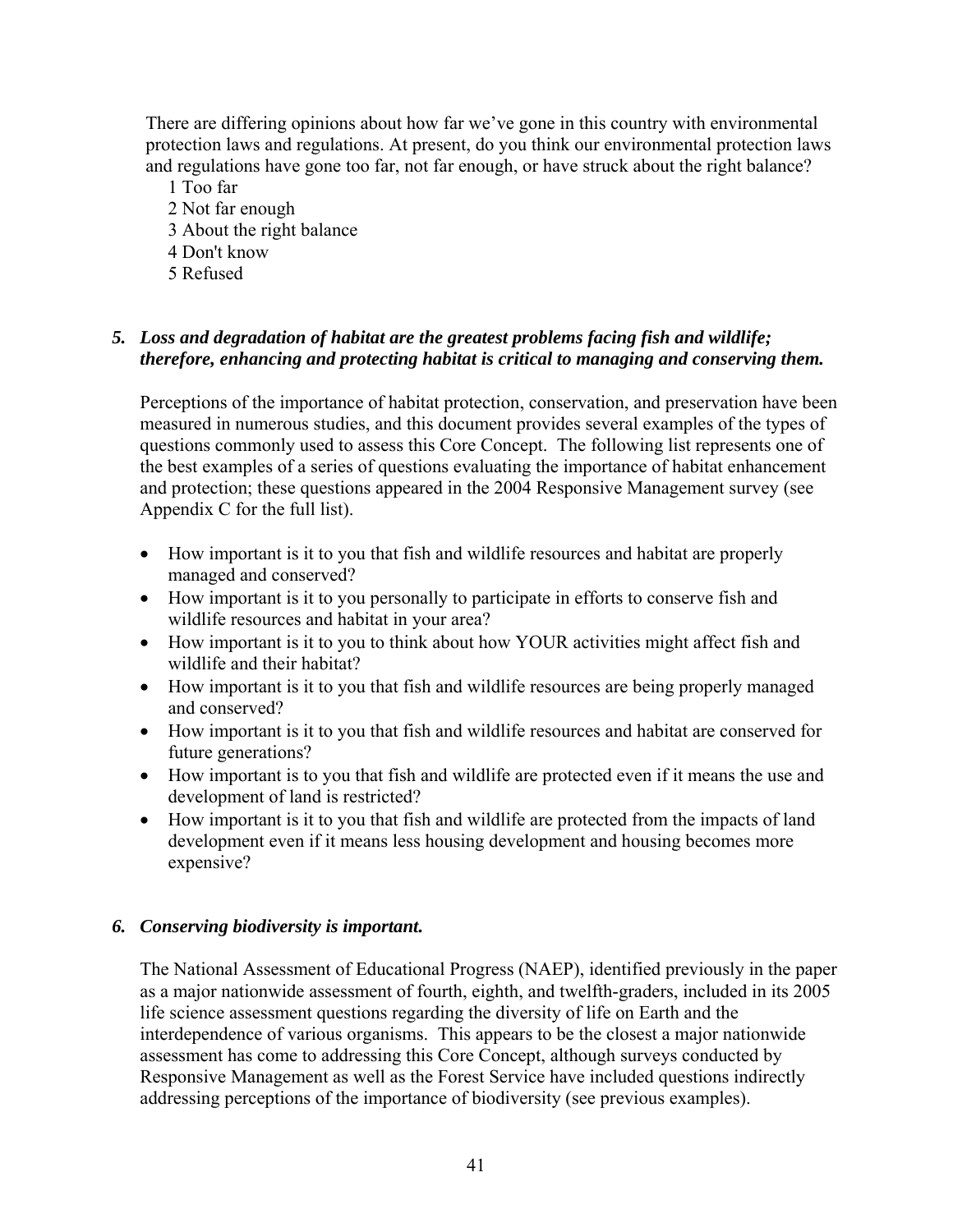Further, the Roper Public Affairs / National Environmental Education & Training Foundation surveys from 1997 to 2001 (also mentioned under Core Concept 4) tested the ability of respondents to define or describe biodiversity. The importance of biodiversity appears to be one more example of an area to be measured in the recommended new survey of Core Concept understanding.

# *7. Fish and wildlife can be conserved and restored through science-based management which considers the needs of humans as well as those of fish and wildlife.*

As mentioned under the previous Core Concept, the balance and sharing of resources is communicated in some of the NAEP science questions, and also is shown in some of the survey data produced by Responsive Management through questions designed to gauge respondents' priorities regarding the balance of interests between fish, wildlife, natural resources, and human beings. Similar types of questions have appeared in the NSRE. Below, some of the best examples from the 2004 Responsive Management study are listed.

- If it came down to a choice between preserving wildlife habitat or providing land for new homes, we should always side with providing new homes for the residents of our state. Do you agree or disagree with this statement?
- The use and development of land should be restricted to protect fish and wildlife. Do you agree or disagree with this statement?
- Landowners should be allowed to develop their land regardless of its impact on wildlife. Do you agree or disagree with this statement?

# *8. Everyone impacts fish and wildlife and their habitats, and, as human populations grow, impacts on natural resources increase.*

This Core Concept addressing how both personal actions as well as overall population growth can have effects on fish and wildlife populations has been fairly directly measured through questions included in some of the aforementioned mentioned Responsive Management studies. Below, example questions from a 2010 evaluation of hunting, fishing, and shooting recruitment and retention programs are included to provide an example of assessing the importance of this Core Concept among both adult and youth respondents (see Appendices D and E for a complete list of relevant questions from the evaluation).

- How important is it to you to think about how YOUR activities might affect fish and wildlife and their habitat? [adult survey wording]
- How important is it to you to think about how YOUR activities and the things you do might help or harm fish, wild animals, and the areas where they live? [youth survey wording]

The series of questions from the NSRE listed under Core Concept 3 is also fairly relevant to Core Concept 8.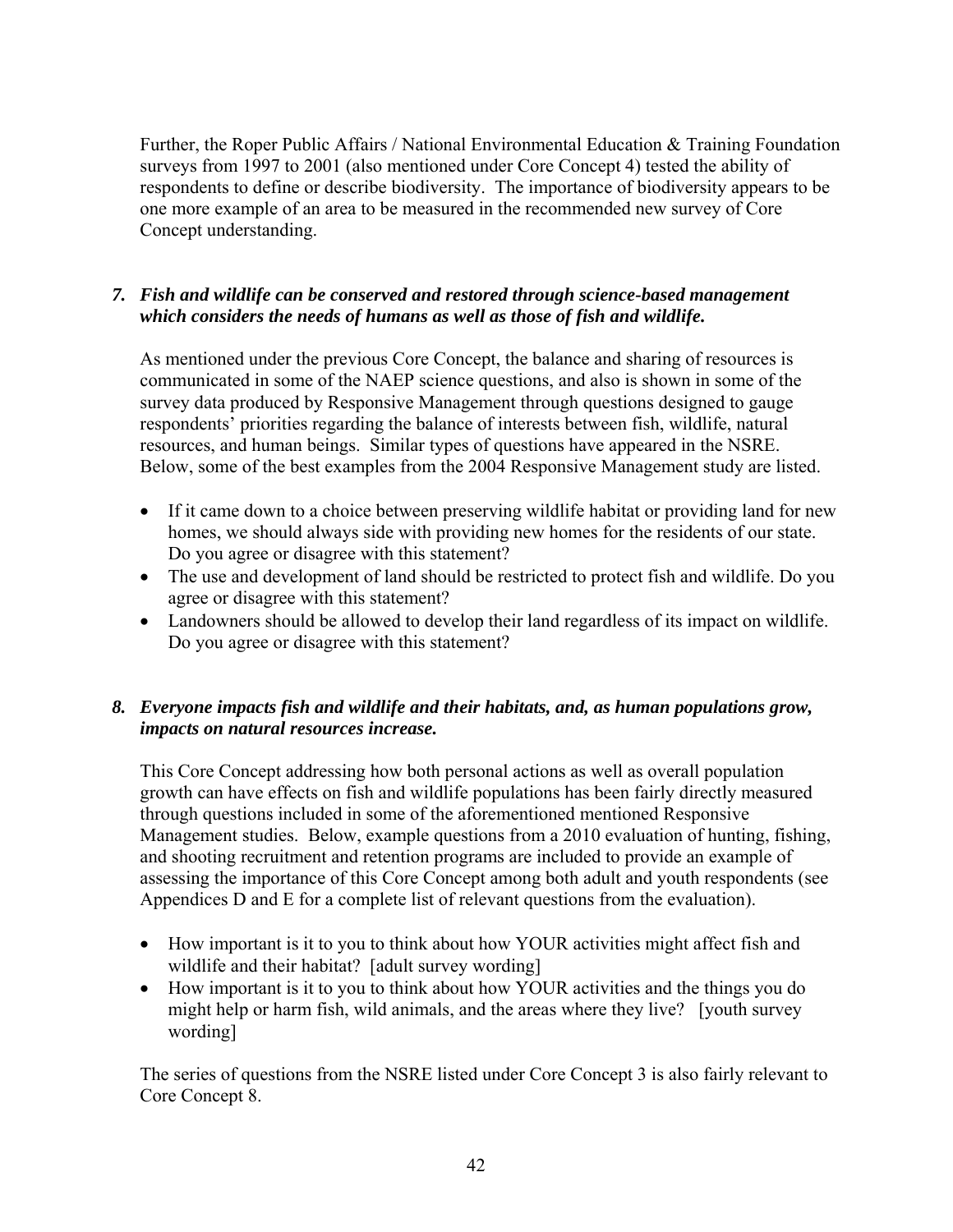#### *9. Regulated hunting, fishing, and trapping are important tools for managing some wildlife populations and habitats.*

There is considerable survey research to demonstrate Americans' understanding of this concept, particularly the ability for survey respondents to reconcile the fact that killing certain species is actually a method of aiding the overall population. The following question has been included in many Responsive Management surveys (including the 2004 study) and, after questions measuring basic support for or opposition to legal, regulated hunting, fishing, and trapping (i.e., "Do you support or oppose legal, regulated hunting?"), represents the next logical step in how to determine Americans' comprehension of the principle that these practices constitute wildlife management tools.

• Hunting and fishing are part of the scientific management of healthy fish and wildlife populations. Do you agree or disagree with this statement?

One further resource providing insight into the ability of Americans to consider regulated hunting, fishing, and trapping as wildlife management tools is the Colorado State University study cited previously in the paper, in which the authors provided a typology for categorizing wildlife value orientation types among residents of the western region of the country.<sup>38</sup>

# *10. Within the U.S., state fish and wildlife management is funded primarily through hunting, fishing and trapping licenses and through federal excise taxes collected from the sale of hunting, target shooting, and fishing equipment and motor boat fuels.*

A study conducted by Responsive Management in 1999 for the U.S. Fish and Wildlife Service is highly relevant to this Core Concept and included a series of questions measuring knowledge of fish and wildlife management funding.<sup>39</sup> Pertinent examples from the survey include the following:

- Where do you think funds for wildlife management in your state come from? (openended question with multiple responses allowed)
- Where do you think funds for fisheries management in your state come from? (openended question with multiple responses allowed)
- Where do you think funding to enhance hunting opportunities comes from in your state? (open-ended question with multiple responses allowed)
- Where do you think funding to enhance recreational fishing opportunities comes from in your state? (open-ended question with multiple responses allowed)
- Additional questions provided respondents with the names of the Federal Aid in Sport Fish and Wildlife Restoration Programs, including Federal Aid in Wildlife Restoration, Federal Aid in Sport Fish Restoration, Pittman-Robertson, Dingell-Johnson and Wallop-Breaux. Respondents were asked if they had ever heard of each program and whether they supported or opposed each program.

<sup>1</sup>  $38$  Teel, T.L., et al.

<sup>39</sup> Responsive Management/U.S. Fish and Wildlife Service. 1999. *Hunters', Anglers', and Boaters' Awareness of and Attitudes Toward the Federal Aid in Sport Fish and Wildlife Restoration Programs.*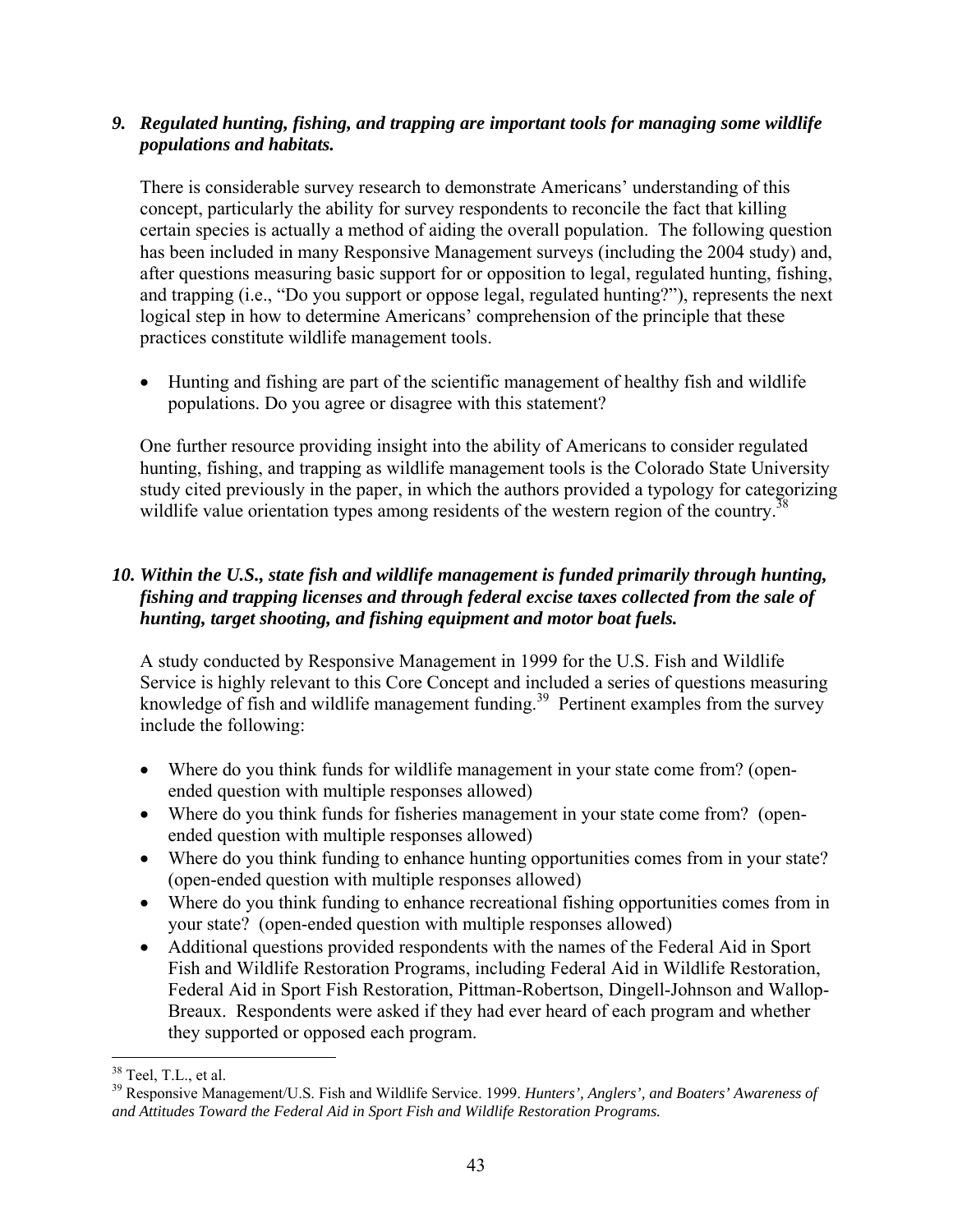- A question informed respondents, "In recent years, some people have felt that a portion of money collected from excise taxes on shooting and hunting equipment should be used for purposes other than programs that benefit hunting, shooting, and wildlife management, such as crime prevention, maintaining highways, and reducing the national debt." Respondents were then asked if they would support or oppose using these excise taxes for other purposes.
- A question informed respondents, "In recent years, some people have felt that a portion of money collected from excise taxes on sport fishing equipment and motor boat fuel should be used for purposes other than programs that benefit fishing, boating, and fisheries management, such as crime prevention, maintaining highways, and reducing the national debt." Respondents were then asked if they would support or oppose using these excise taxes for other purposes.

# *11. Wildlife-based activities, such as hunting, fishing, viewing, and photography, provide people with millions of days of outdoor recreation each year and generate billions of dollars for the economy.*

AFWA may measure this Core Concept in two ways: by verifying the actual participation rates of wildlife-based activities and their economic contributions, or by assessing the general public's knowledge of the fact that wildlife-based recreation represents a significant contribution to the economy.

For the first measurement, the U.S. Fish and Wildlife Service's National Survey is the most direct method of assessment, since the National Survey provides considerable data regarding participation in wildlife and natural resource-based activities, as well as extensive information on avidity rates and trip expenditures analyzed by various demographic categories. The NSRE represents the other primary data source for this Core Concept. For the second measurement, AFWA may wish to develop one or several survey questions similar to the items listed under Core Concept 10, designed to measure awareness of the economic contributions and benefits of wildlife-based recreational activities.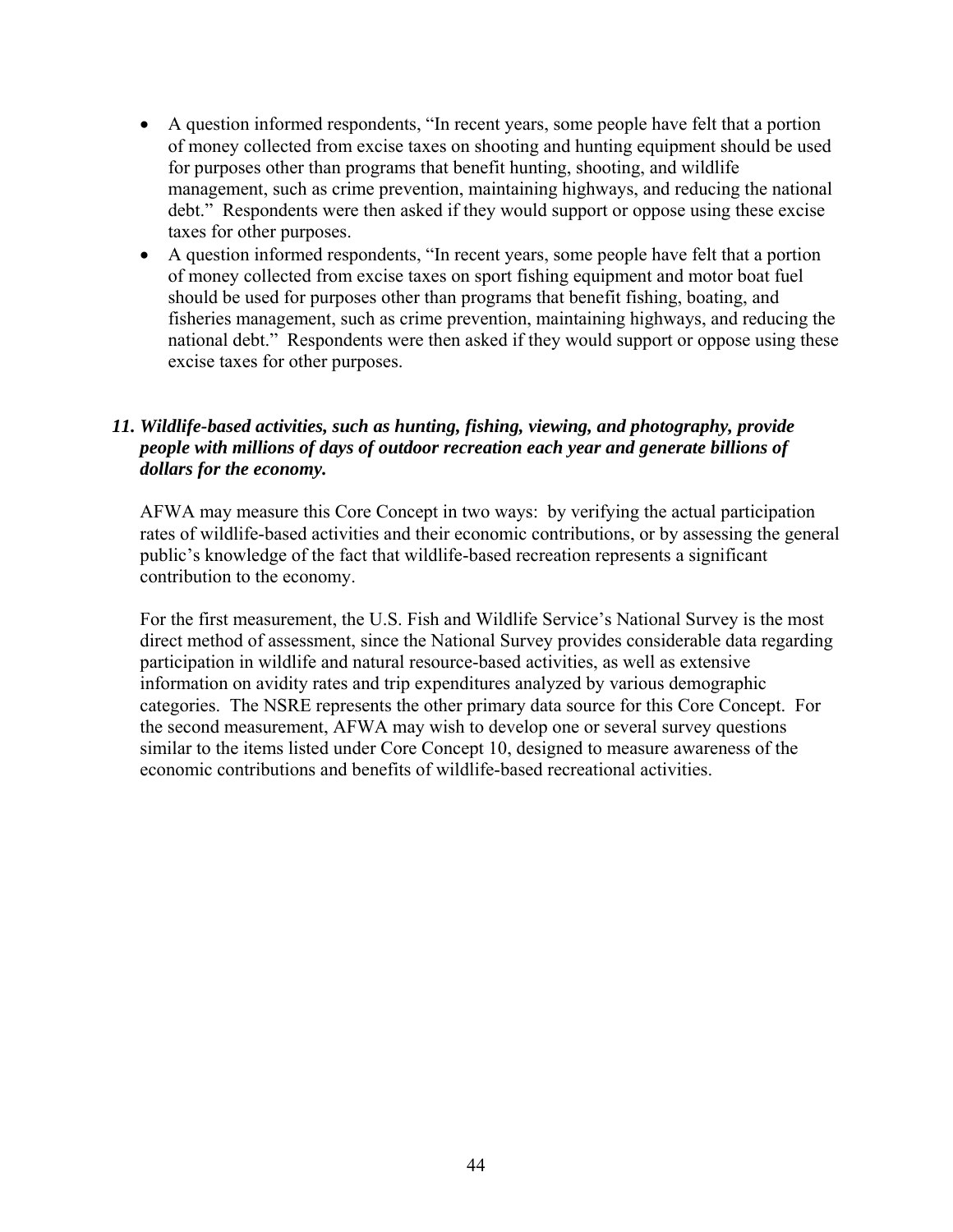#### **Appendix A: U.S. Forest Service NSRE questions intended to measure beliefs about Forest Service Management. Note that questions may be copyrighted.**

*Responses to the following questions are measured on a 1 to 5 scale of strongly/moderately agree/disagree.* 

A role of the Forest Service should be to…

- Expand access for motorized off-highway vehicles on National Forests and Grasslands (for example, snowmobiling or 4-wheel driving).
- Develop and maintain continuous trail systems that cross both public and private land for motorized vehicles such as snowmobiles or ATVs.
- Develop and maintain continuous trail systems that cross both public and private land for non-motorized recreation such as hiking or cross-country skiing.
- Designate some existing recreation trails on National Forests and Grasslands for specific use (for example, creating separate trails for snowmobiling and cross-country skiing, or for mountain biking and horseback riding).
- Develop new paved roads on National Forests and Grasslands for access for cars and recreational vehicles.
- Designate more wilderness areas on National Forests and Grasslands that stops access for development and motorized uses.
- Conserve and protect National Forests and Grasslands that support water resources, such as streams, lakes, and watershed areas.
- Preserve the natural resources of our National Forests and Grasslands through such policies as no timber harvesting or no mining.
- Protect ecosystems and wildlife habitats on National Forests and Grasslands.
- Preserve the ability to have a 'wilderness' experience on National Forests and Grasslands.
- Preserve Native American's and Native Hispanic's cultural uses of National Forests and Grasslands such as fire wood gathering, herb/berry/plant gathering, and ceremonial access.
- Provide natural resources from National Forests and Grasslands to support communities dependent on grazing, mining, or timber harvesting.
- Restricting mining, oil drilling, and other mineral removals on National Forests and Grasslands.
- Restrict timber harvesting and grazing on National Forests and Grasslands.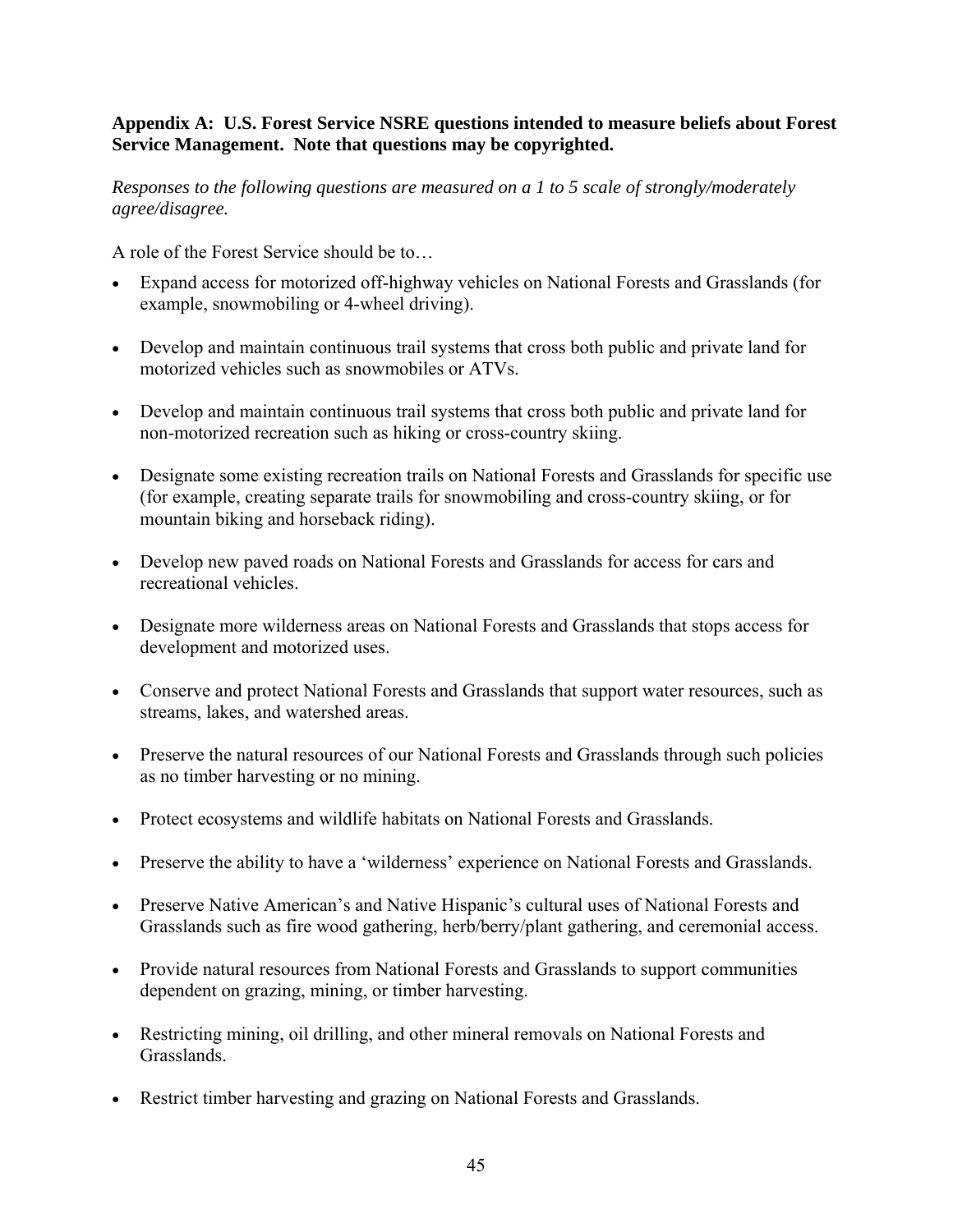- Making it easier to get permits for some established uses of public land such as mining, grazing, logging, and commercial recreation.
- Develop a national policy that guides natural resource development of all kinds on National Forests and Grasslands, for example, the amount of timber cut or barrels of oil pumped, and the regulation of environmental impacts.
- Expand commercial recreation on National Forests and Grasslands (for example, ski areas, guide services, or outfitters).
- Develop volunteer programs to improve National Forests and Grasslands (for example, planting trees, or improving water quality).
- Develop volunteer programs to maintain trails and facilities on National Forests and Grasslands, for example, trail maintenance, or campground maintenance.
- Inform the public about recreation concerns on National Forests and Grasslands such as safety, trail etiquette, and respect for wildlife.
- Inform the public on the potential environmental impacts of all uses associated with National Forests and Grasslands.
- Inform the public on the economic value received by developing our natural resources.
- Encourage collaboration between groups in order to share information concerning uses of National Forests and Grasslands.
- Use public advisory committees to advise on public land management issues.
- Allow for diverse uses of National Forests and Grasslands such as grazing, recreation, and wildlife habitat.
- Make management decisions about National Forests and Grasslands at the local level rather than at the national level.
- Increase the total number of acres in the National Forest and Grassland system.
- Introduce a recreation fee to support National Forests and Grasslands.

Source: U.S. Forest Service NSRE web page, "Types of Questions Asked in the NSRE," 7 August 2010, http://www.srs.fs.usda.gov/trends/Nsre/vsummary.htm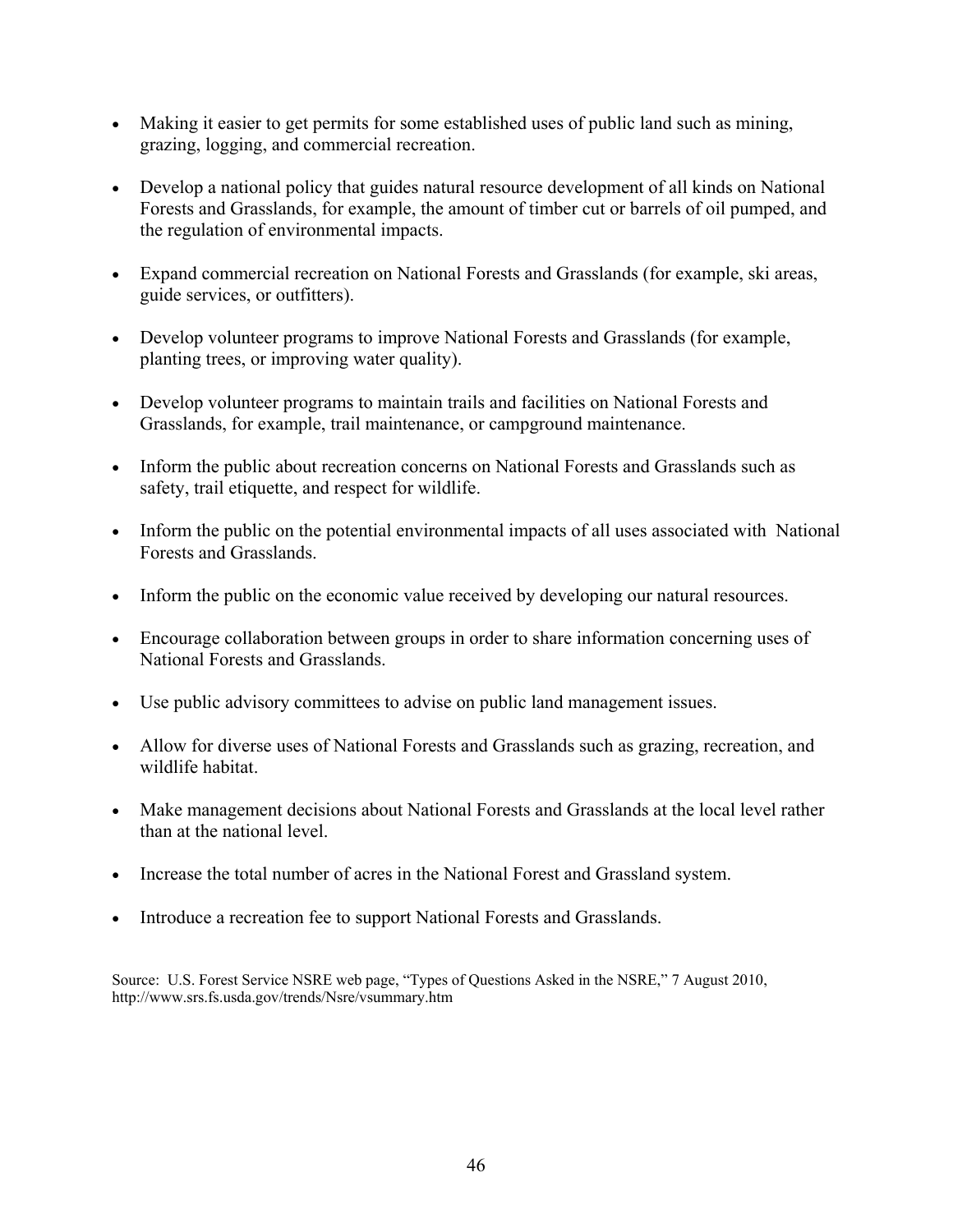#### **Appendix B: U.S. Forest Service NSRE questions intended to measure opinions about the environment. Note that questions may be copyrighted.**

Please tell me which one of these 5 issues most concerns you.

- 1 Reducing the public debt
- 2 Reducing crime
- 3 Saving social security
- 4 Protecting and improving the natural environment
- 5 Reforming the health system
- 6 Don't know
- 7 Refused

Which one next most concerns you?

- 1 Reducing the public debt
- 2 Reducing crime
- 3 Saving social security
- 4 Protecting and improving the natural environment
- 5 Reforming the health system
- 6 Don't know
- 7 Refused

We are faced with many problems in this country, none of which can be solved easily or inexpensively. With this in mind, do you think we're spending too much, too little or about the right amount of money on protecting and improving the environment?

- 1 Too much
- 2 Too little
- 3 About the right amount
- 4 Don't know
- 5 Refused

There are differing opinions about how far we've gone in this country with environmental protection laws and regulations. At present, do you think our environmental protection laws and regulations have gone too far, not far enough, or have struck about the right balance?

- 1 Too far
- 2 Not far enough
- 3 About the right balance
- 4 Don't know
- 5 Refused

The state and federal parks and forests in this country are to be managed for the benefit of current and future generations. Which of the following should be emphasized in the management of our public parks and forests?

- 1 Improving their natural conditions, such as wildlife, water and scenery
- 2 Developing commercial opportunities such as timber, tourism and mining
- 3 Balancing natural conditions and commercial opportunities about equally
- 4 Don't know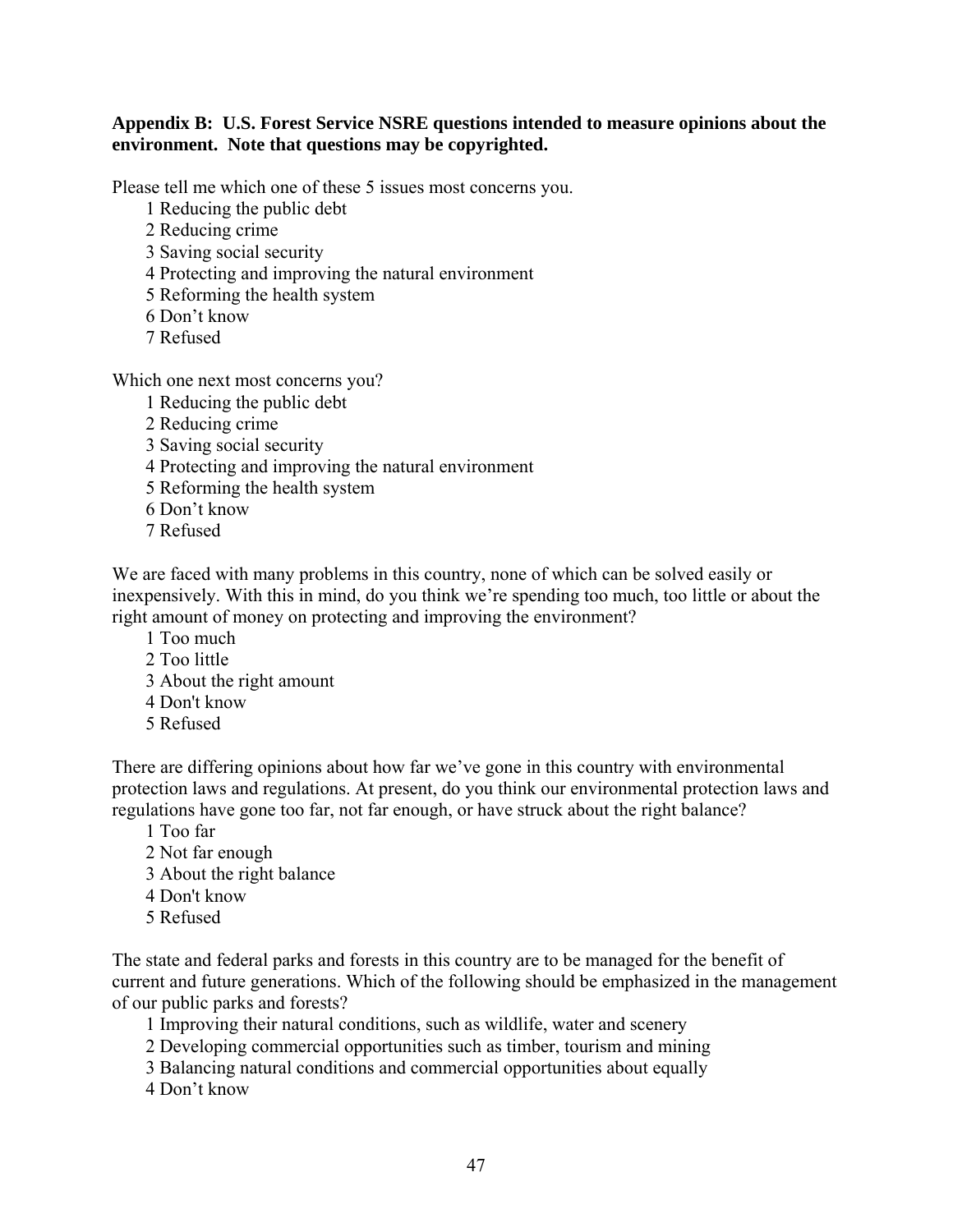# 5 Refused

How satisfied are you with the level of environmental protection in your state? Are you:

- 1 Very satisfied
- 2 Somewhat satisfied
- 3 Neither satisfied nor dissatisfied
- 4 Somewhat dissatisfied
- 5 Very dissatisfied
- 6 Don't know
- 7 Refused

How serious a problem do you think the amount of commercial development and traffic is in the area where you live? Is it:

- 1 Very serious
- 2 Serious
- 3 Somewhat serious
- 4 Not at all serious
- 5 Don't know
- 6 Refused

*Responses to the following questions are measured on a scale of strongly/moderately agree/disagree.* 

- Human skill and resources will ensure that we do not make the earth unliveable.
- Humans are severely abusing the environment.
- Humans have the right to modify the natural environment to suit their needs.
- Humans were meant to rule over nature.
- Humans will eventually learn enough about how nature works to be able to control it.
- If things continue on their present course, we will soon experience a major ecological catastrophe.
- The balance of nature is delicate and easily upset.
- The so-called "environmental crisis" has been greatly exaggerated.
- We are approaching the limit to the number of people this earth can support.
- When humans interfere with nature, it often produces disastrous consequences.

Source: U.S. Forest Service NSRE web page, "Types of Questions Asked in the NSRE," 7 August 2010, http://www.srs.fs.usda.gov/trends/Nsre/vsummary.htm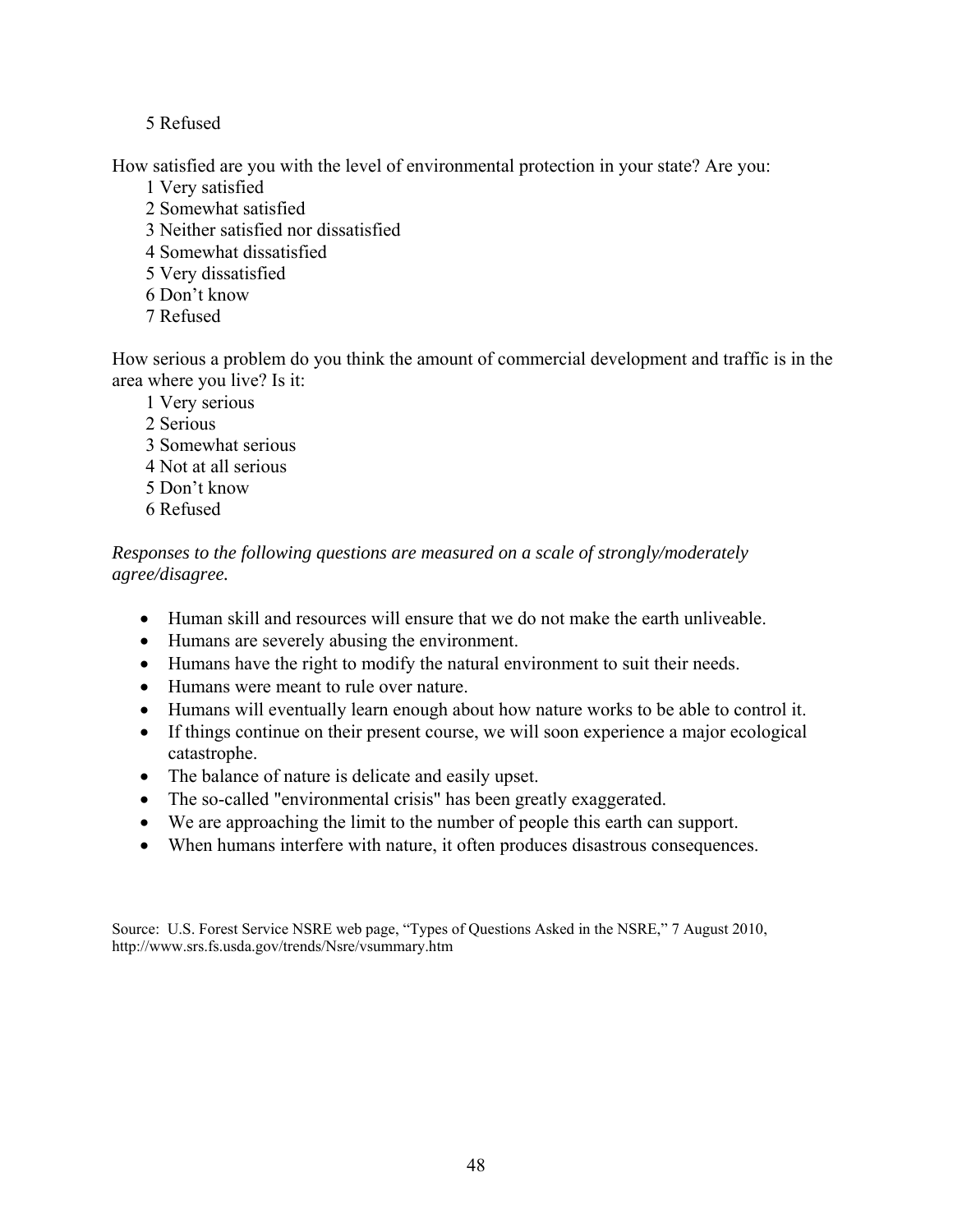**Appendix C: Responsive Management survey questions measuring opinion on fish and wildlife management issues, knowledge of fish and wildlife agencies, and opinions on the credibility of agencies in the northeast United States [multi-state survey; specific state and agency names were inserted into survey language according to the respondent's state of residence]. Note that questions may be copyrighted.** 

# *Questions measuring agency awareness and priorities for agency:*

- Which government agency would you say is most responsible for managing and protecting fish and wildlife in [STATE]?
- The [AGENCY] is responsible for managing and protecting fish and wildlife in [STATE]. Before this survey, would you say you knew a great deal, a moderate amount, a little, or nothing about the [AGENCY]?
- Overall, are you satisfied or dissatisfied with the [AGENCY] as a governmental agency in [STATE], or do you not know?
- The [AGENCY] primarily serves the interests of hunters and anglers. Do you agree or disagree with this statement?
- The [AGENCY] effectively balances the interests of anglers, hunters, conservation groups, and the general public. Do you agree or disagree with this statement?
- Scientific fish and wildlife methods serve as the primary guide for the work of the [AGENCY]. Do you agree or disagree with this statement?
- The work of the [AGENCY] is primarily influenced by environmental and/or conservation groups. Do you agree or disagree with this statement?
- The [AGENCY] is doing enough to protect our state's fish and wildlife populations. Do you agree or disagree with this statement?
- The staff at the [AGENCY] really cares about fish and wildlife. Do you agree or disagree with this statement?

# *Questions measuring priorities for wildlife and natural resource management:*

- What would you say is the most important fish or wildlife issue facing [STATE] today?
- Are there any other important fish or wildlife issues facing [STATE] today?
- Is it important or unimportant to you that wildlife exists in [STATE]?
- Is it important or unimportant to you that fish and wildlife populations are being properly managed and conserved in [STATE]?
- Is it important or unimportant to you that people have the opportunity to fish in [STATE]?
- Is it important or unimportant to you that people have the opportunity to hunt in [STATE]?
- Is it important or unimportant to you that people have the opportunity to view wildlife in [STATE]?
- Is it important or unimportant to you that ecologically important habitats and lands in [STATE] are being protected and preserved?
- Is it important or unimportant to you that natural areas exist in [STATE] for enjoying and experiencing nature?
- Is it important or unimportant to you that [STATE]'s water resources are safe and well protected?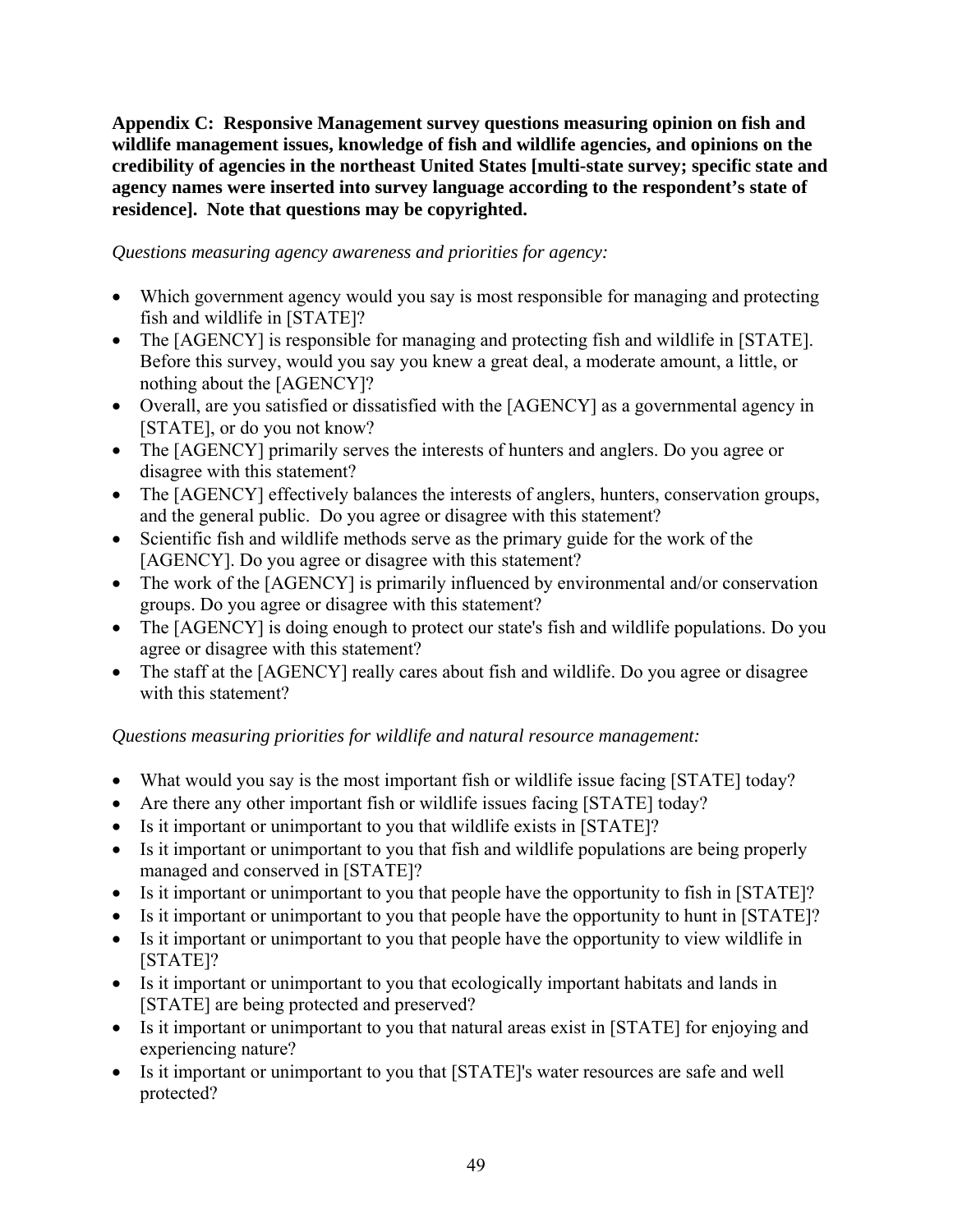# *Questions measuring importance of various agency programs and efforts:*

- Do you think protecting endangered species is an important or unimportant program for the [AGENCY]?
- Do you think restoring native fish and wildlife species to the state is an important or unimportant program for the [AGENCY]?
- Do you think managing fish populations is an important or unimportant program for the [AGENCY]?
- Do you think managing wildlife populations is an important or unimportant program for the [AGENCY]?
- Do you think protecting citizens against diseases from animals such as Lyme disease and rabies is an important or unimportant program for the [AGENCY]?
- Do you think protecting citizens from harm from predators such as coyotes and bears is an important or unimportant program for the [AGENCY]?
- Do you think providing opportunities for the general public to view wildlife is an important or unimportant program for the [AGENCY]?
- Do you think providing opportunities for recreational fishing is an important or unimportant program for the [AGENCY]?
- Do you think providing opportunities for hunting is an important or unimportant program for the [AGENCY]?
- Do you think providing educational programs on the state's fish and wildlife is an important or unimportant program for the [AGENCY]?
- Do you think enforcing fish and game laws is an important or unimportant program for the [AGENCY]?
- Do you think protecting and preserving fish and wildlife habitat is an important or unimportant program for the [AGENCY]?

# *Questions measuring awareness of and attitudes toward funding sources:*

- How do you think the [AGENCY] is funded?
- Fees from hunting and fishing licenses, excise taxes on hunting and fishing equipment, and a portion of the existing tax on motorboat fuel are the only source of funds for the [AGENCY]. It does not receive funding from general state tax revenues. Do you agree or disagree with this statement?
- The [AGENCY] is funded from a variety of sources, including general state tax revenues, excise taxes on hunting and fishing equipment, a portion of the existing tax on motorboat fuel, and hunting and fishing license fees. Do you agree or disagree with this statement?
- Overall, do you think the fees for hunting licenses are too high, too low, or about the right price in [STATE]?
- Overall, do you think the fees for fishing licenses are too high, too low, or about the right price in [STATE]?
- Would you support or oppose increases in user fees, such as hunting and fishing licenses, to cover the costs of protecting and managing fish and wildlife?
- Would you support or oppose increases in user fees, such as hunting and fishing licenses, if it meant more opportunities for these activities?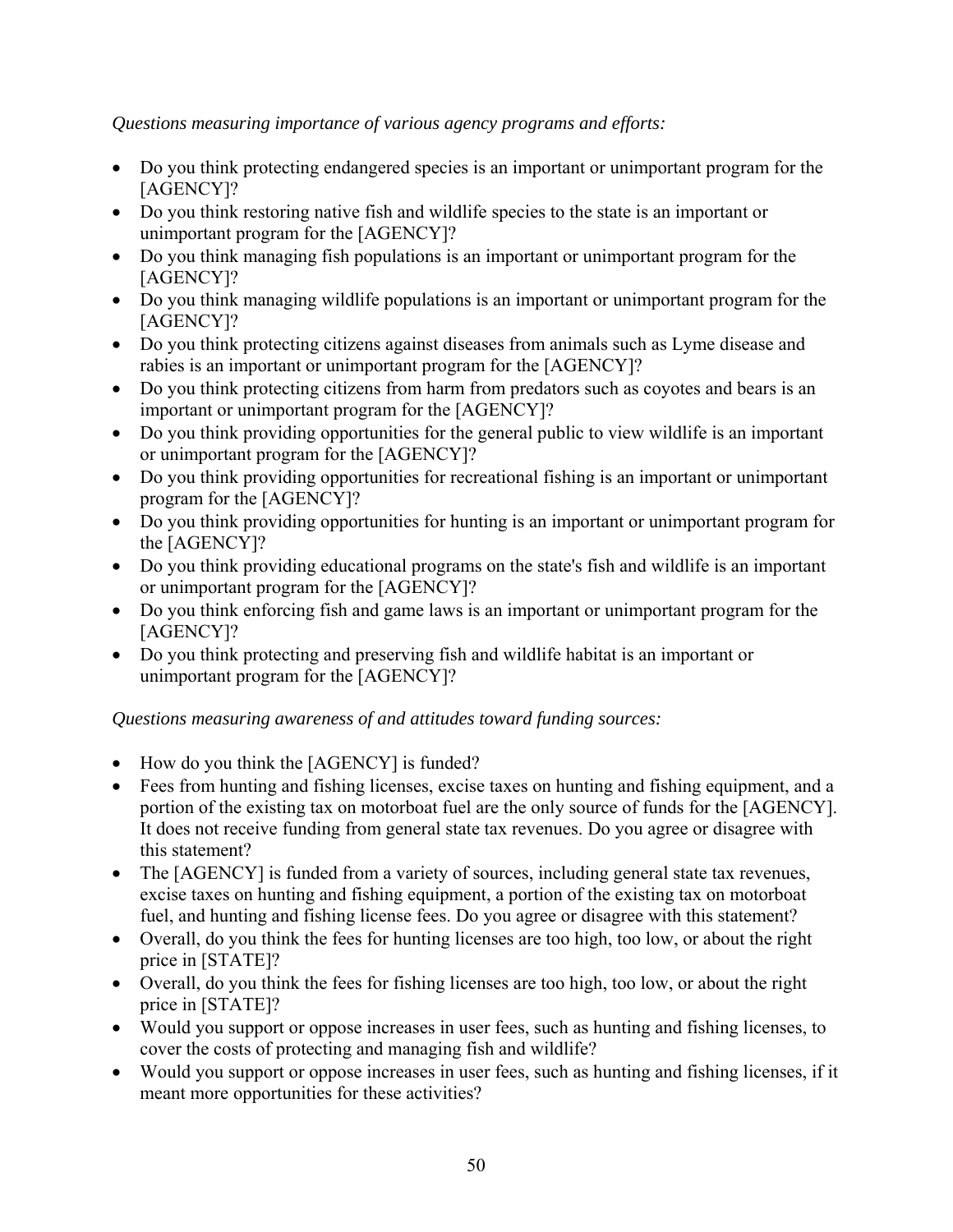- Do you agree or disagree that costs for managing fish and wildlife should be paid with specific user fees, such as hunting and fishing licenses?
- Would you support or oppose the use of general state tax revenues to provide information on fish and wildlife matters?

# *Questions measuring ratings of various agency programs and efforts:*

- Would you say the [AGENCY] is doing an excellent, good, fair, or poor job of protecting endangered species?
- Would you say the [AGENCY] is doing an excellent, good, fair, or poor job of restoring native fish and wildlife species to the state?
- Would you say the [AGENCY] is doing an excellent, good, fair, or poor job of managing fish populations?
- Would you say the [AGENCY] is doing an excellent, good, fair, or poor job of managing wildlife populations?
- Would you say the [AGENCY] is doing an excellent, good, fair, or poor job of protecting citizens against diseases from animals such as Lyme disease and rabies?
- Would you say the [AGENCY] is doing an excellent, good, fair, or poor job of providing opportunities for the general public to view wildlife?
- Would you say the [AGENCY] is doing an excellent, good, fair, or poor job of providing recreational fishing opportunities?
- Would you say the [AGENCY] is doing an excellent, good, fair, or poor job of providing hunting opportunities?
- Would you say the [AGENCY] is doing an excellent, good, fair, or poor job of providing educational programs regarding fish and wildlife?
- Would you say the [AGENCY] is doing an excellent, good, fair, or poor job of enforcing fish and game laws?
- Would you say the [AGENCY] is doing an excellent, good, fair, or poor job of protecting and preserving wildlife habitat?

# *Questions measuring credibility of various information sources:*

- In general, where do you look for information on fish, wildlife, hunting, angling, wildlife watching, or other forms of outdoor recreation?
- Do you think a biologist with the [AGENCY] is very credible, somewhat credible, or not at all credible as a source of information on fish and wildlife and outdoor recreation?
- Do you think a biologist from the state department of environmental protection is very credible, somewhat credible, or not at all credible as a source of information on fish and wildlife and outdoor recreation?
- Do you think a biologist from the U.S. Fish and Wildlife Service is very credible, somewhat credible, or not at all credible as a source of information on fish and wildlife and outdoor recreation?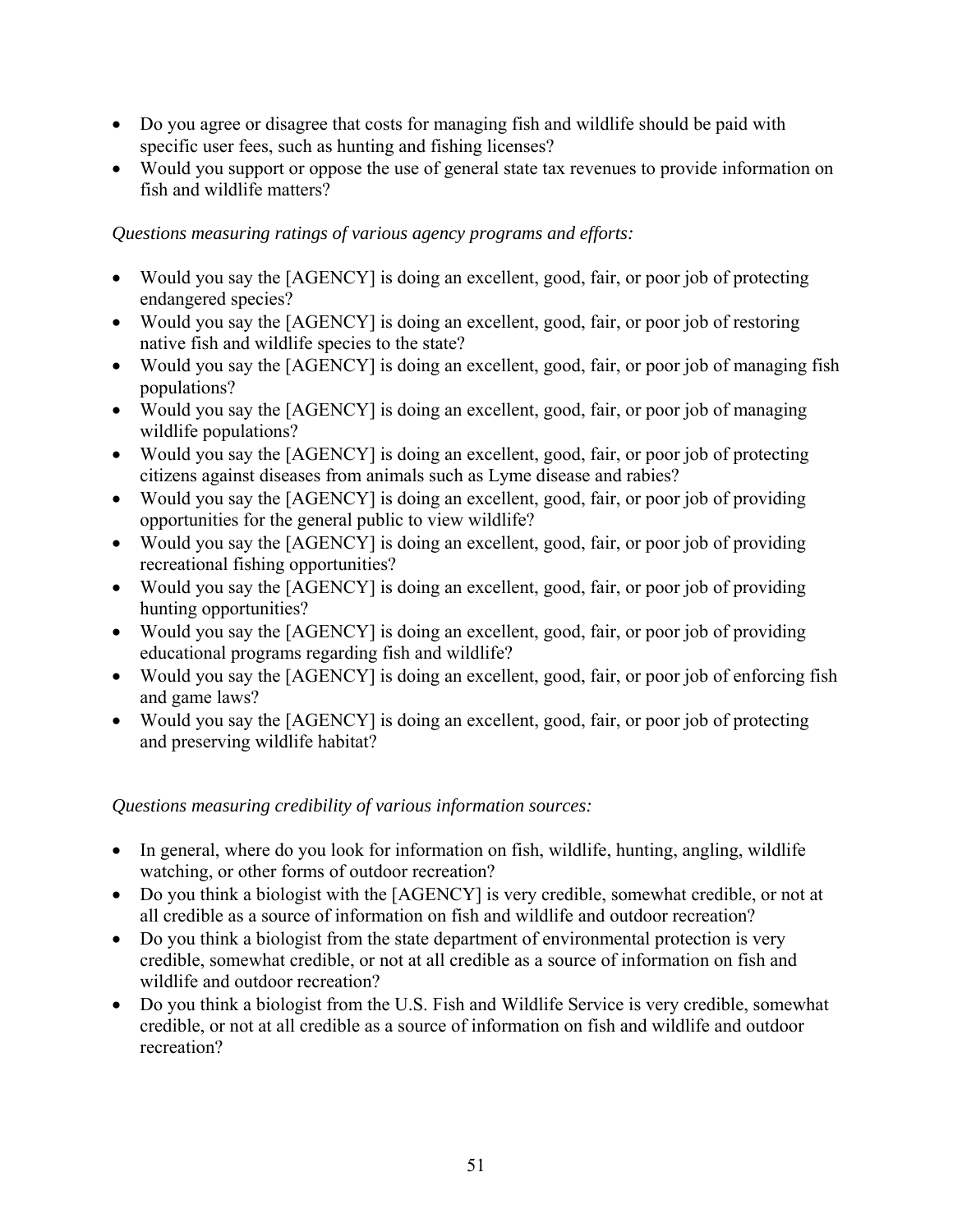- Do you think a professor of environmental science or biology at [STATE UNIVERSITY] is very credible, somewhat credible, or not at all credible as a source of information on fish and wildlife and outdoor recreation?
- Do you think a spokesperson from the National Wildlife Federation is very credible, somewhat credible, or not at all credible as a source of information on fish and wildlife and outdoor recreation?
- Do you think a spokesperson from the American Society for the Prevention of Cruelty to Animals is very credible, somewhat credible, or not at all credible as a source of information on fish and wildlife and outdoor recreation?
- Do you think a spokesperson from a local environmental organization is very credible, somewhat credible, or not at all credible as a source of information on fish and wildlife and outdoor recreation?

#### *Questions measuring wildlife management and natural resource values:*

- Hunting and fishing are part of scientific management of healthy fish and wildlife populations. Do you agree or disagree with this statement?
- The use and development of land should be restricted to protect fish and wildlife. Do you agree or disagree with this statement?
- Landowners should be allowed to develop their land regardless of its impact on wildlife. Do you agree or disagree with this statement?
- I can make a significant difference in protecting fish and wildlife habitat. Do you agree or disagree with this statement?
- I feel that efforts to preserve wildlife habitat in [STATE] are adequate. Do you agree or disagree with this statement?
- If it came down to a choice between preserving wildlife habitat or providing land for new homes, we should always side with providing new homes for the residents of our state. Do you agree or disagree with this statement?

Source: *Public Opinion On Fish And Wildlife Management Issues and the Reputation and Credibility of Fish And Wildlife Agencies in the Northeast United States*, Responsive Management, 2004.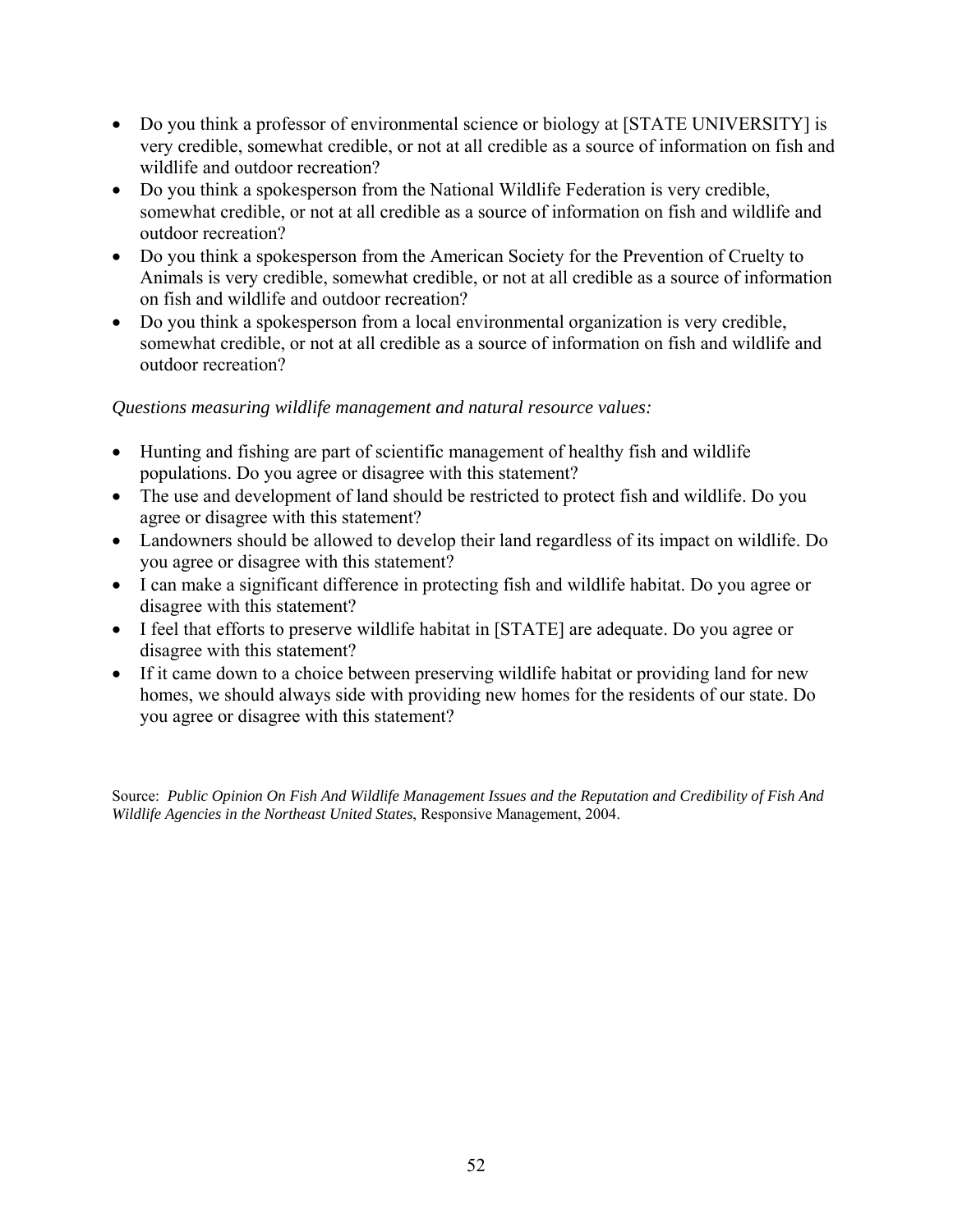#### **Appendix D: Responsive Management questions included in a survey evaluating recruitment and retention programs. The questions were intended to measure environmental stewardship and were asked of youth respondents. Note that questions may be copyrighted.**

*Responses to the following questions are measured on a scale of extremely, very, somewhat, slightly, or not at all important.* 

- How important is it to you that there are natural areas, like woods, forests, fields, and rivers, where people can visit and to enjoy or have fun?
- How important is it to you that YOU personally get the chance to visit and enjoy natural areas like woods, forests, fields, or rivers?
- How important is it to you that fish and wild animals are taken care of and the areas where they live are protected?
- How important is it to you to do things to help take care of fish and wildlife and to protect the areas where they live?
- How important is it to you to think about how YOUR activities and the things you do might help or harm fish, wild animals, and the areas where they live?
- How important is it to you to be responsible when you are hunting, shooting, or fishing?
- How important is it to you to tell other people what you think could be done to help take care of fish and wild animals and to protect the areas where they live? For example, telling a teacher or writing to your congressman about an idea to clean up a stream or protect wild animals from construction projects.
- How important is it to you to do something that helps take care fish and wild animals or to protect the areas where they live? For example, actually helping a group or club clean up a stream or pick up litter?
- How important is it to you that fish and wild animals are taken care of in the best way possible?
- How important is it to you that fish and wild animals are taken care of and the areas where they live are protected so that people in the future will be able to enjoy them?

Source: Responsive Management 2010 evaluation on recruitment and retention programs, conducted with the National Wild Turkey Federation (ongoing).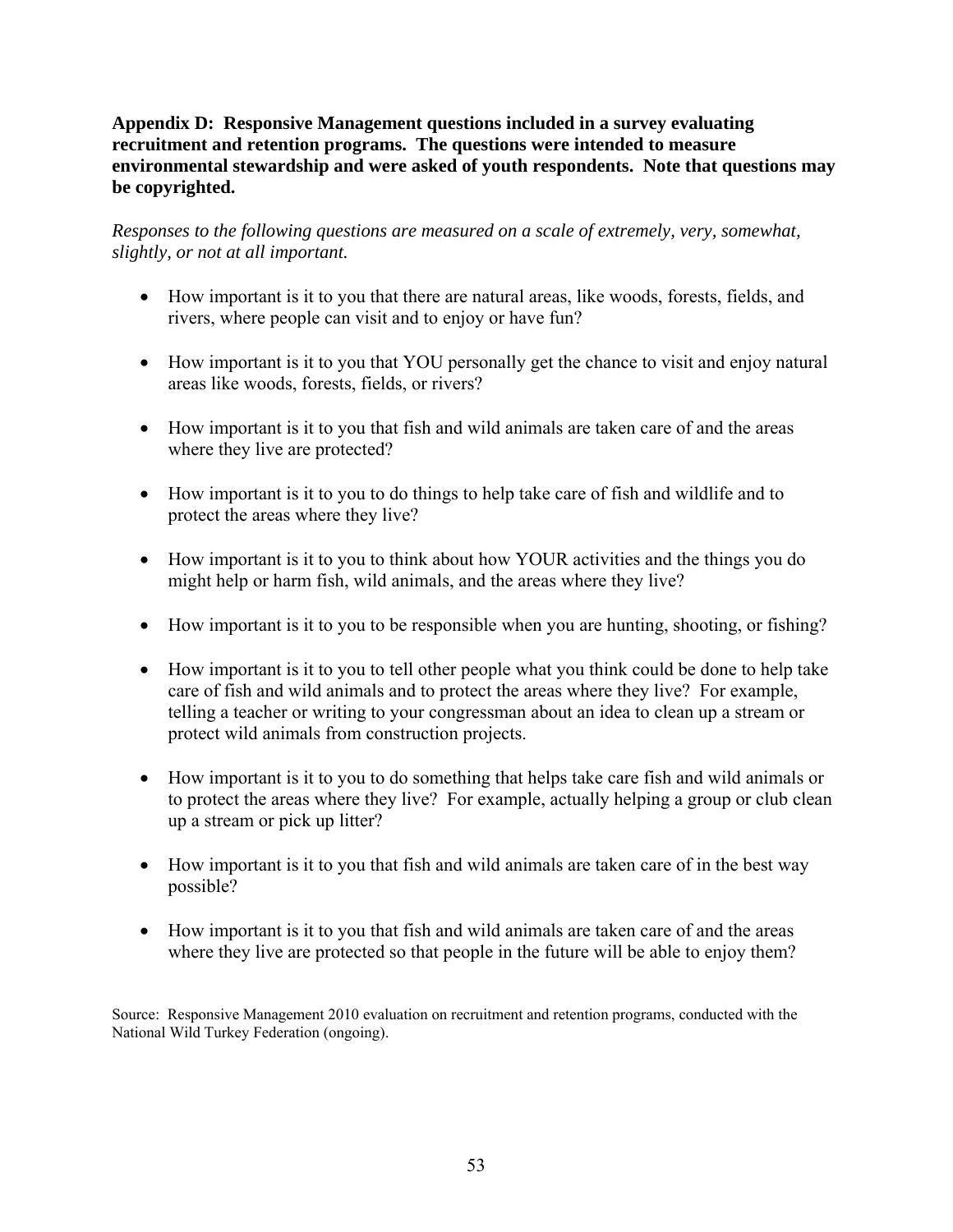#### **Appendix E: Responsive Management questions included in a survey evaluating recruitment and retention programs. The questions were intended to measure environmental stewardship and were asked of adult respondents. Note that questions may be copyrighted.**

*Responses to the following questions are measured on a scale of extremely, very, somewhat, slightly, or not at all important.* 

- How important is it to you that natural areas exist for enjoying and experiencing nature?
- How important is it to you personally for YOU to enjoy and experience nature?
- How important is it to you that fish and wildlife resources and habitat are properly managed and conserved?
- How important is it to you personally to participate in efforts to conserve fish and wildlife resources and habitat in your area?
- How important is it to you to think about how YOUR activities might affect fish and wildlife and their habitat?
- How important is it to you personally that YOU act responsibly in the field while hunting, shooting, or fishing?
- How important is it to you personally to VOICE YOUR OPINION in support of conservation of fish and wildlife resources and habitat, such as writing a letter to a government official or representative?
- How important is it to you personally to TAKE ACTION in support of the conservation of fish and wildlife resources and habitat, such as volunteering for a conservation organization or participating in activities like cleaning up a waterway?
- How important is it to you that fish and wildlife resources are being properly managed and conserved?
- How important is it to you that fish and wildlife resources and habitat are conserved for future generations?
- How important is to you that fish and wildlife are protected even if it means the use and development of land is restricted?
- How important is it to you that fish and wildlife are protected from the impacts of land development even if it means less housing development and housing becomes more expensive?

Source: Responsive Management 2010 evaluation on recruitment and retention programs, conducted with the National Wild Turkey Federation (ongoing).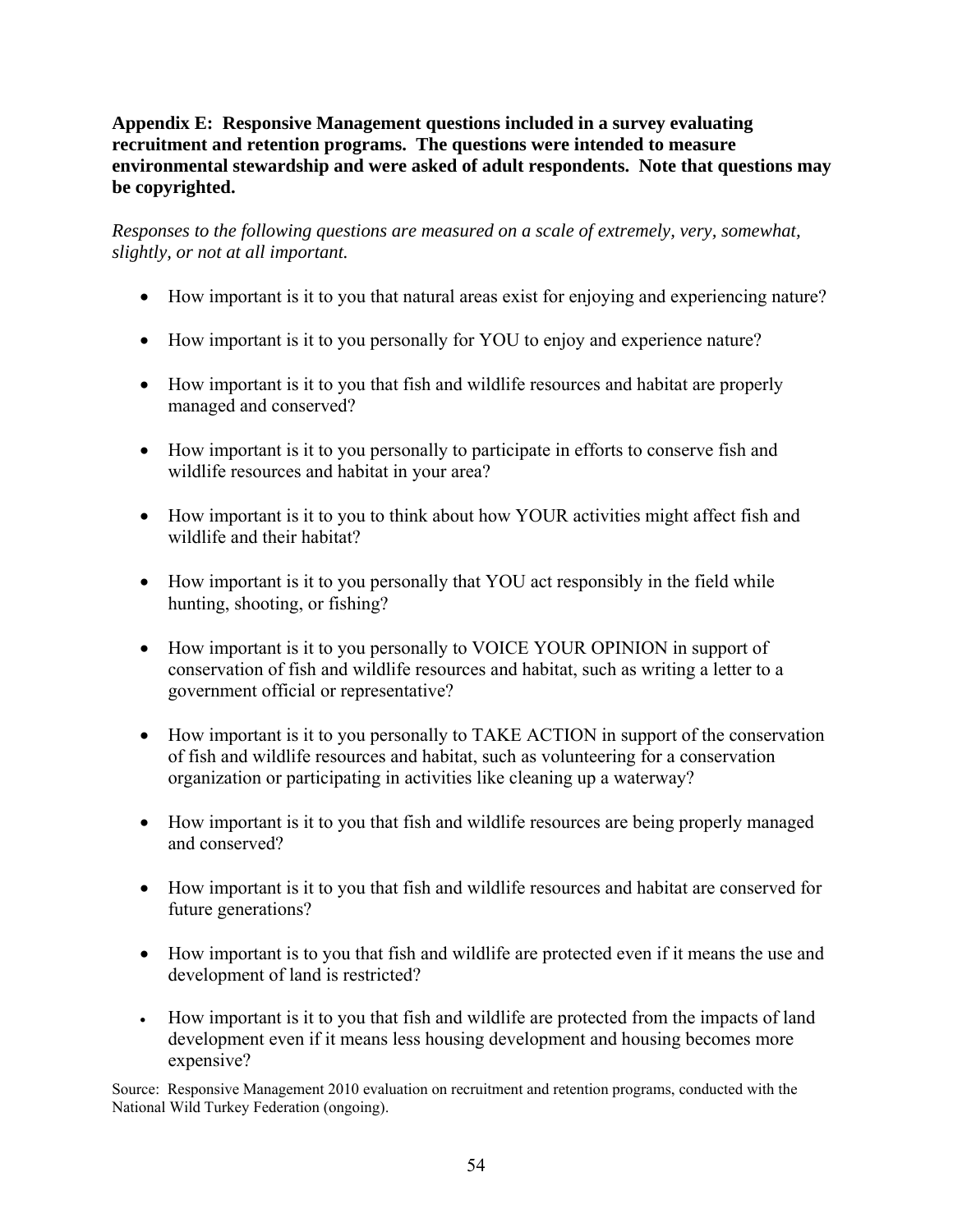# **Appendix F: Unedited tables showing outdoor recreation participation rates.**

Edited versions of the tables below appear in the "Outdoor Recreation Participation" section. Here they are reproduced in their original forms to show all outdoor recreational activities as measured by the original data sources.

| Table 4—NSRE trends in participation in outdoor activities and sports in 1999-2001 and |
|----------------------------------------------------------------------------------------|
| 2005-2009 (for activities with greater than 50 million participants in 2005-2009)      |

|                                            | 1994-1995    | 1999-2001    | 2005-2009    |            |           |
|--------------------------------------------|--------------|--------------|--------------|------------|-----------|
|                                            | <b>Total</b> | <b>Total</b> | <b>Total</b> | 2005-2009  | Percent   |
|                                            | participants | participants | participants | Percent of | change    |
|                                            | age 16 and   | age 16 and   | age 16 and   | population | 1999-2001 |
|                                            | older        | older        | older        | age 16 and | to        |
| <b>Activity</b>                            | (millions)   | (millions)   | (millions)   | older      | 2005-2009 |
| Walking for pleasure                       | 138.4        | 175.6        | 198.2        | 84.3       | 12.9      |
| Gathering of<br>family/friends             | 128.2        | 157.6        | 174.4        | 74.1       | 10.7      |
|                                            |              |              |              |            |           |
| Gardening/landscaping<br>for pleasure      |              | 140.8        | 157.3        | 66.9       | 11.7      |
| Viewing natural scenery                    |              | 127.1        | 147.5        | 62.7       | 16.1      |
| Visiting outdoor nature<br>center/zoo      | 110.9        | 121.0        | 130.8        | 55.6       | 8.2       |
| Sightseeing                                | 117.5        | 109.0        | 120.9        | 51.4       | 11.0      |
| Picnicking                                 | 112.1        | 118.3        | 119.8        | 50.9       | 1.3       |
| Viewing<br>wildflowers/trees               |              | 93.8         | 119.3        | 50.7       | 27.3      |
| Driving for pleasure                       |              | 107.9        | 116.9        | 49.7       | 8.3       |
| Viewing wildlife besides<br>birds and fish | 62.8         | 94.2         | 116.6        | 49.5       | 23.8      |
| Outdoor pool swimming                      | 99           | 85.0         | 99.7         | 42.4       | 17.3      |
| Visiting historic<br>sites/monuments       | 91.6         | 96.1         | 99.5         | 42.3       | 3.5       |
| Visiting a beach                           | 128.8        | 84.4         | 99.1         | 42.1       | 17.4      |
| Swimming in lakes,<br>ponds, etc.          | 87.4         | 85.5         | 95.1         | 40.4       | 11.1      |
| Bicycling for fun/exercise                 | 77.8         | 81.9         | 90.9         | 38.6       | 11.0      |
| Viewing or photographing<br>birds          | 54.3         | 68.5         | 82.0         | 34.9       | 19.8      |
| Day hiking                                 | 53.5         | 69.1         | 77.8         | 33.1       | 12.6      |
| Gathering<br>mushrooms/berries             |              | 60.0         | 75.6         | 32.1       | 25.9      |
| Visiting a wilderness area                 |              | 67.2         | 75.5         | 32.1       | 12.3      |
| Visiting farm or                           |              | 58.6         | 73.8         | 31.4       | 26.1      |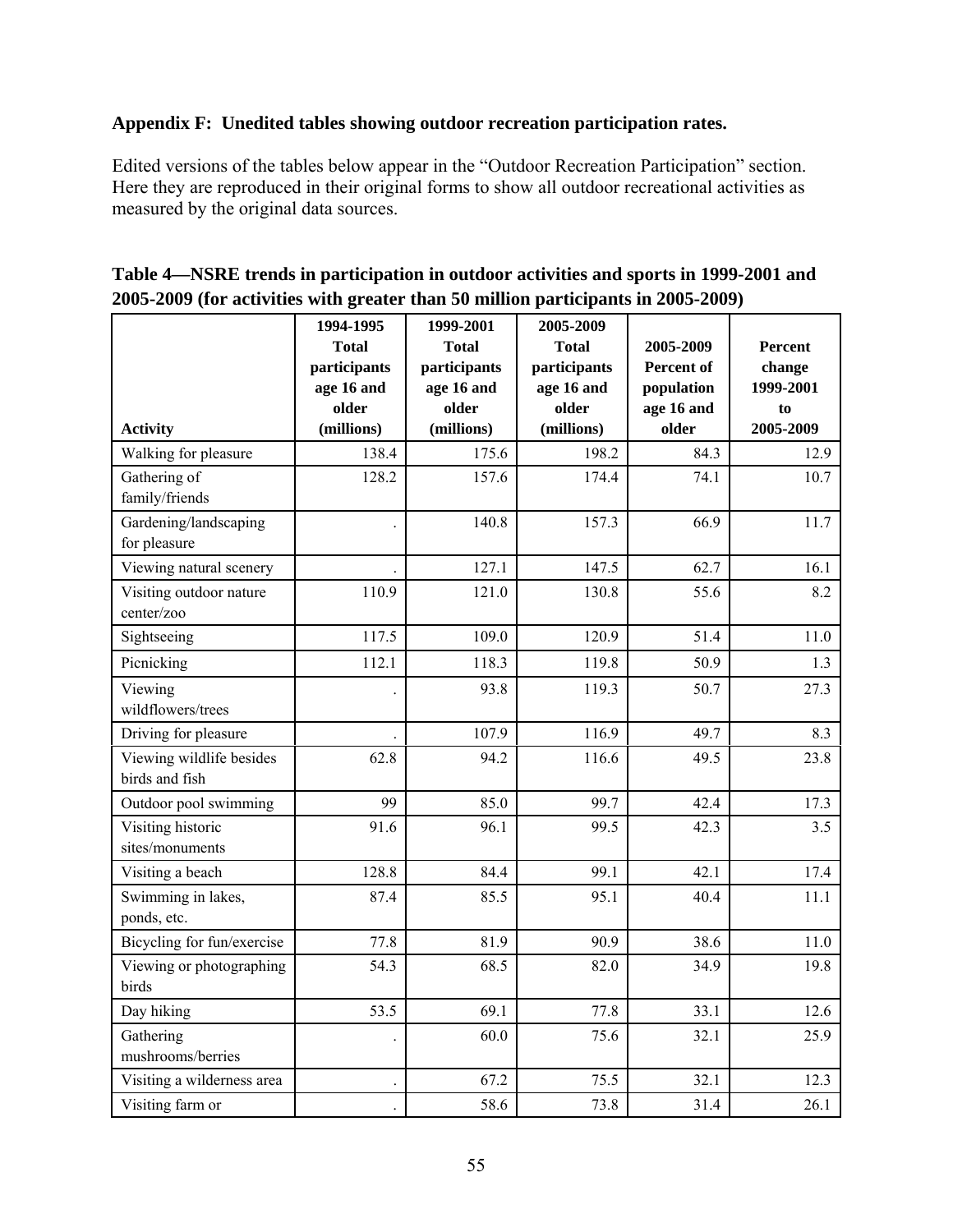| <b>Activity</b>                     | 1994-1995<br><b>Total</b><br>participants<br>age 16 and<br>older<br>(millions) | 1999-2001<br><b>Total</b><br>participants<br>age 16 and<br>older<br>(millions) | 2005-2009<br><b>Total</b><br>participants<br>age 16 and<br>older<br>(millions) | 2005-2009<br>Percent of<br>population<br>age 16 and<br>older | <b>Percent</b><br>change<br>1999-2001<br>to<br>2005-2009 |
|-------------------------------------|--------------------------------------------------------------------------------|--------------------------------------------------------------------------------|--------------------------------------------------------------------------------|--------------------------------------------------------------|----------------------------------------------------------|
| agricultural setting                |                                                                                |                                                                                |                                                                                |                                                              |                                                          |
| Viewing salt/freshwater<br>fish     | 27.6                                                                           | 52.3                                                                           | 62.9                                                                           | 26.7                                                         | 20.3                                                     |
| Camping (developed)                 | 46.5                                                                           | 55.3                                                                           | 55.9                                                                           | 23.8                                                         | 1.0                                                      |
| Warmwater fishing                   | 49.3                                                                           | 47.6                                                                           | 54.4                                                                           | 23.1                                                         | 14.3                                                     |
| Motorboating                        | 59.5                                                                           | 50.7                                                                           | 54.4                                                                           | 23.1                                                         | 7.3                                                      |
| Visiting waterside besides<br>beach |                                                                                | 53.2                                                                           | 53.4                                                                           | 22.7                                                         | 0.5                                                      |

Source: NSRE 1994-1995 (n=17,217), NSRE 1999-2001 (n=52,607), and NSRE 2005-2009 (n=24,073). Notes: Snorkeling in 1994-1995 included scuba diving. 1994-1995 participants based on 201.26 million people age 16+ (Woods & Poole Economics). 1999-2001 participants based on 214.02 million people age 16+ (2000 Census). 2005-2009 participants based on 235.30 million people age 16+ (2008 Census estimate). Missing data indicates that participation was not collected for the activity during that time period.

# **Table 5—NSRE trends in participation in outdoor activities and sports in 1994-95, 1999- 2001, and 2005-2009 (for activities with between 25 and 49 million participants in 2005- 2009)**

| <b>Activity</b>                      | 1994-1995<br><b>Total</b><br>participants<br>age 16 and<br>older<br>(millions) | 1999-2001<br><b>Total</b><br>participants<br>age 16 and<br>older<br>(millions) | 2005-2009<br><b>Total</b><br>participants<br>age 16 and<br>older<br>(millions) | 2005-2009<br>Percent of<br>population<br>age 16 and<br>older | <b>Percent</b><br>change<br>1999-<br>2001<br>to<br>2005-<br>2009 |
|--------------------------------------|--------------------------------------------------------------------------------|--------------------------------------------------------------------------------|--------------------------------------------------------------------------------|--------------------------------------------------------------|------------------------------------------------------------------|
| Visiting archaeological<br>sites     | 36.1                                                                           | 44.0                                                                           | 48.2                                                                           | 20.5                                                         | 9.7                                                              |
| Driving off-road                     | 35.9                                                                           | 36.0                                                                           | 47.3                                                                           | 20.1                                                         | 31.5                                                             |
| Boat tours or excursions             |                                                                                | 40.8                                                                           | 45.7                                                                           | 19.4                                                         | 12.1                                                             |
| Bicycling on<br>mountain/hybrid bike |                                                                                | 44.0                                                                           | 42.7                                                                           | 18.1                                                         | $-3.0$                                                           |
| Camping (primitive)                  | 31.4                                                                           | 33.1                                                                           | 33.3                                                                           | 14.2                                                         | 0.6                                                              |
| Coldwater fishing                    | 25.1                                                                           | 28.4                                                                           | 30.0                                                                           | 12.8                                                         | 5.7                                                              |
| Sledding                             | 27.7                                                                           | 30.8                                                                           | 26.0                                                                           | 11.0                                                         | $-15.7$                                                          |

Source: NSRE 1994-1995 (n=17,217), NSRE 1999-2001 (n=52,607), and NSRE 2005-2009 (n=24,073). Notes: Snorkeling in 1994-1995 included scuba diving. 1994-1995 participants based on 201.26 million people age 16+ (Woods & Poole Economics). 1999-2001 participants based on 214.02 million people age 16+ (2000 Census). 2005-2009 participants based on 235.30 million people age 16+ (2008 Census estimate). Missing data indicates that participation was not collected for the activity during that time period.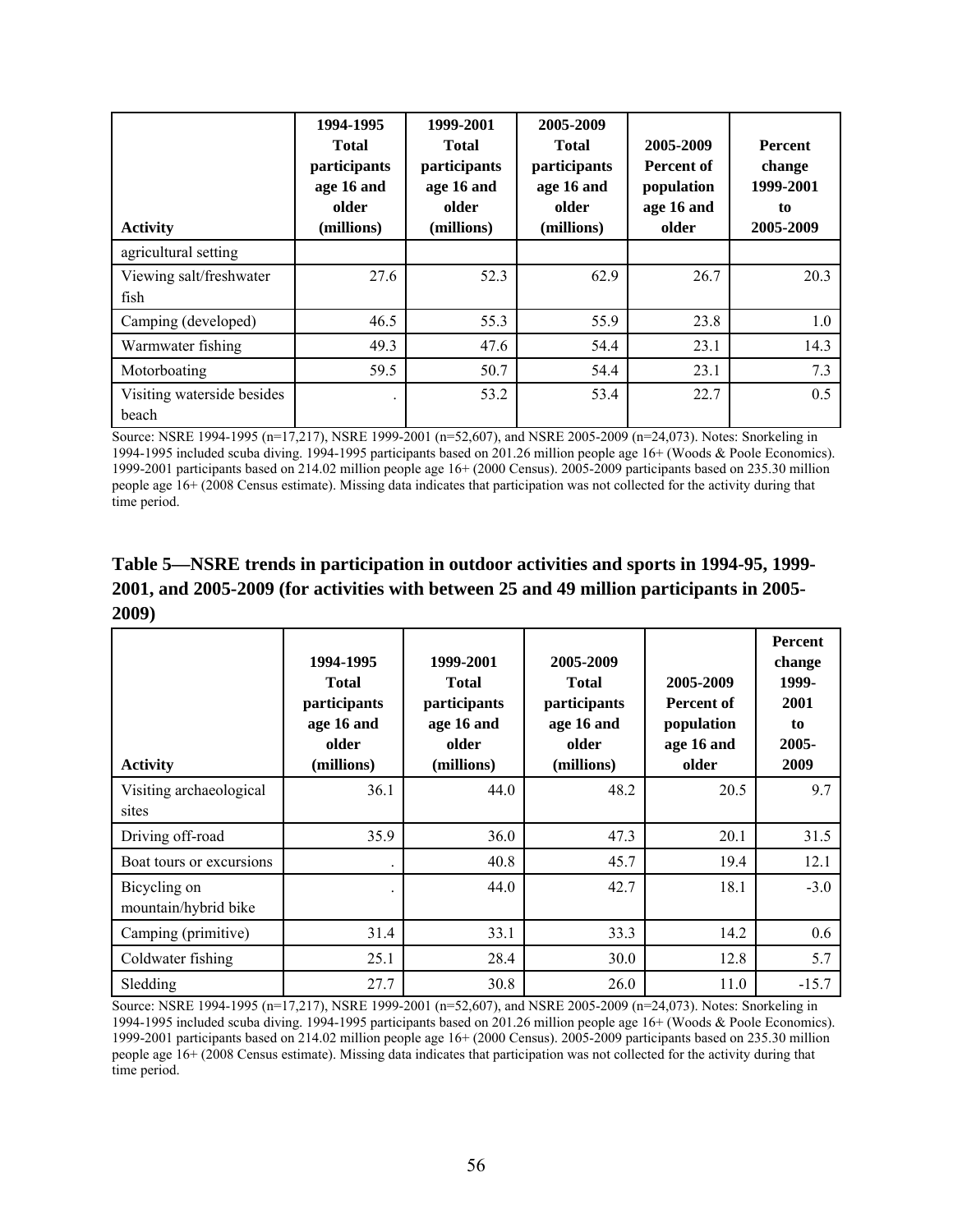| <b>Activity</b>                | 1994-1995<br><b>Total</b><br>participants<br>age 16 and<br>older<br>(millions) | 1999-2001<br><b>Total</b><br>participants<br>age 16 and<br>older<br>(millions) | 2005-2009<br><b>Total</b><br>participants<br>age 16 and<br>older<br>(millions) | 2005-2009<br>Percent of<br>population<br>age 16 and<br>older | <b>Percent</b><br>change<br>1999-2001<br>To 2005-2009 |
|--------------------------------|--------------------------------------------------------------------------------|--------------------------------------------------------------------------------|--------------------------------------------------------------------------------|--------------------------------------------------------------|-------------------------------------------------------|
| Saltwater fishing              | 22.9                                                                           | 21.4                                                                           | 24.9                                                                           | 10.6                                                         | 16.5                                                  |
| Backpacking on trails          | 17.0                                                                           | 21.5                                                                           | 22.9                                                                           | 9.7                                                          | 6.4                                                   |
| Horseback<br>riding/equestrian | 20.7                                                                           | 19.8                                                                           | 22.2                                                                           | 9.5                                                          | 12.1                                                  |
| Canoeing                       | 17.9                                                                           | 19.3                                                                           | 22.0                                                                           | 9.3                                                          | 14.1                                                  |
| Using personal watercraft      | 12.0                                                                           | 19.1                                                                           | 20.6                                                                           | 8.8                                                          | 8.0                                                   |
| Waterskiing                    | 22.7                                                                           | 16.0                                                                           | 19.5                                                                           | 8.3                                                          | 22.3                                                  |
| Rafting                        | 19.3                                                                           | 19.1                                                                           | 18.5                                                                           | 7.9                                                          | $-3.2$                                                |
| Big game hunting               | 19.0                                                                           | 17.8                                                                           | 16.3                                                                           | 6.9                                                          | $-8.7$                                                |
| Horseback riding on trails     | 15.1                                                                           | 15.8                                                                           | 16.2                                                                           | 6.9                                                          | 2.4                                                   |
| Small game hunting             | 17.3                                                                           | 14.8                                                                           | 15.9                                                                           | 6.8                                                          | 7.3                                                   |
| Downhill skiing                | 22.8                                                                           | 17.4                                                                           | 15.2                                                                           | 6.4                                                          | $-13.0$                                               |

**Table 6—NSRE trends in participation in outdoor activities and sports in 1999-2001 and 2005-2009 (for activities with between 15 and 25 million participants in 2005-2009)** 

Source: NSRE 1994-1995 (n=17,217), NSRE 1999-2001 (n=52,607), and NSRE 2005-2009 (n=24,073). Notes: 1994-1995 participants based on 201.26 million people age 16+ (Woods & Poole Economics). 1999-2001 participants based on 214.02 million people age 16+ (2000 Census). 2005-2009 participants based on 235.30 million people age 16+ (2008 Census estimate). Missing data indicates that participation was not collected for the activity during that time period.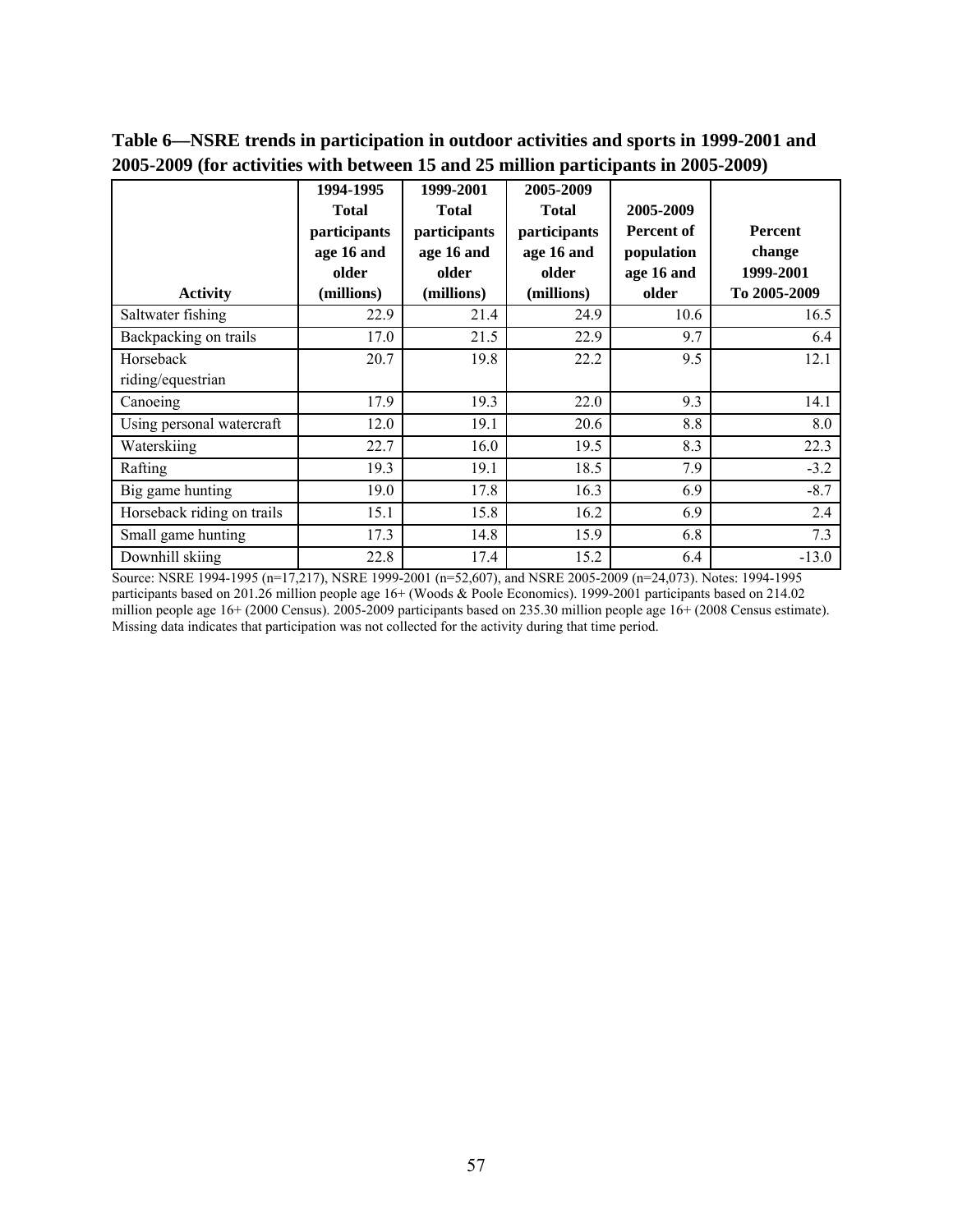|                                 | 1999                      | 2001                      | 2003                      | 2005                      | 2007                      | 2009                      |
|---------------------------------|---------------------------|---------------------------|---------------------------|---------------------------|---------------------------|---------------------------|
|                                 | <b>Total</b>              | <b>Total</b>              | <b>Total</b>              | <b>Total</b>              | <b>Total</b>              | <b>Total</b>              |
|                                 | participants<br>age 7 and | participants<br>age 7 and | participants<br>age 7 and | participants<br>age 7 and | participants<br>age 7 and | participants<br>age 7 and |
| <b>Activity</b>                 | older                     | older                     | older                     | older                     | older                     | older                     |
|                                 | (millions)                | (millions)                | (millions)                | (millions)                | (millions)                | (millions)                |
| Aerobic exercising              | 26.2                      | 26.3                      | 28.0                      | 33.7                      | 30.3                      | 33.1                      |
| Archery (target)                | 4.9                       | 4.7                       | 3.9                       | 6.8                       | 6.6                       | 7.1                       |
| Backpack/wilderness<br>camping  | 15.3                      | 14.5                      | 15.1                      | 13.3                      | 13.0                      | 12.3                      |
| Baseball                        | 16.3                      | 14.9                      | 15.4                      | 14.6                      | 14.0                      | 11.5                      |
| Basketball                      | 29.6                      | 28.1                      | 27.9                      | 28.9                      | 24.1                      | 24.4                      |
| Bicycle riding                  | 42.4                      | 39.0                      | 38.3                      | 41.1                      | 37.4                      | 38.1                      |
| Billiards/pool                  | 32.1                      | 32.7                      | 33.0                      | 35.3                      | 29.5                      | 28.2                      |
| Boating, motor/power            | 24.4                      | 23.9                      | 24.2                      | 27.5                      | 31.9                      | 24.0                      |
| Bowling                         | 41.6                      | 41.9                      | 41.9                      | 45.4                      | 43.5                      | 45.0                      |
| Camping<br>(vacation/overnight) | 50.1                      | 48.7                      | 53.4                      | 46.0                      | 47.5                      | 50.9                      |
| Dart throwing                   | 20.2                      | 16.9                      |                           |                           | 12.1                      | 12.2                      |
| Exercising walking              | 80.8                      | 78.3                      | 81.6                      | 86.0                      | 89.8                      | 93.4                      |
| Exercising with<br>equipment    | 45.2                      | 43.9                      | 50.2                      | 54.2                      | 52.9                      | 57.2                      |
| Fishing                         | 46.7                      | 44.4                      | 42.7                      | 41.6                      | 41.0                      | 32.9                      |
| Football (tackle)               | 8.4                       | 8.2                       | 8.7                       | 9.9                       | 9.2                       | 8.9                       |
| Golf                            | 27.0                      | 26.6                      | 25.7                      | 24.7                      | 22.7                      | 22.3                      |
| Gymnastics                      | 5.0                       |                           |                           |                           |                           | 3.9                       |
| Hiking                          | 28.1                      | 26.1                      | 26.7                      | 29.8                      | 28.6                      | 34.0                      |
| Hockey (ice)                    | 1.9                       | 2.2                       | 1.9                       | 2.4                       | 2.1                       | 3.1                       |
| Hunting with firearms           | 20.4                      | 16.8                      | 17.7                      | 19.6                      | 19.5                      | 18.8                      |
| Hunting with bow and<br>arrow   | 5.8                       | 4.7                       | 5.0                       | 6.6                       | 5.7                       | 6.2                       |
| In-line roller skating          | 24.1                      | 19.2                      | 16.0                      | 13.1                      | 10.7                      | 7.9                       |
| Kayaking                        | $\ddot{\phantom{0}}$      | $\ddot{\phantom{0}}$      | $\ddot{\phantom{0}}$      | $\ddot{\phantom{0}}$      | 5.9                       | 4.9                       |
| Kickboxing                      | 3.8                       | 3.7                       | 3.0                       |                           |                           |                           |
| Mountain biking (off<br>road)   | 6.8                       | 6.9                       | 8.2                       | 9.2                       | 9.3                       | 8.4                       |
| Mountain/rock climbing          |                           |                           |                           |                           | 4.6                       |                           |

**Table 11—NSGA trend data for participation in recreational activities, 1999-2009**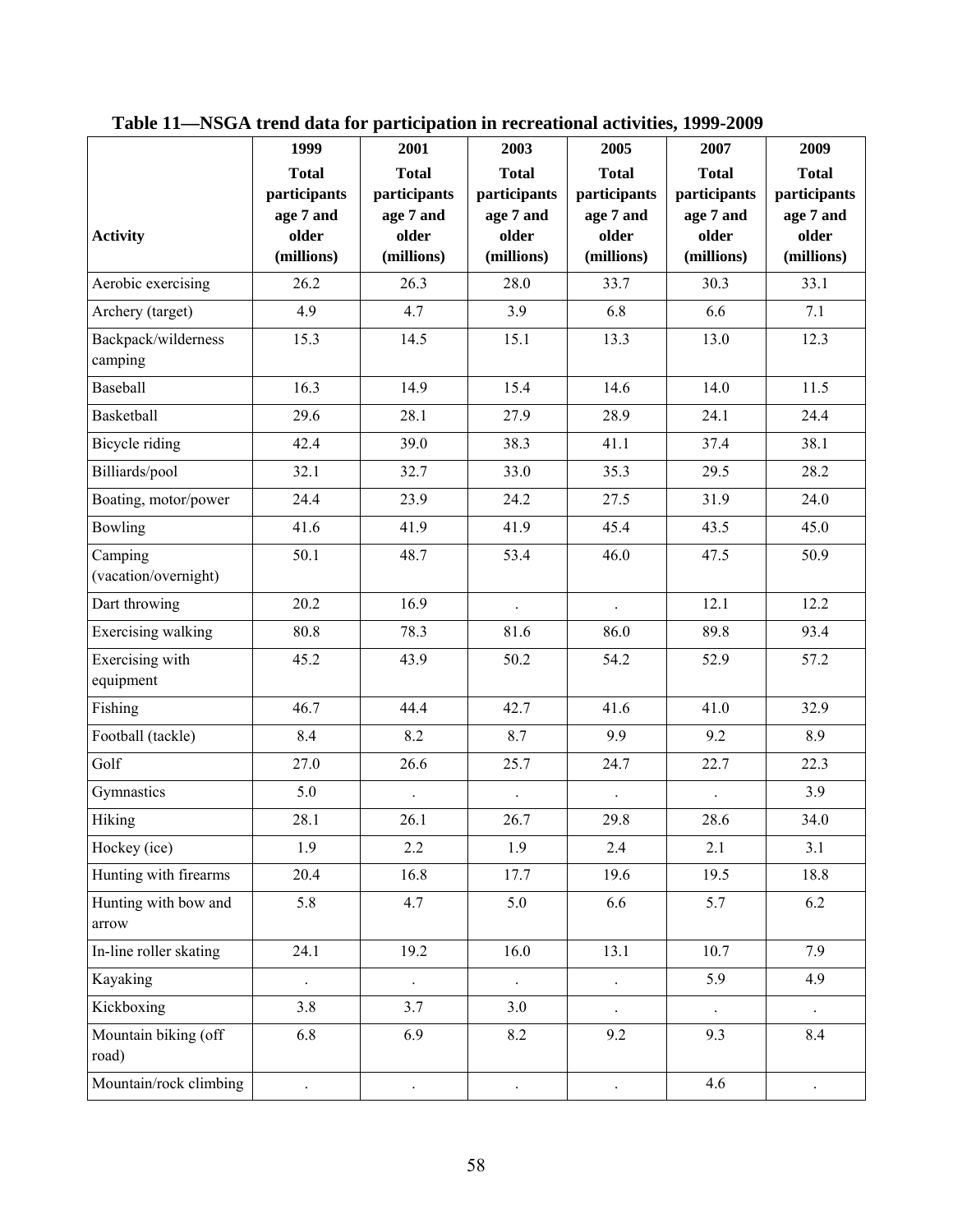|                          | 1999                      | 2001                      | 2003                      | 2005                      | 2007                      | 2009                      |
|--------------------------|---------------------------|---------------------------|---------------------------|---------------------------|---------------------------|---------------------------|
|                          | <b>Total</b>              | <b>Total</b>              | <b>Total</b>              | <b>Total</b>              | <b>Total</b>              | <b>Total</b>              |
|                          | participants<br>age 7 and | participants<br>age 7 and | participants<br>age 7 and | participants<br>age 7 and | participants<br>age 7 and | participants<br>age 7 and |
| <b>Activity</b>          | older                     | older                     | older                     | older                     | older                     | older                     |
|                          | (millions)                | (millions)                | (millions)                | (millions)                | (millions)                | (millions)                |
| Muzzleloading            | 3.3                       | 3.2                       | 3.4                       | 4.1                       | 3.6                       | 3.8                       |
| Paintball                | 5.1                       | 5.6                       | 7.4                       | 8.0                       | 7.4                       | 6.3                       |
| Running/jogging          | 22.4                      | 24.5                      | 23.9                      | 29.2                      | 30.4                      | 32.2                      |
| Scooter riding           | $\ddot{\phantom{0}}$      | 12.7                      | 11.9                      | 10.4                      | 10.6                      | 8.1                       |
| Scuba diving (open       | 2.3                       | 2.1                       | $\overline{a}$            |                           | 2.4                       |                           |
| water)                   |                           |                           |                           |                           |                           |                           |
| Skateboarding            | 7.0                       | 9.6                       | 9.0                       | 12.0                      | 10.1                      | 8.4                       |
| Skiing (alpine)          | 7.4                       | 7.7                       | 6.8                       | 6.9                       | 6.4                       | $7.0\,$                   |
| Skiing (cross country)   | 2.2                       | 2.3                       | 1.9                       | 1.9                       | 1.7                       | 1.7                       |
| Snowboarding             | 3.3                       | 5.3                       | 6.3                       | 6.0                       | 5.1                       | 6.2                       |
| Snowmobiling             | 3.4                       | 4.6                       |                           |                           | $\ddot{\phantom{0}}$      |                           |
| Soccer                   | 13.2                      | 13.9                      | 13.0                      | 14.1                      | 13.8                      | 13.6                      |
| Softball                 | 14.7                      | 13.2                      | 12.4                      | 13.1                      | 12.4                      | 11.8                      |
| Swimming                 | 57.9                      | 54.8                      | 52.3                      | 58.0                      | 52.3                      | 50.2                      |
| Table tennis             | 8.2                       | 8.4                       |                           |                           |                           | 13.3                      |
| Target shooting (net)    | 17.7                      | 17.3                      | 17.9                      | 19.9                      | 20.9                      | 19.8                      |
| Target shooting – airgun | 3.5                       | 2.9                       | 3.8                       | 6.7                       | 6.6                       | 5.2                       |
| Tennis                   | 10.9                      | 10.9                      | 9.6                       | 11.1                      | 12.3                      | 10.8                      |
| Volleyball               | 11.7                      | 12.0                      | 10.4                      | 12.2                      | 12.0                      | 10.7                      |
| Water skiing             | 6.6                       | 5.8                       | 5.5                       | 6.7                       | 5.3                       | 5.2                       |
| Weightlifting            | $\ddot{\phantom{0}}$      | 23.9                      | 25.9                      | 33.5                      | 33.2                      | 34.5                      |
| Workout at club          | 24.1                      | 26.5                      | 29.5                      | 34.7                      | 36.8                      | 38.3                      |
| Wrestling                | 3.8                       | 3.5                       | $\ddot{\phantom{0}}$      | $\ddot{\phantom{0}}$      | 2.1                       | $3.0\,$                   |
| Yoga                     | $\ddot{\phantom{0}}$      | $\ddot{\phantom{a}}$      | $\ddot{\phantom{0}}$      | $\ddot{\phantom{1}}$      | 10.7                      | 15.7                      |

Source: *Ten-Year History of Sports Participation*, National Sporting Goods Association, 7 August 2010, http://www.nsga.org/i4a/pages/index.cfm?pageid=3479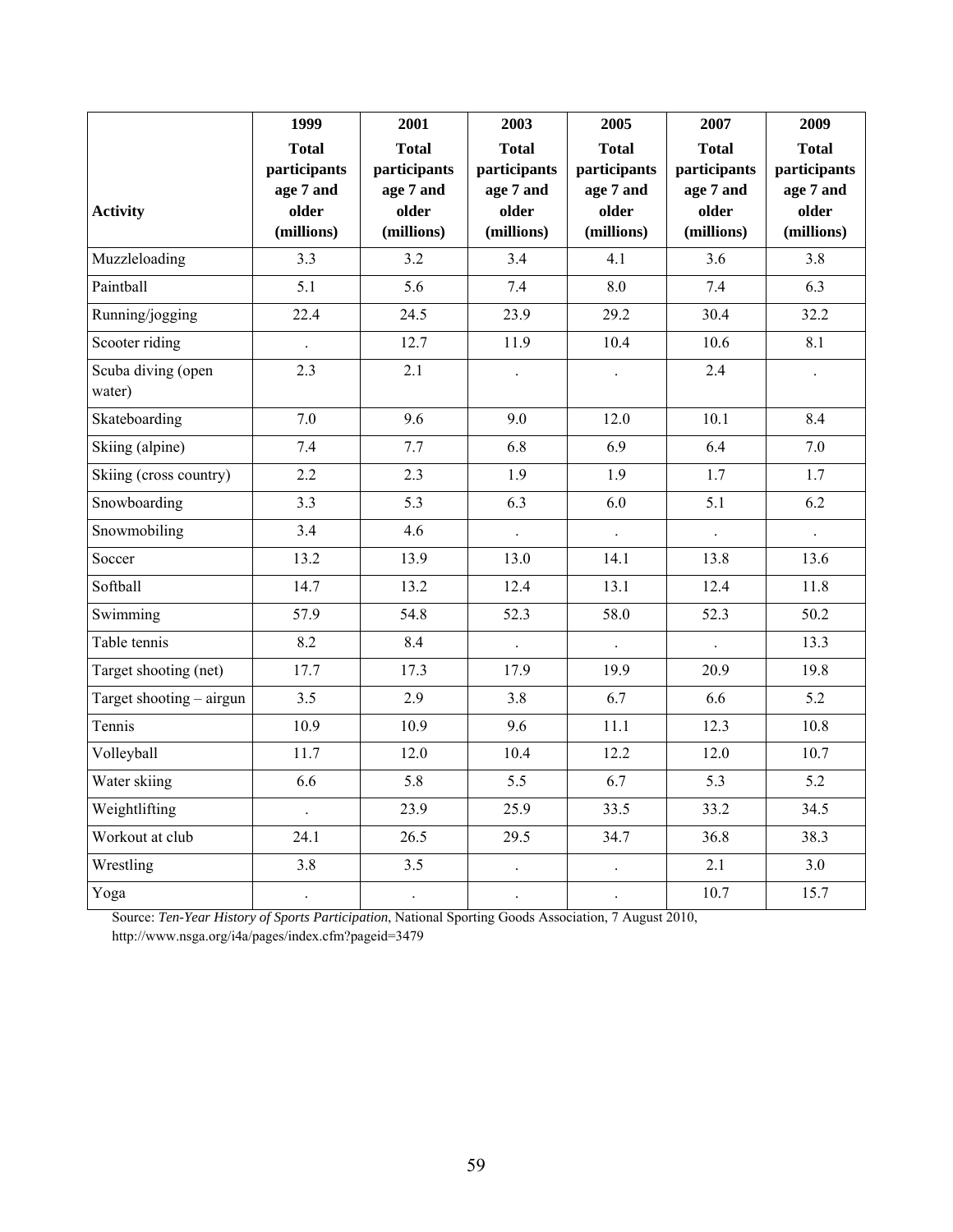|                                                                      | 2007                                                           | 2008                                                           | 2009                                                           |                                    |
|----------------------------------------------------------------------|----------------------------------------------------------------|----------------------------------------------------------------|----------------------------------------------------------------|------------------------------------|
| <b>Activity</b>                                                      | <b>Total</b><br>participants<br>age 6 and older<br>(thousands) | <b>Total</b><br>participants<br>age 6 and older<br>(thousands) | <b>Total</b><br>participants<br>age 6 and older<br>(thousands) | <b>Percent change</b><br>2008-2009 |
| <b>Outdoor sports</b>                                                |                                                                |                                                                |                                                                |                                    |
| Backpacking overnight - more than<br>1/4 mile from vehicle/home      | 6,637                                                          | 7,867                                                          | 7,647                                                          | $-2.8$                             |
| Bicycling - BMX                                                      | 1,887                                                          | 1,904                                                          | 1,811                                                          | $-4.9$                             |
| Bicycling (mountain/non-paved<br>surface)                            | 6,892                                                          | 7,592                                                          | 7,142                                                          | $-5.9$                             |
| Bicycling (road/paved surface)                                       | 38,940                                                         | 38,114                                                         | 40,140                                                         | 5.3                                |
| Birdwatching – more than $\frac{1}{4}$ mile<br>from home/vehicle     | 13,476                                                         | 14,399                                                         | 13,294                                                         | $-7.7$                             |
| Camping (recreational vehicle)                                       | 16,168                                                         | 16,517                                                         | 17,436                                                         | 5.6                                |
| Camping – within $\frac{1}{4}$ mile of<br>vehicle/home               | 31,375                                                         | 33,686                                                         | 34,338                                                         | 1.9                                |
| Climbing (sport/indoor/boulder)                                      | 4,514                                                          | 4,769                                                          | 4,313                                                          | $-9.6$                             |
| Climbing<br>(traditional/ice/mountaineering)                         | 2,062                                                          | 2,288                                                          | 1,835                                                          | $-19.8$                            |
| Fishing (fly)                                                        | 5,756                                                          | 5,941                                                          | 5,568                                                          | $-6.3$                             |
| Fishing (freshwater/other)                                           | 43,859                                                         | 40,331                                                         | 40,961                                                         | 1.6                                |
| Fishing (saltwater)                                                  | 14,437                                                         | 13,804                                                         | 12,303                                                         | $-10.9$                            |
| Hiking (day)                                                         | 29,965                                                         | 32,511                                                         | 32,572                                                         | 0.2                                |
| Hunting (bow)                                                        | 3,818                                                          | 3,722                                                          | 4,226                                                          | 13.5                               |
| Hunting (handgun)                                                    | 2,595                                                          | 2,873                                                          | 2,276                                                          | $-20.8$                            |
| Hunting (rifle)                                                      | 10,635                                                         | 10,344                                                         | 11,114                                                         | 7.4                                |
| Hunting (shotgun)                                                    | 8,545                                                          | 8,731                                                          | 8,490                                                          | $-2.8$                             |
| Shooting (sport clays)                                               | 4,115                                                          | 4,282                                                          | 4,182                                                          | $-2.3$                             |
| Shooting (trap/skeet)                                                | 3,376                                                          | 3,669                                                          | 3,368                                                          | $-8.2$                             |
| Target shooting (handgun)                                            | 11,736                                                         | 13,365                                                         | 12,473                                                         | $-6.7$                             |
| Target shooting (rifle)                                              | 12,436                                                         | 13,102                                                         | 12,730                                                         | $-2.8$                             |
| Wildlife viewing – more than $\frac{1}{4}$<br>mile from home/vehicle | 22,974                                                         | 24,113                                                         | 21,291                                                         | $-11.7$                            |

| Table 12—SGMA trend data for participation in outdoor recreational activities, 2007-2009 |  |  |
|------------------------------------------------------------------------------------------|--|--|
|------------------------------------------------------------------------------------------|--|--|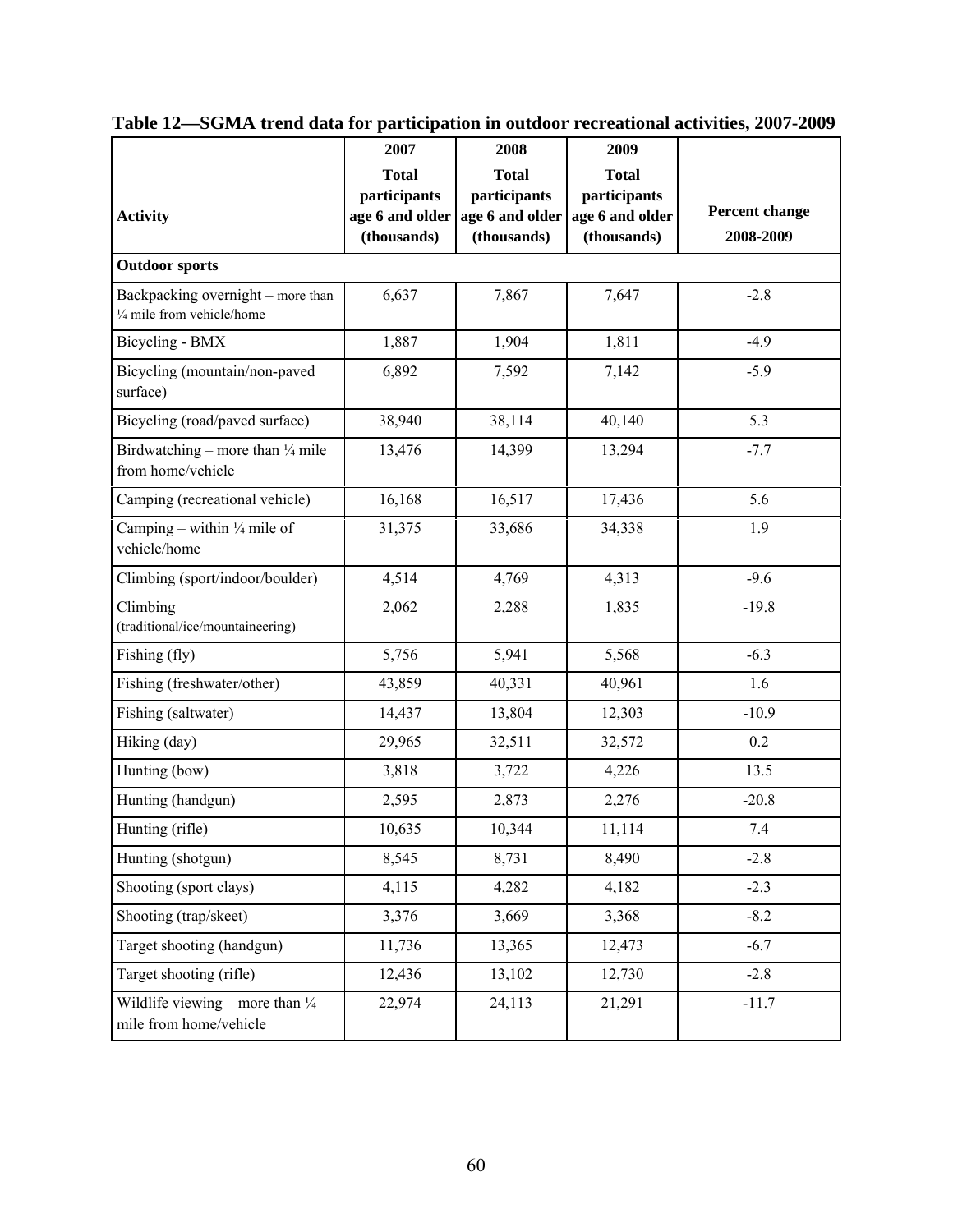|                          | 2007            | 2008            | 2009            |                |
|--------------------------|-----------------|-----------------|-----------------|----------------|
|                          | <b>Total</b>    | <b>Total</b>    | <b>Total</b>    |                |
|                          | participants    | participants    | participants    |                |
| <b>Activity</b>          | age 6 and older | age 6 and older | age 6 and older | Percent change |
|                          | (thousands)     | (thousands)     | (thousands)     | 2008-2009      |
| <b>Winter sports</b>     |                 |                 |                 |                |
| Skiing (alpine/downhill) | 10,362          | 10,346          | 10,919          | 5.5            |
| Skiing (cross-country)   | 3,530           | 3,848           | 4,157           | 8.0            |
| Skiing (freestyle)       | 2,817           | 2,711           | 2,950           | 8.8            |
| Snowboarding             | 6,841           | 7,159           | 7,421           | 3.7            |
| Snowshoeing              | 2,400           | 2,922           | 3,431           | 17.4           |
| Telemarking (downhill)   | 1,173           | 1,435           | 1,482           | 3.3            |
| <b>Water sports</b>      |                 |                 |                 |                |
| Boardsailing/windsurfing | 1,118           | 1,307           | 1,128           | $-13.7$        |
| Canoeing                 | 9,797           | 9,935           | 10,058          | 1.0            |
| Jet skiing               | 8,055           | 7,815           | 7,724           | $-1.2$         |
| Kayaking (recreational)  | 5,070           | 6,240           | 6,212           | $-0.4$         |
| Kayaking (sea/touring)   | 1,485           | 1,780           | 1,771           | $-0.5$         |
| Kayaking (white water)   | 1,207           | 1,242           | 1,369           | 10.2           |
| Rafting                  | 4,340           | 4,651           | 4,318           | $-7.2$         |
| Sailing                  | 3,786           | 4,226           | 4,342           | 2.7            |
| Scuba diving             | 2,965           | 3,216           | 2,723           | $-15.3$        |
| Snorkeling               | 9,294           | 10,296          | 9,358           | $-9.1$         |
| Surfing                  | 2,206           | 2,607           | 2,403           | $-7.8$         |
| Wakeboarding             | 3,521           | 3,544           | 3,577           | 0.9            |
| Water skiing             | 5,918           | 5,593           | 4,862           | $-13.1$        |

Source: *2010 SGMA Sports & Fitness Participation Top Line Report*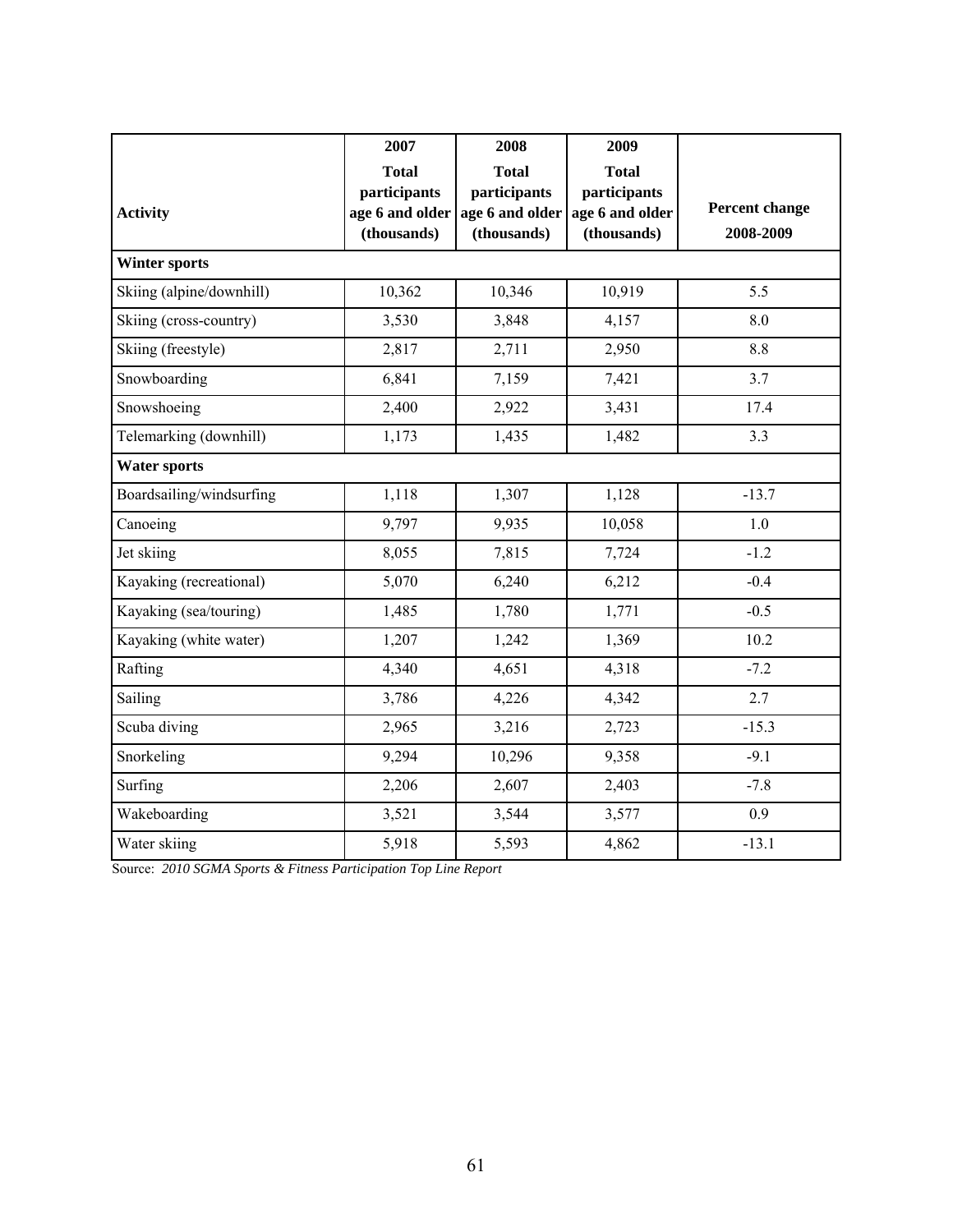# **Table 13—Outdoor Recreation Foundation trend data for participation in outdoor recreation activities, 2007-2009**

|                                                                  | 2007            | 2008            | 2009            |                       |
|------------------------------------------------------------------|-----------------|-----------------|-----------------|-----------------------|
|                                                                  | <b>Total</b>    | <b>Total</b>    | <b>Total</b>    |                       |
|                                                                  | participants    | participants    | participants    |                       |
| <b>Activity</b>                                                  | age 6 and older | age 6 and older | age 6 and older | <b>Percent change</b> |
|                                                                  | (thousands)     | (thousands)     | (thousands)     | 2008-2009             |
| Walking/running/bicycling                                        |                 |                 |                 |                       |
| Adventure racing                                                 | 698             | 920             | 1,089           | 18.4                  |
| Bicycling - BMX                                                  | 1,887           | 1,904           | 1,811           | $-4.9$                |
| Bicycling (mountain/non-paved<br>surface)                        | 6,892           | 7,592           | 7,142           | $-5.9$                |
| Bicycling (road/paved surface)                                   | 38,940          | 38,114          | 40,140          | 5.3                   |
| Running/jogging                                                  | 41,064          | 41,130          | 43,892          | 6.7                   |
| Triathalon (non-traditional/off<br>road)                         | 483             | 602             | 666             | 10.6                  |
| Triathalon (traditional/road)                                    | 798             | 1,087           | 1,208           | 11.1                  |
| Walking for fitness                                              | 108,740         | 111,668         | 110,095         | $-1.4$                |
| <b>Outdoor activities</b>                                        |                 |                 |                 |                       |
| Backpacking overnight - more<br>than 1/4 mile from vehicle/home  | 6,637           | 7,867           | 7,647           | $-2.8$                |
| Birdwatching – more than $\frac{1}{4}$ mile<br>from vehicle/home | 13,476          | 14,399          | 13,294          | $-7.7$                |
| Camping (RV)                                                     | 16,168          | 16,517          | 17,436          | 5.6                   |
| Camping – within $\frac{1}{4}$ mile of<br>vehicle/home           | 31,375          | 33,686          | 34,338          | 1.9                   |
| Canoeing                                                         | 9,797           | 9,935           | 10,058          | 1.2                   |
| Climbing (sport/indoor/boulder)                                  | 4,514           | 4,769           | 4,313           | $-9.6$                |
| Climbing<br>(traditional/ice/mountaineering)                     | 2,062           | 2,288           | 1,835           | $-19.8$               |
| Hiking (day)                                                     | 29,965          | 32,511          | 32,572          | 0.2                   |
| Kayaking (recreational)                                          | 5,070           | 6,240           | 6,212           | $-0.4$                |
| Kayaking (sea/touring)                                           | 1,485           | 1,780           | 1,771           | $-0.5$                |
| Kayaking (white water)                                           | 1,207           | 1,242           | 1,369           | 10.2                  |
| Rafting                                                          | 4,340           | 4,651           | 4,318           | $-7.2$                |
| Trail running                                                    | 4,216           | 4,857           | 4,883           | $-0.5$                |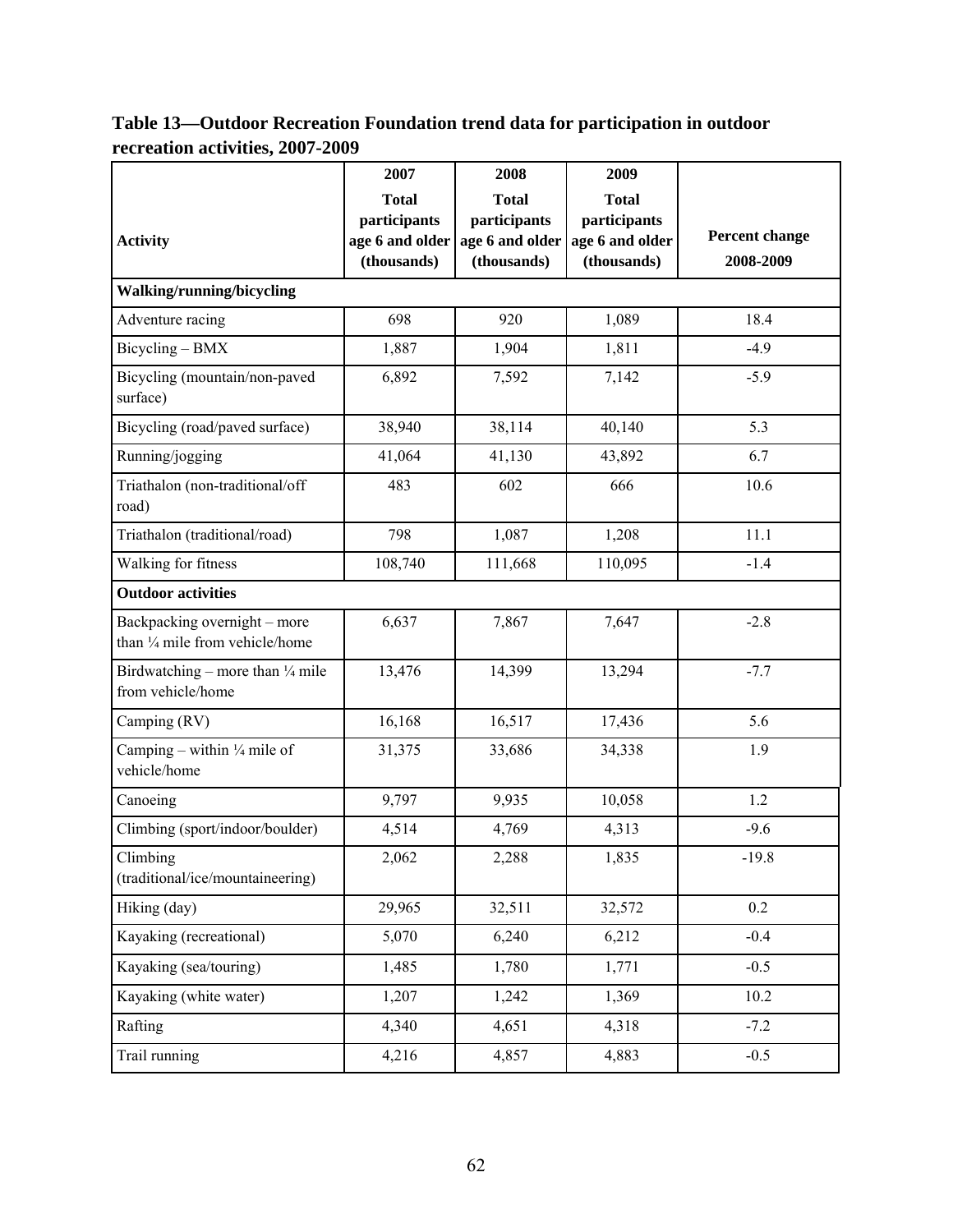|                                                                      | 2007                                                           | 2008                                                           | 2009                                                           |                             |
|----------------------------------------------------------------------|----------------------------------------------------------------|----------------------------------------------------------------|----------------------------------------------------------------|-----------------------------|
| <b>Activity</b>                                                      | <b>Total</b><br>participants<br>age 6 and older<br>(thousands) | <b>Total</b><br>participants<br>age 6 and older<br>(thousands) | <b>Total</b><br>participants<br>age 6 and older<br>(thousands) | Percent change<br>2008-2009 |
| Wildlife viewing – more than $\frac{1}{4}$<br>mile from home/vehicle | 22,974                                                         | 24,113                                                         | 21,291                                                         | $-11.7$                     |
| <b>Fishing</b>                                                       |                                                                |                                                                |                                                                |                             |
| Fishing (fly)                                                        | 5,756                                                          | 5,941                                                          | 5,568                                                          | $-6.3$                      |
| Fishing (freshwater)                                                 | 43,859                                                         | 40,331                                                         | 40,961                                                         | 1.6                         |
| Fishing (saltwater)                                                  | 14,437                                                         | 13,804                                                         | 12,303                                                         | $-10.9$                     |
| <b>Winter sports</b>                                                 |                                                                |                                                                |                                                                |                             |
| Skiing (alpine/downhill)                                             | 10,362                                                         | 10,346                                                         | 10,919                                                         | 5.5                         |
| Skiing (cross-country)                                               | 3,530                                                          | 3,848                                                          | 4,157                                                          | 8.0                         |
| Snowboarding                                                         | 6,841                                                          | 7,159                                                          | 7,421                                                          | 3.7                         |
| Snowshoeing                                                          | 2,400                                                          | 2,922                                                          | 3,431                                                          | 17.4                        |
| Telemarking (downhill)                                               | 1,173                                                          | 1,435                                                          | 1,482                                                          | 3.3                         |
| <b>Wheeled sports</b>                                                |                                                                |                                                                |                                                                |                             |
| Skateboarding                                                        | 8,429                                                          | 7,807                                                          | 7,352                                                          | $-5.8$                      |
| <b>Hunting</b>                                                       |                                                                |                                                                |                                                                |                             |
| Hunting (bow)                                                        | 3,818                                                          | 3,722                                                          | 4,226                                                          | 13.5                        |
| Hunting (handgun)                                                    | 2,595                                                          | 2,873                                                          | 2,276                                                          | $-20.8$                     |
| Hunting (rifle)                                                      | 10,635                                                         | 10,344                                                         | 11,114                                                         | 7.4                         |
| Hunting (shotgun)                                                    | 8,545                                                          | 8,731                                                          | 8,490                                                          | $-2.8$                      |
| <b>Water sports</b>                                                  |                                                                |                                                                |                                                                |                             |
| Boardsailing/windsurfing                                             | 1,118                                                          | 1,307                                                          | 1,128                                                          | $-13.7$                     |
| Sailing                                                              | 3,786                                                          | 4,226                                                          | 4,342                                                          | 2.7                         |
| Scuba diving                                                         | 2,965                                                          | 3,216                                                          | 2,723                                                          | $-15.3$                     |
| Snorkeling                                                           | 9,294                                                          | 10,296                                                         | 9,358                                                          | $-9.1$                      |
| Surfing                                                              | 2,206                                                          | 2,607                                                          | 2,403                                                          | $-7.8$                      |
| Wakeboarding                                                         | 3,521                                                          | 3,544                                                          | 3,577                                                          | 0.9                         |

Source: Outdoor Recreation Foundation 2010 Top Line Report, 7 August 2010,

http://www.outdoorfoundation.org/pdf/ResearchParticipation2010Topline.pdf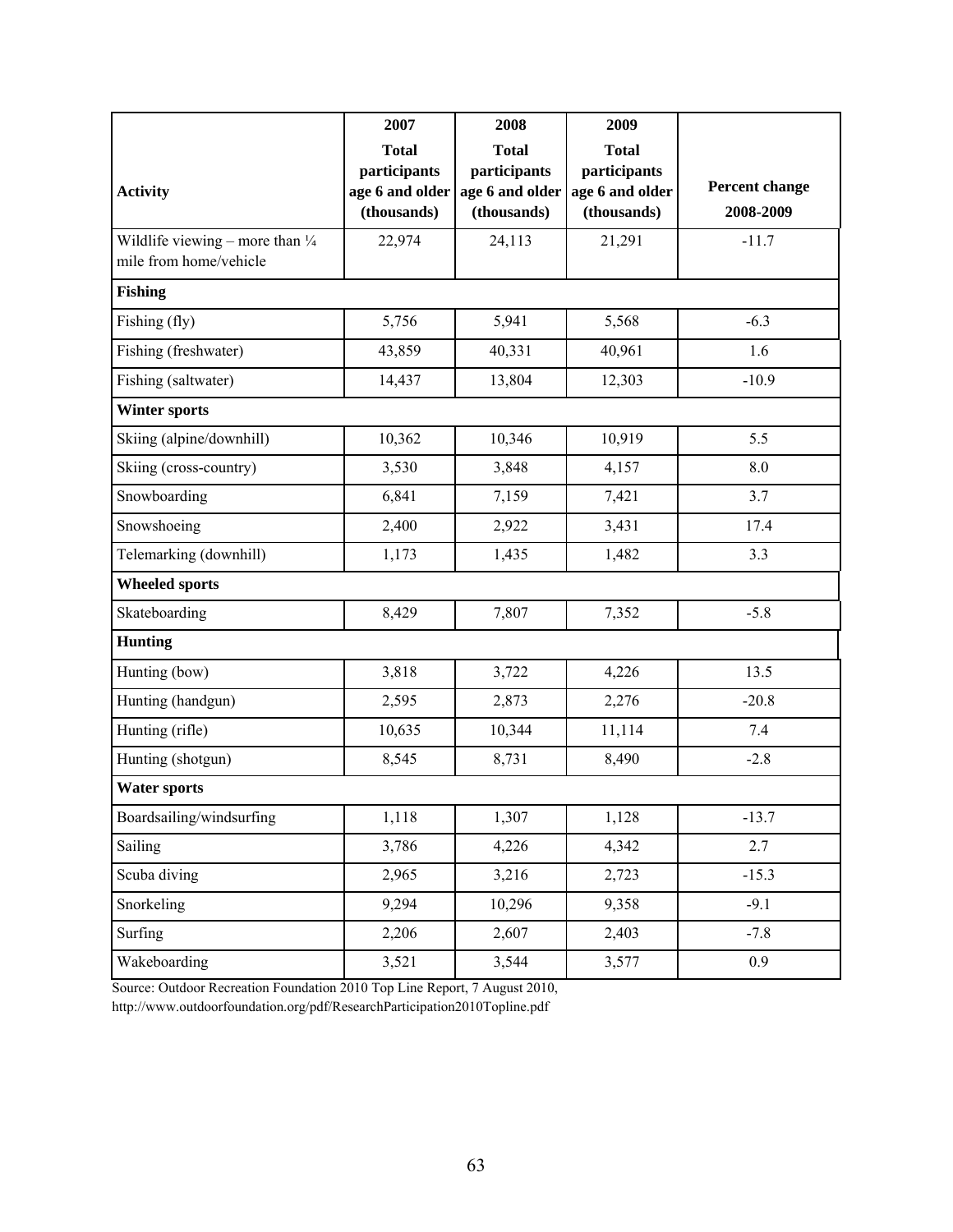# **SOURCES AND WEBSITES OF INTEREST**

#### **Data sources for outdoor recreation participation:**

National Survey of Fishing, Hunting, and Wildlife-Associated Recreation (National Survey): http://www.census.gov/prod/www/abs/fishing.html

National Survey on Recreation and the Environment (NSRE): http://www.srs.fs.usda.gov/trends/Nsre/nsre2.html

National Sporting Goods Association (NSGA) survey research: http://www.nsga.org/i4a/pages/index.cfm?pageid=3346

Sporting Goods Manufacturers Association (SGMA) survey research: http://www.sgma.com/reports/

Outdoor Industry Foundation survey research: http://www.outdoorfoundation.org/research.html

Outdoor Recreation in America, a series of surveys (1994-2003) conducted for the Recreation Roundtable by Roper Starch Worldwide: http://www.funoutdoors.com/node/view/1109

#### **Data sources for conservation education, environmental literacy, and stewardship and civic involvement:**

NSRE survey questions measuring attitudes toward wildlife and natural resource values and opinion on management practices: http://www.srs.fs.usda.gov/trends/Nsre/vsummary.htm

Roper Research environmental survey reports: http://www.neefusa.org/resources/publications.htm#healthpubs

North American Association for Environmental Education database of resources: http://naaee.org/cgi-bin/risee/noram/programs?id=

DJ Case report on survey of fish and wildlife agencies (environmental literacy plans, schoolbased conservation education, etc.) http://www.fishwildlife.org/pdfs/CE%20Strategy\_Survey\_3-2010.pdf

Nationally administered tests: http://www.edsource.org/1532.html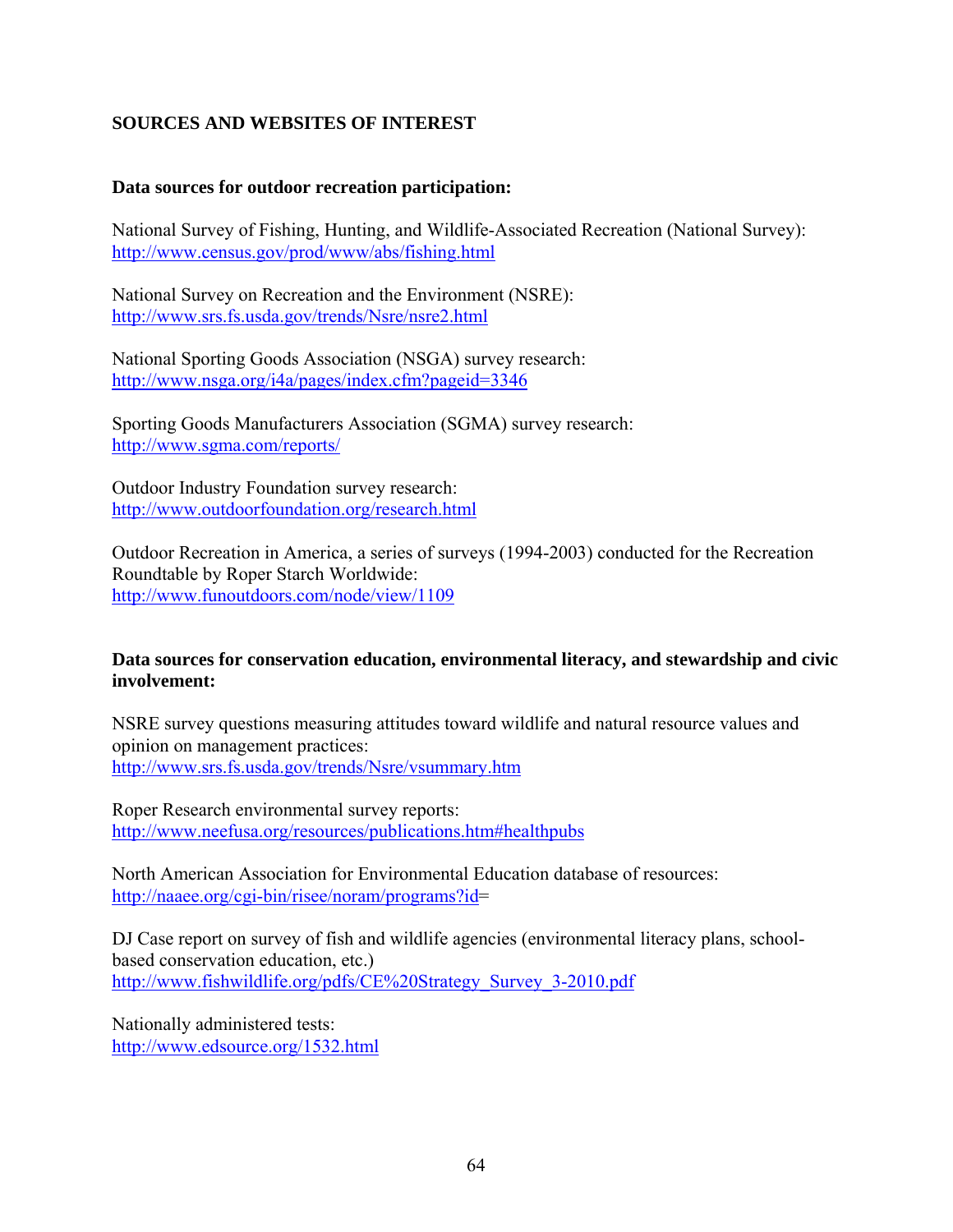National Center for Education Statistics: http://nces.ed.gov/

Trends in International Mathematics and Science Study (TIMSS): http://nces.ed.gov/timss/

PALS, an online resource bank of science performance assessment tasks indexed via the National Science Education Standards (NSES): http://pals.sri.com/

Children and Nature Network (C&NN): http://www.childrenandnature.org/research/

Standardized Testing and Reporting (STAR): http://starsamplequestions.org/index.html

Bureau of Labor statistics regarding volunteers by type of main organization: http://www.bls.gov/news.release/volun.t04.htm

#### **Federal and state programs focusing on conservation education, environmental literacy, and stewardship and civic involvement:**

National Park Service's Junior Ranger Program: http://www.nps.gov/learn/juniorranger.cfm

National Wildlife Federation's Ranger Rick Program: http://www.nwf.org/Kids/Ranger-Rick.aspx

Boy Scouts of America description of merit badge for fish and wildlife management: http://www.scouting.org/scoutsource/boyscouts/advancementandawards/meritbadges/mbfawm.aspx

South Carolina Department of Natural Resources SC Reel Kids Program: http://www.dnr.sc.gov/aquaticed/screelkids/

Wisconsin Department of Natural Resources fishing education events and programs: http://dnr.wi.gov/fish/kidsparents/learningopportunities.html

Arizona Game and Fish Commission Focus Wild Arizona Program: http://www.azgfd.gov/i\_e/ee/environmental\_education.shtml